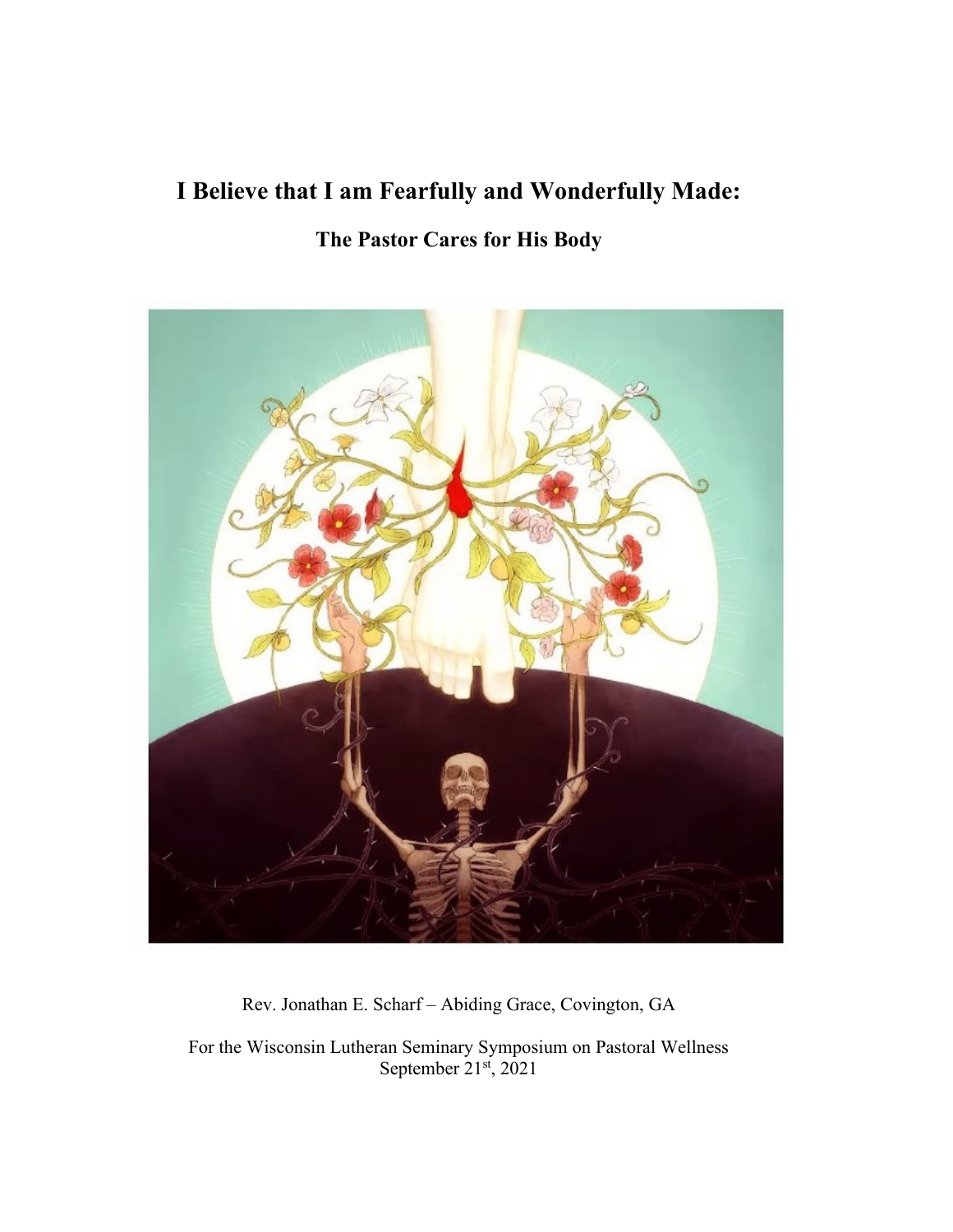Note about cover art: The image on the title page is by Chris Powers. It is his representation of Matthew 15:30, "They put them at His feet, and He healed them." I chose it for the cover because it demonstrates the corrupted nature of our flesh and the power of Jesus to restore these physical bodies. Here is a section of Powers' description of his work:

Any and all who cast themselves at Immanuel's feet will find this "too-good-to-be-true" healing. Why? Because His feet are the feet of our Risen Lord and God, and yet they are also the feet that bear in themselves the wounds of all our sin, sickness, shame, and damnation. How beautiful are the feet of Him who IS the good news (Is. 52:7), the feet that still carry the scars of our death now transfigured into the emblems of our eternal life in  $\text{Him.}^1$  $\text{Him.}^1$ 

<span id="page-1-0"></span><sup>1.</sup> Chris Powers, "Matthew 15:30," *Full of Eyes*, https://www.fullofeyes.com/project/matthew-1530/.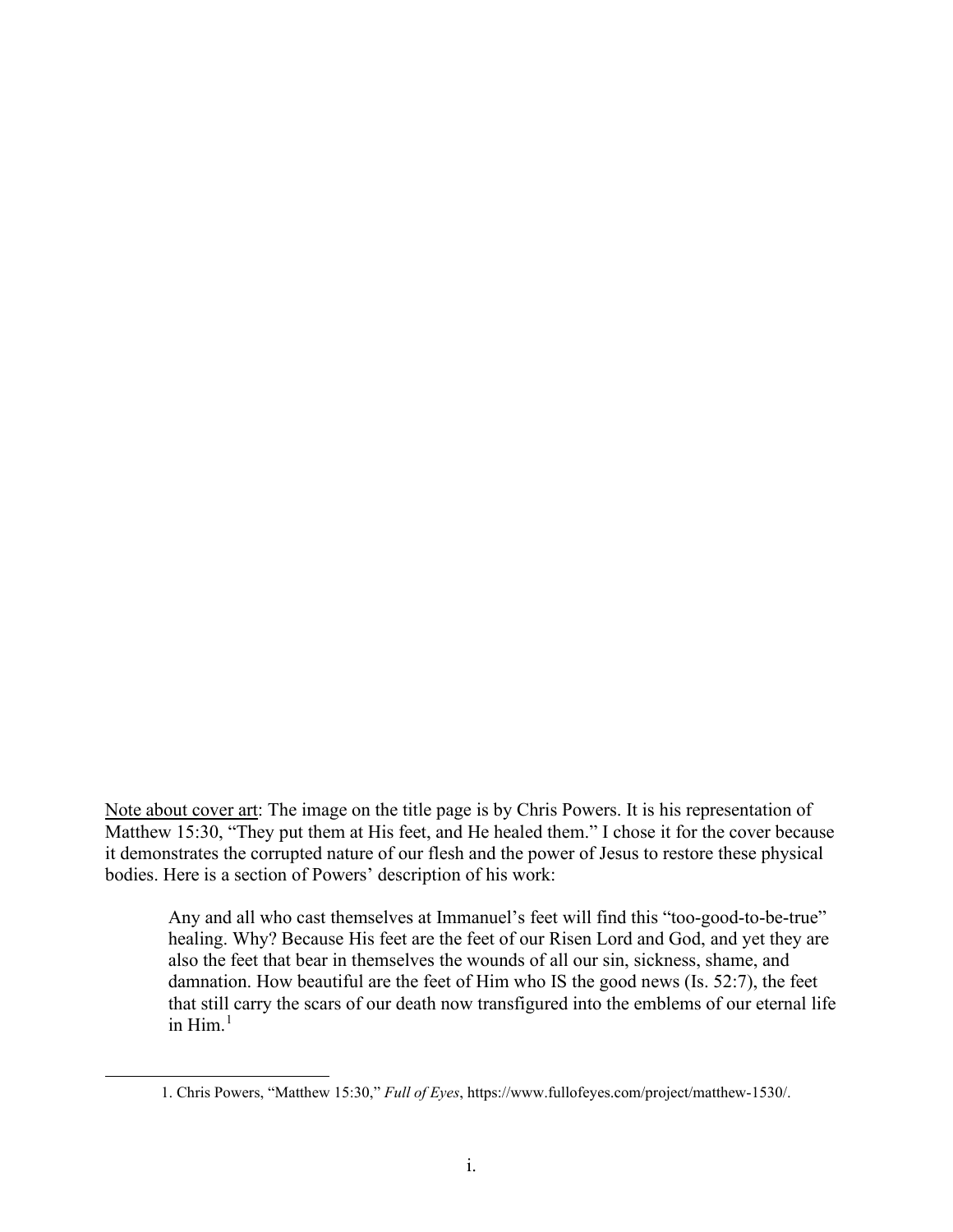It is good to start with the end in mind. When death comes, what is truly important becomes clear. The Last Will and Testament demonstrates who or what mattered most to the deceased while they were still with us. In the days leading up to death, the words of the dying are parsed and clung to. With that in mind, consider what we say about the human body at the time of death.

May God the Father, who created this body;

May God the Son, + who by his blood redeemed this body together with the soul; May God the Holy Spirit, who by Holy Baptism sanctified this body to be his temple; keep these remains to the day of the resurrection of all flesh.<sup>[2](#page-2-0)</sup>

I'll admit, I haven't always considered the full import of those words. In my less than careful moments, I've downplayed the importance of the body when a mourner can't bear to watch the casket close. I've said it when asked about cremation. "This body is just a shell. That's not your loved one anymore." I don't intend it, but by how I speak, have I ever given the impression that the body is something less than a spectacular gift of grace from a perfect God for my good? Have I described the body as simply something from which our souls are looking to be free? Have you?

Now consider not just what you speak, but what you do. Does *this[3](#page-2-1)* look like I believe my body is a temple for the Holy Spirit, a special creation of my Creator, purchased by the blood of my Redeemer? Is *this* what it looks like to be praising God because I am fearfully and wonderfully made? Or does my activity demonstrate some other belief?

Reality check. When it comes to our "temples of the Holy Spirit," many of us act like we're trying to take Jesus up on his offer, "Destroy this temple," so that he can raise it up again. Of course, on the other end of the spectrum, some of us might be like the Pharisees swearing by the gold of the temple, valuing the temple more than the One being worshipped in it.<sup>[4](#page-2-2)</sup>

In this paper, we will seek first to describe what we do believe about the body by working our way through the Creed. Then, we'll consider how that will impact how we care for our body. We will explore what it means that "I Believe that I am Fearfully and Wonderfully Made."

Brothers, I'll be honest. What I'm about to present is not anything new. My goal is simply to remind you what you know and pray that the Spirit help you apply it. I intend to give you plenty of words of those who have considered these things before. I needed their thoughts to guide my thoughts, because my thoughts have all too often taken this precious gift for granted.

<sup>2.</sup> *Christian Worship: Occasional Services* (Milwaukee: Northwestern Publishing House, 2004), 90.

<span id="page-2-2"></span><span id="page-2-1"></span><span id="page-2-0"></span><sup>3.</sup> To those without a visual of the presenter of this essay, let's just say there is reason the common response to hearing who was writing this essay was laughter. Still statistically obese even after losing 20 pounds as of the time of this writing, this presenter has always enjoyed hearty portions. I'm told that part of the reason for this presenter being assigned this essay was to communicate that the things discussed herein are accessible to all.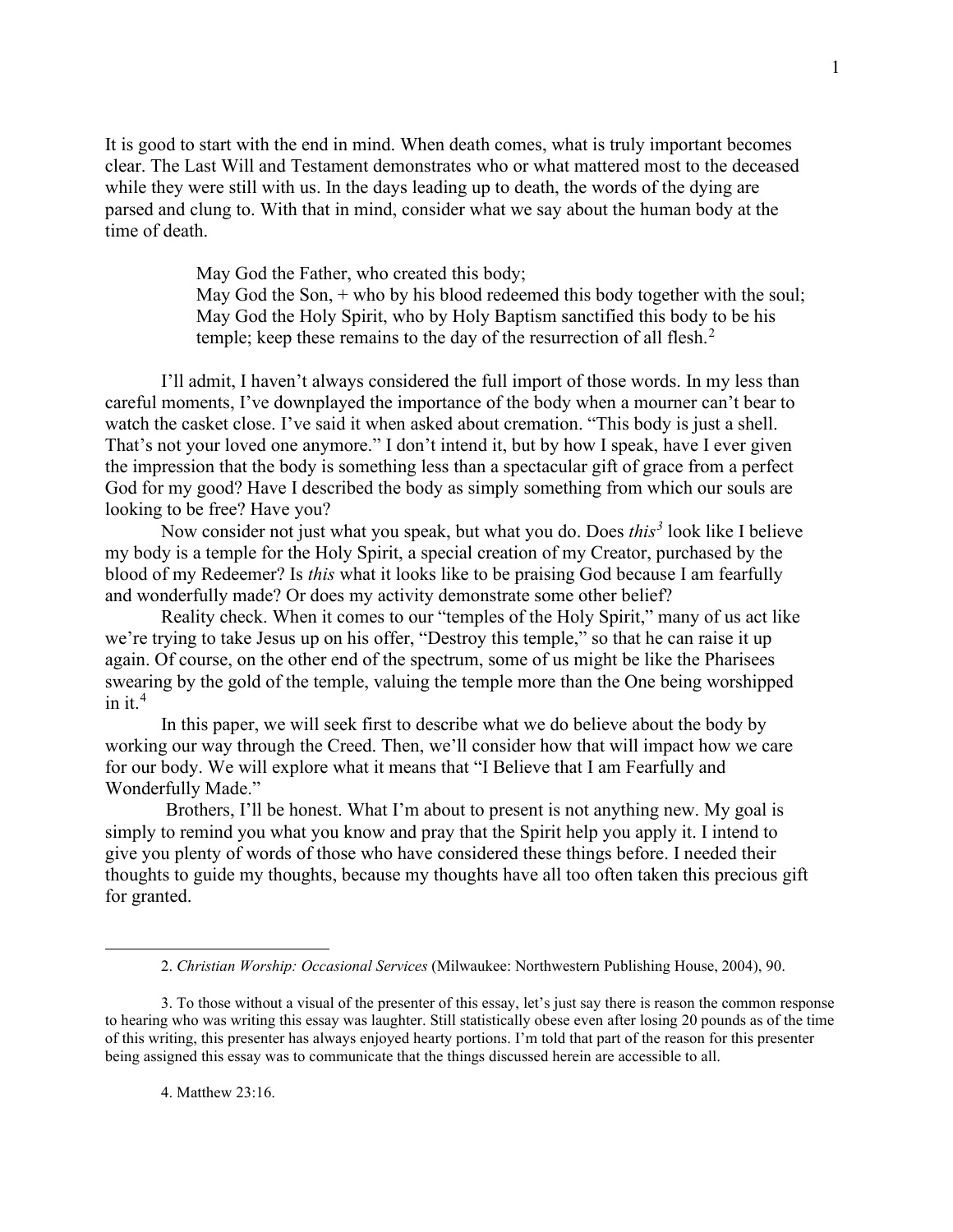#### **Part I**

*I believe that God created me and all that exists, and that he gave me my body…*

So begins Luther's explanation to the first article of the Creed. "I believe that God created me and all that exists."<sup>[5](#page-3-0)</sup> We all confess this. I believe that God is the one that gave me this body, this gift of grace. Yet, it doesn't take teams of researchers and countless studies to figure out that we don't take care of our bodies quite like that is true.<sup>[6](#page-3-1)[7](#page-3-2)</sup> Of course, teams of researchers and countless studies verify that assessment. Study after study shows clergy health as a problem.<sup>[8](#page-3-3)[9](#page-3-4)[10](#page-3-5)[11](#page-3-6)</sup> Making it worse is the evidence that

*"I praise you because I am fearfully and wonderfully made; Your works are wonderful. I know that full well." – Psalm 139:14*

<span id="page-3-2"></span>7. A note at the beginning. Obesity is not sin. Gluttony is. Gluttony often leads to obesity, but obesity is not always the result of gluttony. As we work our way through this paper, remember this: Care of one's body will lead to different apparent results in different people. Cherish what God has made you, and care for the body with which you've been blessed.

<span id="page-3-3"></span>8. "In 2009 Presbyterians Today reported in their March issue … In 17 years the average weight of pastors increased 11 pounds, from 181 pounds in 1991 to 192 pounds in 2008. The share of pastors who are obese doubled from 14 percent to 27 percent in that time period," Stephen McCutchen, *Clergy Physical Health* 4, n.p. (2018), 53.

<span id="page-3-4"></span>9. "In 2008 we collected data that allowed us to compare the health of United Methodist clergy to that of a similar group of North Carolinians who weren't clergy. Most strikingly, we found that the obesity rate for clergy was 39.7 percent, compared to 29.4 percent of similar North Carolinians … More recently, using 2014 data for both clergy and North Carolinians, we found that this obesity disparity still exists: 41.4 percent of clergy were obese versus 29.3 percent of comparable North Carolinians. When we combined the percentage of both obese and overweight clergy, this left only 25 percent who were of normal weight," Rae Jean Proeschold-Bell and Jason Byasee, *Responding to the Clergy Health Crisis: Faithful and Fractured* (Grand Rapids: Baker, 2018), 84.

<span id="page-3-5"></span>10. "Across the board, clergy experience worse chronic disease than North Carolinians from similar demographic groups … particularly high rates of diabetes … joint disease … and obesity," Ibid, 85.

<span id="page-3-6"></span>11. In his doctoral dissertation for Concordia Seminary, St. Louis, Carl Muehler references Carrie Doehring's research in the article "New Directions for Clergy Experiencing Stress: Connecting Spirit and Body," found in *Pastoral Psychology* 62, no. 5. Muehler states, "Ideally, clergy should serve as an example to others as they take care of their bodies through proper exercise and nutrition. Unfortunately, this is not always the case. Doehring notes that various studies have shown clergy to have at least a 10% higher obesity rate, as well as higher rates of diabetes, hypertension, asthma, and arthritis," Carl Muehler, "Overcoming Barriers: Helping Navy Chaplains Understand the Need and Implementation of Self-Care," Doctoral Dissertation, Concordia Seminary, St. Louis (2019), 38-39.

<span id="page-3-0"></span><sup>5.</sup> Martin Luther, Martin. *Luther's Catechism: The Small Catechism of Dr. Martin Luther*, ed. Stephen Geiger, Ray Schumacher, John Braun, and Joel Otto (Milwaukee: Northwestern Publishing House, 2017), 130.

<span id="page-3-1"></span><sup>6.</sup> A bishop looking at the situation put it this way: "As for exercise and weight control, a quick glance around any gathering of clergypersons shows that most of the temples of the Spirit are out of shape and badly in need of repair," Herbert W. Chilstrom, "The Pastoral Calling from the Perspective of a Bishop," *Word & World* 1, no. 4 (1981), 337.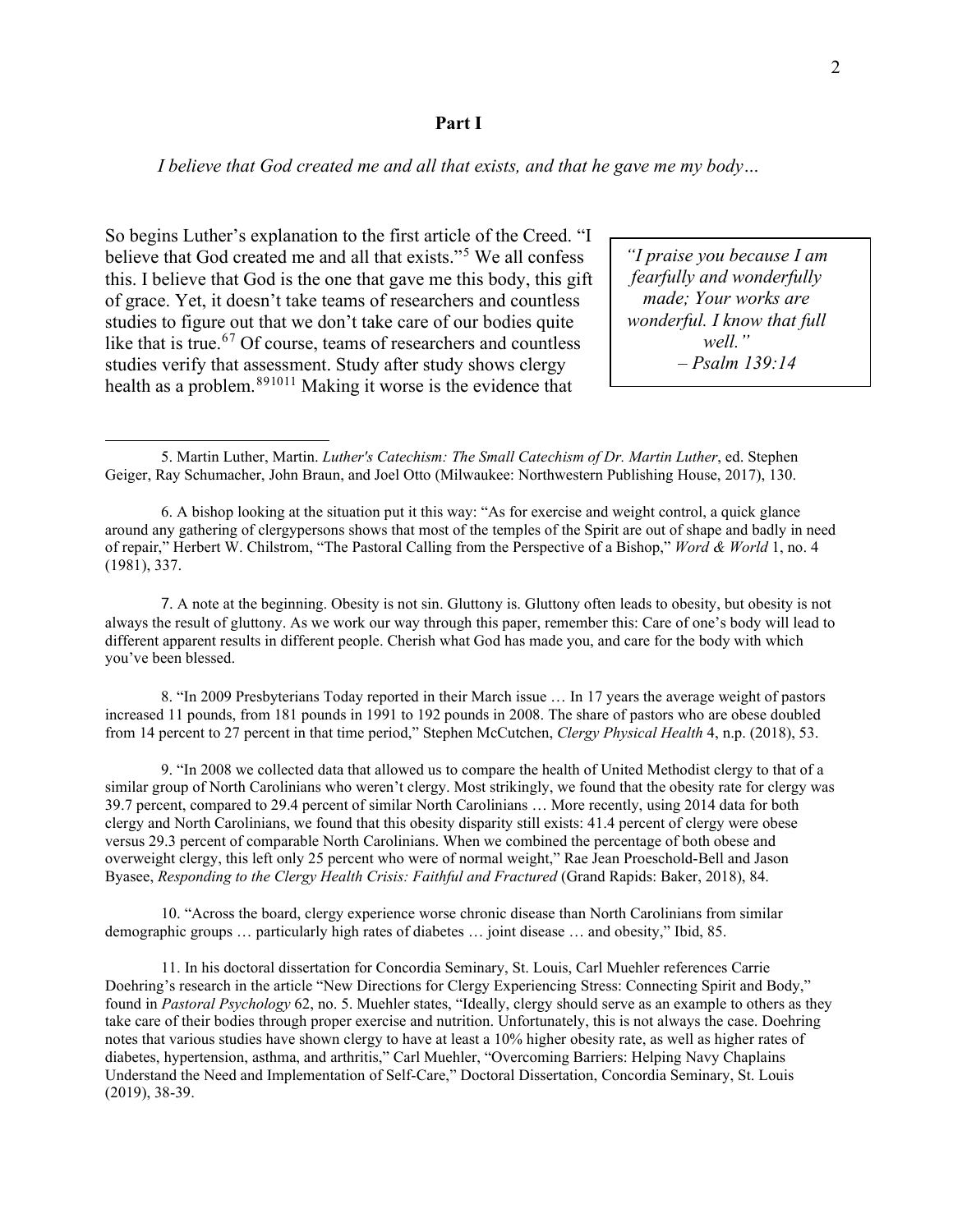we often live in denial about it.<sup>[12](#page-4-0)[13](#page-4-1)[14](#page-4-2)[15](#page-4-3)</sup> In a 2019 article in Pastoral Psychology, Holly Hough et. al. state:

The physical and mental health conditions of clergy are approaching crisis levels, with clergy experiencing higher rates of depression, obesity, and chronic disease than comparable Americans (Ferguson et al. 2015; Lindholm et al. 2016; Proeschold-Bell and LeGrand 2010; Virginia 1998).<sup>[16](#page-4-4)</sup>

In his excellent 2011 essay encouraging our ministerium on this very topic, former seminary professor and current president of Martin Luther College, Rich Gurgel, summarized it well:

A recent extensive study of American clergy funded by the Lilly Foundation for Duke University's Pulpit and Pew research project revealed some statistics about pastors that encourage us all to break a sweat more regularly.

- $\blacksquare$  76% were overweight (compared to 61% of the general population).
- $10\%$  were chronically depressed (about the same as the general population).
- 40% were depressed at times or worn out "some or most of the time."
- The average minister worked 60–70 hour weeks with little or no exercise. (Quoted in "*Firewall: Health Essentials for Ministers and Their Families,"*  Christian Education Journal, Series 3, Volume 6, Number 2, 311)

The recipe is well known to us. Start with the affluence of our culture which makes almost any food we want readily available. Add in America's addiction to fast-food. Mix all this

<span id="page-4-1"></span>13. Chuck Flunker's interview with 431 WELS called workers revealed 54% reporting as overweight. The real number is probably significantly higher.

<span id="page-4-2"></span>14. Carl Wells' study of 883 clergy showed higher stress and poorer health, even with the limitations of his study, he describes: "Clergy … are prone to having positive outlooks and hence may not report feelings and outcomes as openly as other professions," Carl R. Wells, "The Effects of Work-Related and Boundary-Related Stress on the Emotional and Physical Health Status of Ordained Clergy," *Pastoral Psychology* 62, no. 2 (2017), 113.

<span id="page-4-3"></span>15. "This study suggests that, despite an urgent need for health interventions for clergy, it may be difficult to entice clergy to participate in health interventions given their optimistic view of their physical health functioning. Increased understanding of the discrepancy between high clergy disease rates and better perceived clergy physical health functioning is needed," Rae Jean Proeschold-Bell and Sara LeGrand, "Physical Health Functioning Among United Methodist Clergy," *Journal of Religion and Health* 51, no. 3 (2012), 742.

<span id="page-4-4"></span>16. Holly Hough, et al., "Relationships between Sabbath Observance and Mental, Physical, and Spiritual Health in Clergy," *Pastoral Psychology* 68, no. 2 (2019), 187. The authors of the article go on to say, "Clergy leaders are looking for ways to improve clergy health, and these ways will require behavior change on the part of clergy. Behavior change is very difficult; it requires compelling cognitive reasons, which can be made easier if there are structures in place to support the change." More on this later.

<span id="page-4-0"></span><sup>12.</sup> A study of Kansas Methodist clergy health compared to the state of Kansas demonstrated that clergy were more likely to report that they are healthy and less likely to be so. While they self-report as significantly healthier than their non-clergy counterparts, they have higher obesity and cholesterol levels than the general population. Greg Lindholm, et al., "Clergy Wellness: An Assessment of Perceived Barriers to Achieving Healthier Lifestyles," *Journal of Religion and Health* 55, no. 1 (February 2016), 100.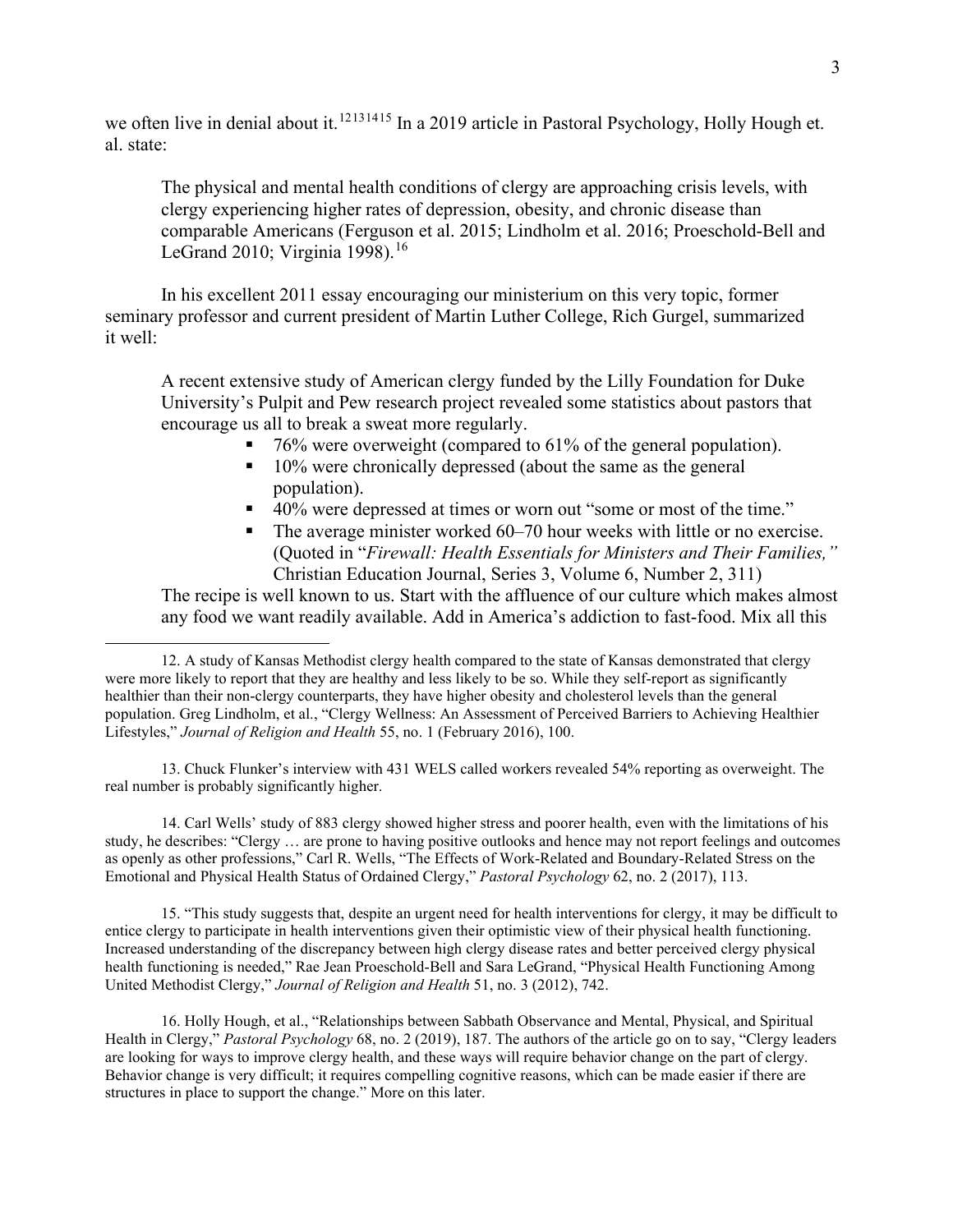with the sedentary nature of much of 21st century pastoral work, joined with a lack of exercise to compensate. Season to taste with the habit of self-medicating after long days by downing large doses of our favorite late-night snacks and/or beverages. Bake this concoction in the heat of the pressures of pastoral ministry. And out of the oven pops a dish that is giving more than heartburn to many North American clergy.<sup>[17](#page-5-0)[18](#page-5-1)</sup>

Who of us can't relate to the demands for desk time answering emails and crafting sermons, or the drive time sitting in your vehicle on the way to the hospital or shut-in call? Then add in the evening meetings and you see what he means by the "sedentary nature" of our work. Already 30 years ago, Herbert Chilstrom made the observation, "I'm convinced, on the basis of both my own experience, as well as that of pastors with whom I counsel, that many pastors are so neglectful of the care of their bodies that they cannot possibly fulfill the demands of their calling."<sup>[19](#page-5-2)</sup> If nothing else, a body in pain or discomfort quickly robs joy and excitement from ministry.

That's a problem. Too common is the temptation to neglect the care of our physical bodies. But this problem has its reasons, good reasons. In his conference paper on pastoral burnout, Pastor Robert Michel summarized some of them well, highlighting why we would get so caught up in our work. It is important and blessed work, and we care about the people entrusted to our care.<sup>[20](#page-5-3)</sup> In Carl Muehler's doctrinal dissertation, he quotes Martha Teater with another reason:

<span id="page-5-2"></span>19. Herbert W. Chilstrom, "The Pastoral Calling from the Perspective of a Bishop," *Word & World* 1, no. 4 (1981), 334. Then, quoting Andrew Blackwood's *The Growing Minister*, "'The spiritual growth of a minister depends largely on what he does with his body.' He goes on to say that in our preaching we treat our hearers as though they are disembodied spirits, and in our personal habits we treat our own bodies as though they have no connection with our mind or spirit."

<span id="page-5-3"></span>20. "I would suggest … that Joe Average WELS pastor bears many qualities—and I mean qualities, not deficiencies—which would make him susceptible to burn-out.

1. Pastors are "in ministry". Their lives are devoted and dedicated to serving, – not tables or statistics, but people. And God. And God! Who can serve Him adequately, realistically, much less His people?????

2. They have "fire"; they are "on fire." They are not just humanistically motivated helpers; they are Spiritfired.

3. They are committed to a cause. It is the cause of the Savior. It is the continuing pursuit of the fulfillment of the Great Commission. It's not putting a new roof on the shed by tomorrow night. It's building the Kingdom, and it's never done, never over, never finished, never completed.

<span id="page-5-0"></span><sup>17.</sup> Rich Gurgel, "You Were Ordained for a Life of Growth: Pursuing Ministry Excellence by the Gospel and for the Gospel," *Grown in Grace* Resource Packet (May 2011), 7.

<span id="page-5-1"></span><sup>18.</sup> This does affect us in the Wisconsin Evangelical Lutheran Synod. This past year, Chuck Flunker interviewed 431 WELS called workers about health and wellness and summed up his findings thusly: "As WELS called workers, we give and then we pour from an empty cup," Chuck Flunker, in discussion with the author, April 2021, based on Flunker's to-date unpublished research.

<sup>4.</sup> The Pastor who is a pastor really cares. He is a Seelsorger. The secular social worker, or the pastor who views his position as a mere profession, can treat people as statistics or machines; to be fixed, treated, molded, or discarded. But we love them; love them, because our Savior loved them first.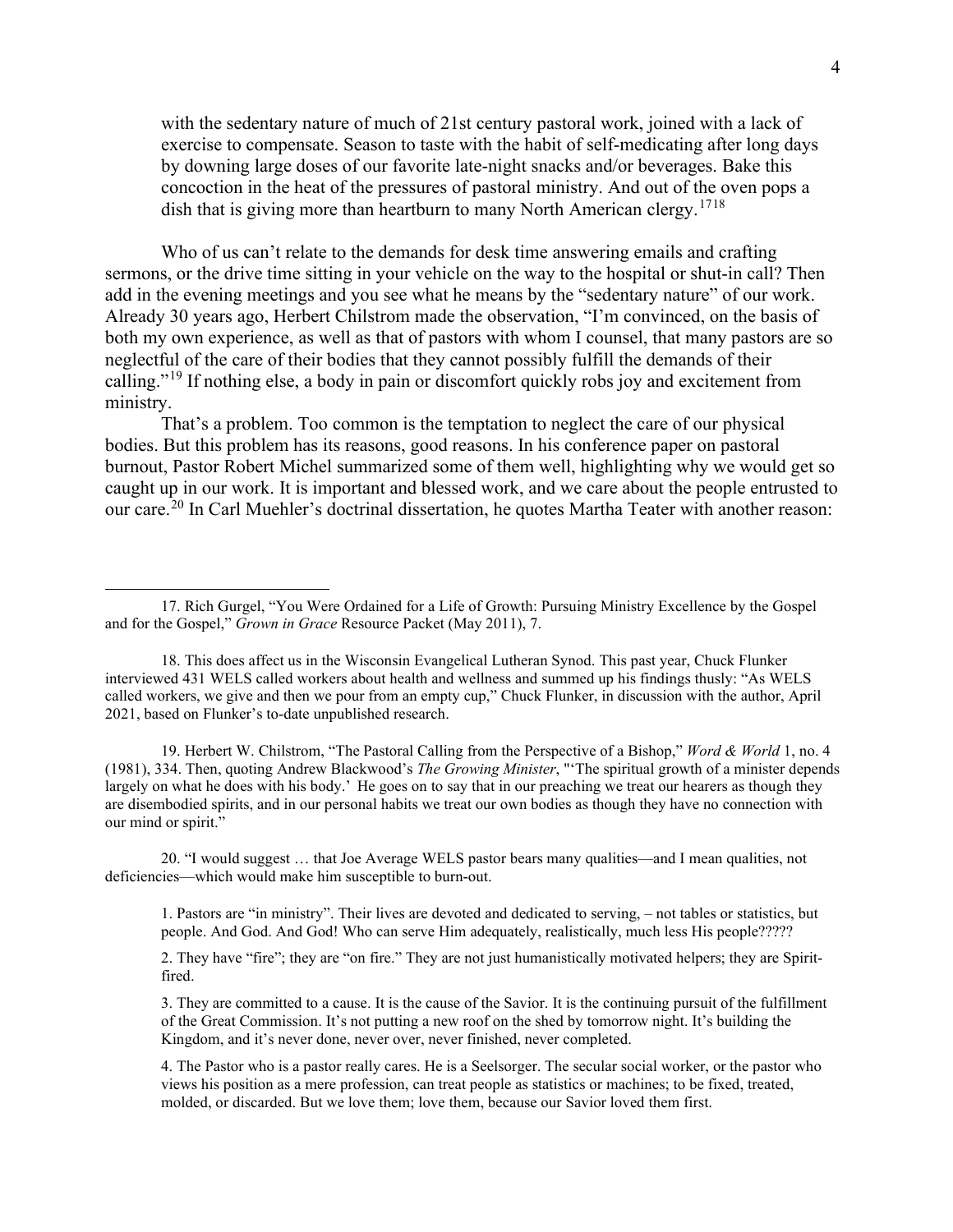"A possible barrier to prioritizing good self-care may be a dichotomy of our own making. We may feel that we must choose *either* meeting the needs of those we serve *or* taking care of ourselves."[21](#page-6-0) Does any of this sound familiar?

Perhaps a review of what God does say about the body would help. I believe that I am fearfully and wonderfully made. With Job I can say, "Your hands shaped me and made me… Did you not ... clothe me with skin and flesh and knit me together with bones and sinews? You gave me life" (Job 10:8–12 NIV). With Luther, we confess, "I believe that God created me and all that exists, and that he gave me my body and soul, eyes, ears, and all my members, my mind, and all my abilities."<sup>[22](#page-6-1)</sup>

Or do I believe that it's the body that's weak, while the Spirit is willing?<sup>[23](#page-6-2)</sup> Do I believe that life is so much more than the body, so I shouldn't worry about that?<sup>[24](#page-6-3)</sup> I'd rather clothe myself with the Lord Jesus Christ and not think about how to gratify the desires of the sinful nature (flesh). $25$ 

These two truths are not mutually exclusive. It's simply the challenge of walking the narrow Lutheran middle ground as we understand our God and His Word. The human body that is a gift of God is often described in the weakness with which sin has contaminated it. We are warned against following its desires when it is working in that unholy triumvirate (the devil, world and sinful flesh). Yet, the body, in its essence, is not evil. It is not even just

7. And we are idealists—we daily deal in "ideals"—worship every Sunday, every day; above and beyond the tithe; always forgive your wife; how to grow perfect teen-agers; do such good Greek and Hebrew exegesis that we have "all the answers." Thank God our Seminary produces pastors who have all of the above qualities!! The questions is: can their/our idealism be tempered by reality? Can we dare we readjust our expectations?"

Robert A. Michel, "Pastoral Burn-Out: Fact or Fiction," Paper presented at the *Metropolitan North Pastoral Conference, Wauwatosa, WI, January 1985*, 2.

<span id="page-6-0"></span>21. Teater goes on to say: "Rather than accepting this false dichotomy of either/or, maybe we should choose a both/and approach. We can do good work with others *and* keep ourselves well and healthy. It may even help to reframe that false dichotomy into a logical order with which we approach our work. We can take care of ourselves first so we can then take care of others," Muehler, "Overcoming Barriers," 70. Martha Teater and John Ludgate, *Overcoming Compassion Fatigue* (Eau Claire: PESI Publishing & Media, 2014).

22. Luther, *Luther's Catechism*, 130.

<span id="page-6-2"></span><span id="page-6-1"></span>23. "Watch and pray so that you will not fall into temptation. The spirit is willing, but the body is weak" (Matt 26:41).

<span id="page-6-3"></span>24. "Then Jesus said to his disciples: 'Therefore I tell you, do not worry about your life, what you will eat; or about your body, what you will wear. Life is more than food, and the body more than clothes'" (Lk 12:22-23).

<span id="page-6-4"></span>25. "Rather, clothe yourselves with the Lord Jesus Christ, and do not think about how to gratify the desires of the sinful nature" (Rom 13:14).

<sup>5.</sup>We understand that the essence of The Church is people; it is not program, not pew, not pious platitude. People—real alive people, with souls redeemed by the blood of the Lamb living in bodies sanctified by the Spirit as the temple of God.

<sup>6.</sup> We believe and are dedicated to the practice of the principles—100% perfect are those principles as God's Word is perfect—as they apply to the duties and responsibilities of the ministry.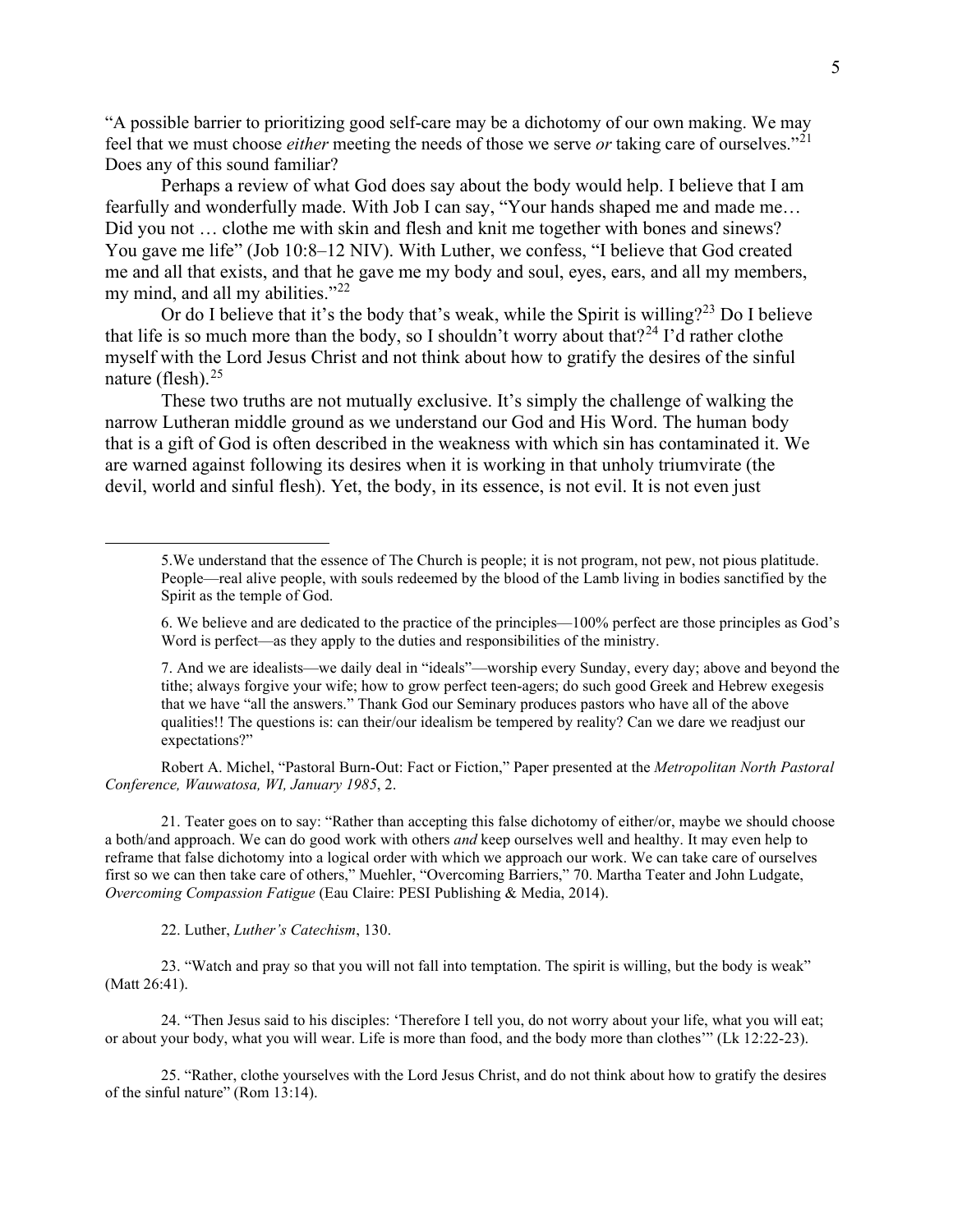neutral earth. It is the precious creation of God. Consider what Johann Gerhard<sup>[26](#page-7-0)</sup> wrote, "As without hands God had fashioned the body of man, in like manner without lungs he breathed into it a created spirit. God's breathing in the face of man actually means putting a living soul into his body."[27](#page-7-1) Then, the translator explains: "By 'without hands' and 'without lungs,' Gerhard means that both the created body and the inbreathed spirit of man are above the crude physical level."[28](#page-7-2)

The blogger, Abigail Dodds, made the point this way:

Christians have incredibly good news for a world full of body loathers…God made you, and that *you* includes your body.

The Creator of all things chose to image<sup>[29](#page-7-3)</sup> himself, to represent himself in this world, with embodied souls. It's almost beyond comprehension. Why would God, who is spirit, create soul *and body*? Minds with thoughts attached to brains and neural pathways? Feelings connected to beating hearts and churning stomachs? $30$ 

Our bodies are precious gifts. Lyle Luchterhand, in the People's Bible Teaching on *Man*, writes:

A more accurate appraisal of our worth (more accurate than the extremes of worthlessness or pride) would be the value God assigns to us. The creation account in Genesis demonstrates that our worth before God is considerable. The order in which God created everything testifies to the importance of man. Each step in creation prepared for the next. All previous steps in creation were made in preparation for man.<sup>[31](#page-7-5)</sup>

The intricacy and efficacy of the human body testifies to God's goodness in this gift:

God demonstrated his love by giving us bodies that are unique and special among his creatures. Human hands are so adept and nimble that a concert pianist can play hundreds of notes in a minute. The human body is made up of more than six hundred muscles that

<span id="page-7-1"></span><span id="page-7-0"></span>27. Martin Chemnitz and Johann Gerhard, *The Doctrine of Man in the Writings of Martin Chemnitz and Johann Gerhard*, ed. Herman. A Preus, and Edmund Smits, trans. Mario Colacci, Lowell Satre, J.A.O. Preus Jr., Otto Stahlke, and Bert H. Narveson (St. Louis: Concordia, 2005), 30.

28. Ibid, 30.

<span id="page-7-3"></span><span id="page-7-2"></span>29. The point is not that God's image is our physical body, but the honor God gave to humans, body and soul, by choosing to bestow on them his image. Northwestern Publishing House's 2017 "Luther's Catechism" gives this definition for the image of God: "The holiness in which Adam and Eve were created, and the fact that their wills naturally conformed to the will of God. The image of God was lost through the fall into sin, but it is restored through the work of the Holy Spirit," Luther, *Luther's Catechism*, 380.

<span id="page-7-4"></span>30. Abigail Dodds, "What Does the Body Say? The Voice of God in Human Form," *Desiring God* (September 2020), https://www.desiringgod.org/articles/what-does-the-body-say.

<span id="page-7-5"></span>31. Lyle L. Luchterhand, *Man: From Glory to Ashes and Back*, In "People's Bible Teachings" (Milwaukee: Northwestern, 1998), 47.

<sup>26.</sup> Johann Gerhard (1582-1637) was a prominent Lutheran theologian and writer.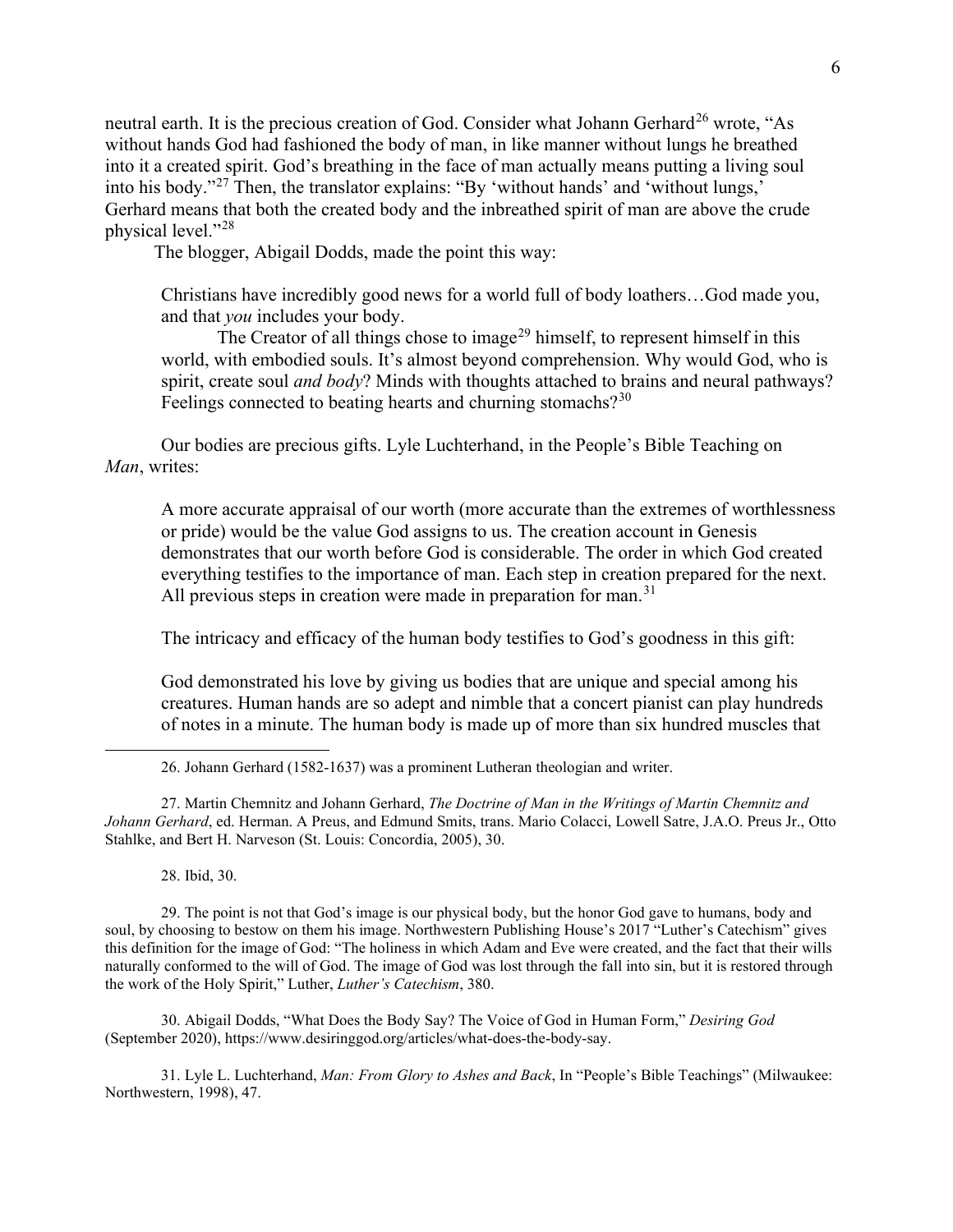cross one another or are imbedded in one another, enabling a gymnast to perform amazing tumbling feats. The human mind is so versatile that no computer program has been developed yet that can perform all the mind's functions. Communication skills enable humans to share ideas and to learn what others have known before them.

Think of the human eye. When visual cells called rods and cones gather light, a chemical reaction takes place that sends messages to the brain by way of nerves. This creates the sensation of light in the mind and results in the three-dimensional pictures we see of the world around us. The eye has the marvelous ability to adjust its focus automatically according to the distance of the object it sees. It adapts to the presence of bright lights or darkness.

Or think of the human heart. In a year's time, the heart will pump about 40 million times without being told to pump. It knows when to pump fast and when to slow down. About four thousand gallons of blood pass through the heart daily. That is 450,000 tons in the average lifetime. The average human body has 75,000 miles of blood vessels. The heart moves that river of blood day after day and night after night without stopping. Though the heart is a very effective pumping machine, it weighs only about 12 ounces. No wonder the psalmist says to God, "I praise you because I am fearfully and wonderfully made; your works are wonderful" (Psalm 139:14).<sup>[32](#page-8-0)</sup>

Ambrose<sup>[33](#page-8-1)</sup> warns us, "the nature of the human flesh must not be despised, for it was worthy to enter into the substance and fellowship of the Holy Trinity through our Lord Christ."[34](#page-8-2) Johann Gerhard spoke of the privilege given to the body of man created in the image of God:

Because the qualities of the soul were reflecting their light through the body itself, in the same way as the light of a candle shines through the skin of a lantern; and the righteousness and holiness of the soul were overflowing in the members of the body, and thus through the body man was showing his dignity and eminence over all inferior things. He was bearing in his countenance a kind of majesty proper to a commander, and hence he was acknowledged by the beasts of the earth as a master and lord.<sup>[35](#page-8-3)</sup>

Professor Deutschlander points out that "Adam and Eve were created with two essential attributes: they were created with body and soul."<sup>[36](#page-8-4)</sup> Since that is true, he encourages us:

- 34. Martin Chemnitz, *The Two Natures in Christ*, trans. J.A.O Preus (St. Louis: Concordia, 1971), 405.
- 35. Chemnitz, *The Doctrine of Man*, 51.

<span id="page-8-0"></span><sup>32.</sup> Ibid, 50.

<sup>33.</sup> Saint Ambrose, bishop of Milan, was a prominent  $4<sup>th</sup>$  century theologian (340-397).

<span id="page-8-4"></span><span id="page-8-3"></span><span id="page-8-2"></span><span id="page-8-1"></span><sup>36.</sup> Daniel M. Deutschlander, *Grace Abounds: The Splendor of Christian Doctrine* (Milwaukee: Northwestern, 2015), 163.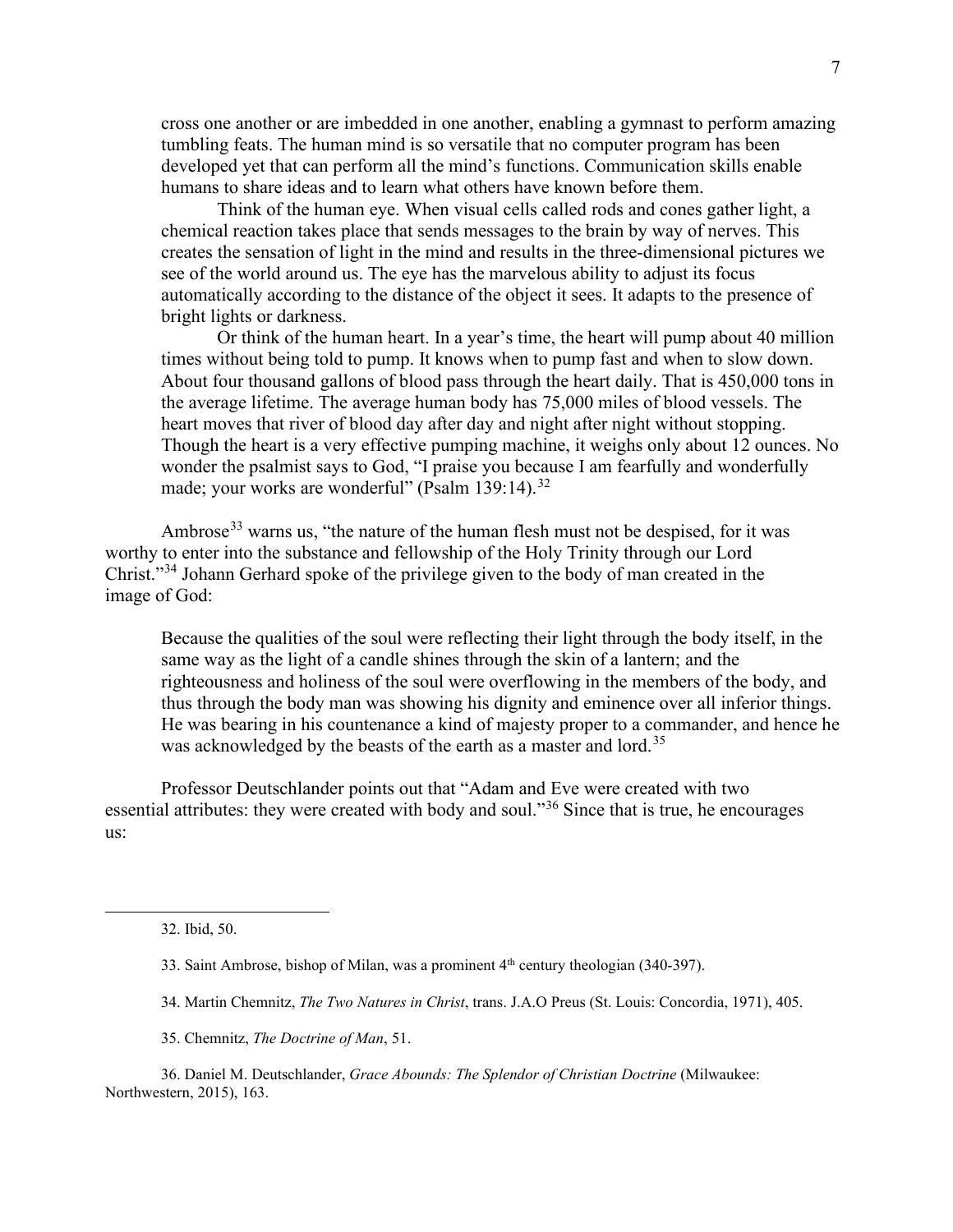We need to be aware of how closely connected the body and the soul are, as much as we need to distinguish between them. We make a point of that because of the common misconception that God is concerned with the soul and not with the body. In all of the Scriptures God shows his concern for the total person, consisting of both body and soul. Thus, Jesus performed miracles that benefited the body as well as the soul. On the Last Day the total person, consisting of body and soul, will stand before God for the judgment. While we need to distinguish between the two – and the distinction is very useful – we do not want to make it appear that only the soul is important or essential and the other unimportant and not the object of God's special concern.<sup>[37](#page-9-0)</sup>

Why is this so important? It is too easy to fail to appreciate the goodness of God's gift and fall off track. Think of the heretics' handling of this concept. They got themselves into trouble when they failed to appreciate the human body as a good creation of God. In explaining Plato's<sup>[38](#page-9-1)</sup> discussion of the body and soul, Professor Heinrich Vogel summed up Plato's view as "an antagonism to the body" on the part of the soul.<sup>[39](#page-9-2)</sup> "In the body the soul lives as in a prison. However closely united, there can never be any true harmony between them."<sup>[40](#page-9-3)</sup> "The cult of Orpheus (the poet and musician of Greek mythology about 400 B.C.) regarded the body as the prison house for the soul."<sup>[41](#page-9-4)</sup> Marcion<sup>[42](#page-9-5)</sup> and the Gnostics taught "that the flesh of man, as the material part of his being, is by nature inherently and unchangeably evil, simply because it is matter."<sup>[43](#page-9-6)</sup> The Manicheans, therefore, reasoned that "Son of God, the Mediator, who must be without sin, adopted only a likeness, that is, a specter or phantom but not the actual substance of human nature."<sup>[44](#page-9-7)</sup> Apollinaris<sup>[45](#page-9-8)</sup> taught that Jesus had human body and soul, but his spirit was

37. Ibid, 163.

38. Plato (c428-c348 BC), Athenian philosopher and teacher.

<span id="page-9-2"></span><span id="page-9-1"></span><span id="page-9-0"></span>39. Lyle W. Lange and Jerome Albrecht, ed., *Our Great Heritage*, vol. 2 (Milwaukee: Northwestern Publishing House, 1991), 218.

40. Ibid, 216.

<span id="page-9-4"></span><span id="page-9-3"></span>41. Lyle W. Lange, *God So Loved the World: A Study of Christian Doctrine* (Milwaukee: Northwestern Publishing House, 2005), 193.

42. Marcion (85-160 AD).

<span id="page-9-6"></span><span id="page-9-5"></span>43. "Many of the Gnostics, but Marcion with particular emphasis, taught a view that goes by the name of Docetism, namely that the body with which the Savior was endowed was a phantom body, so that the suffering and death of Christ, while such in appearance, was not so in fact. This would then also imply that the Savior was not truly born, but only assumed a phantom body as a sort of an outer garb.

<span id="page-9-7"></span>Finally, both Marcion and the Gnostics taught that the flesh of man, as the material part of his being, is by its nature inherently and unchangeably evil, simply because it is matter; that it can therefore not share in the resurrection, but must be destroyed forever as something which is beyond salvation. The resurrection was held by them to be an experience of which the soul alone would be capable, which the flesh could not share," Lange and Albrecht, *Our Great Heritage*, vol. 1, 338.

44. Chemnitz, *The Two Natures*, 52.

<span id="page-9-8"></span>45. Apollinaris of Laodicea (d. 382 AD) was bishop of Laodicea and an opponent of Arianism.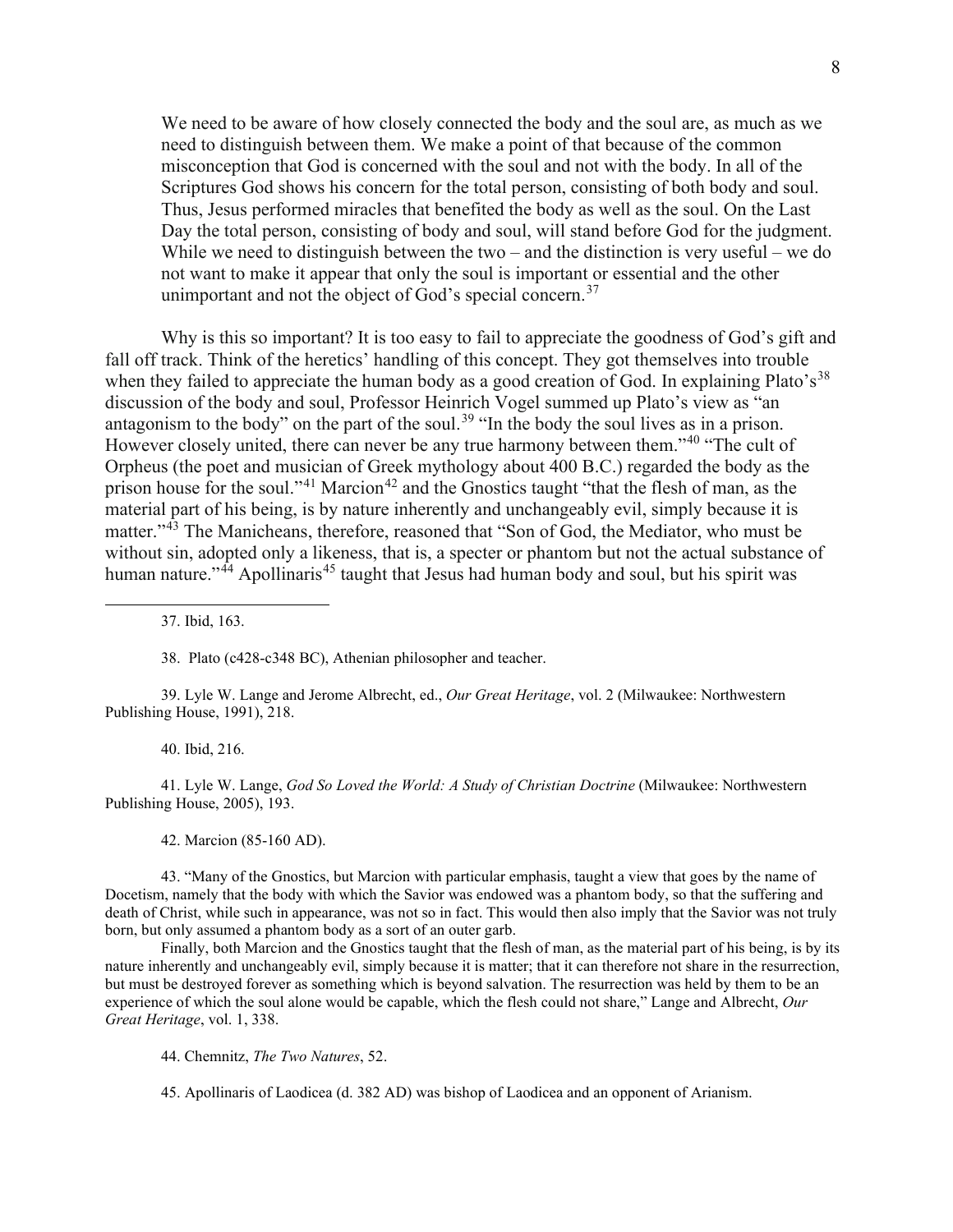replaced by the Logos.<sup>[46](#page-10-0)</sup> At the time of the Reformation, Ulrich Zwingli<sup>[47](#page-10-1)</sup> rebelled against the idea that the attributes of Christ's divine nature could be shared with the human nature. Remember *finitum non est capax infiniti*?[48](#page-10-2)

Heinrich Vogel's words of caution are valuable here:

It is important therefore to maintain an equilibrium between these two extremes of error, to cling to the scriptural truth that man consists of a body and a soul, both given him by a benevolent creator, both entrusted to his care, for both of which he is responsible to the God who made them, and both of which are intended for an eternity of bliss and joy in heaven. May the Lord grant us to cling steadfastly to the scriptural truth revealed in his errorless word concerning our souls, and preserve us, both body and soul, for a blessed eternity according to his grace.<sup>[49](#page-10-3)</sup>

In clinging to that scriptural truth, the authors of the Formula of Concord state it well in Article 1:

We believe, teach, and confess that there is a distinction between man's nature and original sin. This applied not only when he was originally created by God pure and holy and without sin (Gen 1:31), but it also applies to the way we have that nature now after the fall. In other words, we distinguish between the nature itself (which even after the fall is and remains God's creature) and original sin. This distinction is as great as the distinction between God's work and the devil's work.<sup>[50](#page-10-4)</sup>

Now, if God has given me the good gifts of both body and soul, if I truly am "fearfully and wonderfully made," how do I apply that? Consider the implications of what Charles Arand<sup>[51](#page-10-5)</sup> says, "The first thing we might say about God's human creatures is that God made us from the earth for life on the earth. We belong here."<sup>[52](#page-10-6)</sup>

48. "The finite is not capable of the infinite," Lange, *God So Loved*, 256.

49. Lange and Albrecht, *Our Great Heritage*, vol. 2, 220.

<span id="page-10-4"></span><span id="page-10-3"></span><span id="page-10-2"></span>50. FC Ep I:1, *Concordia: The Lutheran Confessions*, ed. Paul T. McCain, 2nd ed. (St. Louis: Concordia Publishing House, 2006).

51 Charles Arand, Professor of Systematic Theology at Concordia Seminary, St. Louis.

<span id="page-10-6"></span><span id="page-10-5"></span>52. Charles Arand, "Back to the Beginning: Creation Shapes the Entire Story," *Concordia Journal* 40, no. 2 (2014), 138.

He explains further: "God did not create us as disembodied spirits like the angels. God made *Adam* from the *adamah*. To borrow from St. Augustine, 'our bodies are the earth we carry.' We are embodied creatures and our

<span id="page-10-1"></span><span id="page-10-0"></span><sup>46.</sup> "In the fourth century Apollinaris and his followers, believing that a human being consists of three parts, held that Jesus had a human body and a human soul but that in him the Logos took the place of a human spirit. In response the church insisted that what Jesus did not assume, he did not redeem (*quod non assumpsit, non redemit).* Citing Hebrews 2:17, "He had to be made like his brothers in every way," the church maintained that Christ took on the entire nature of a human being," Lange and Albrecht, *Our Great Heritage*, vol. 2, 448.

<sup>47.</sup> Ulrich Zwingli (1484-1531), Swiss reformer.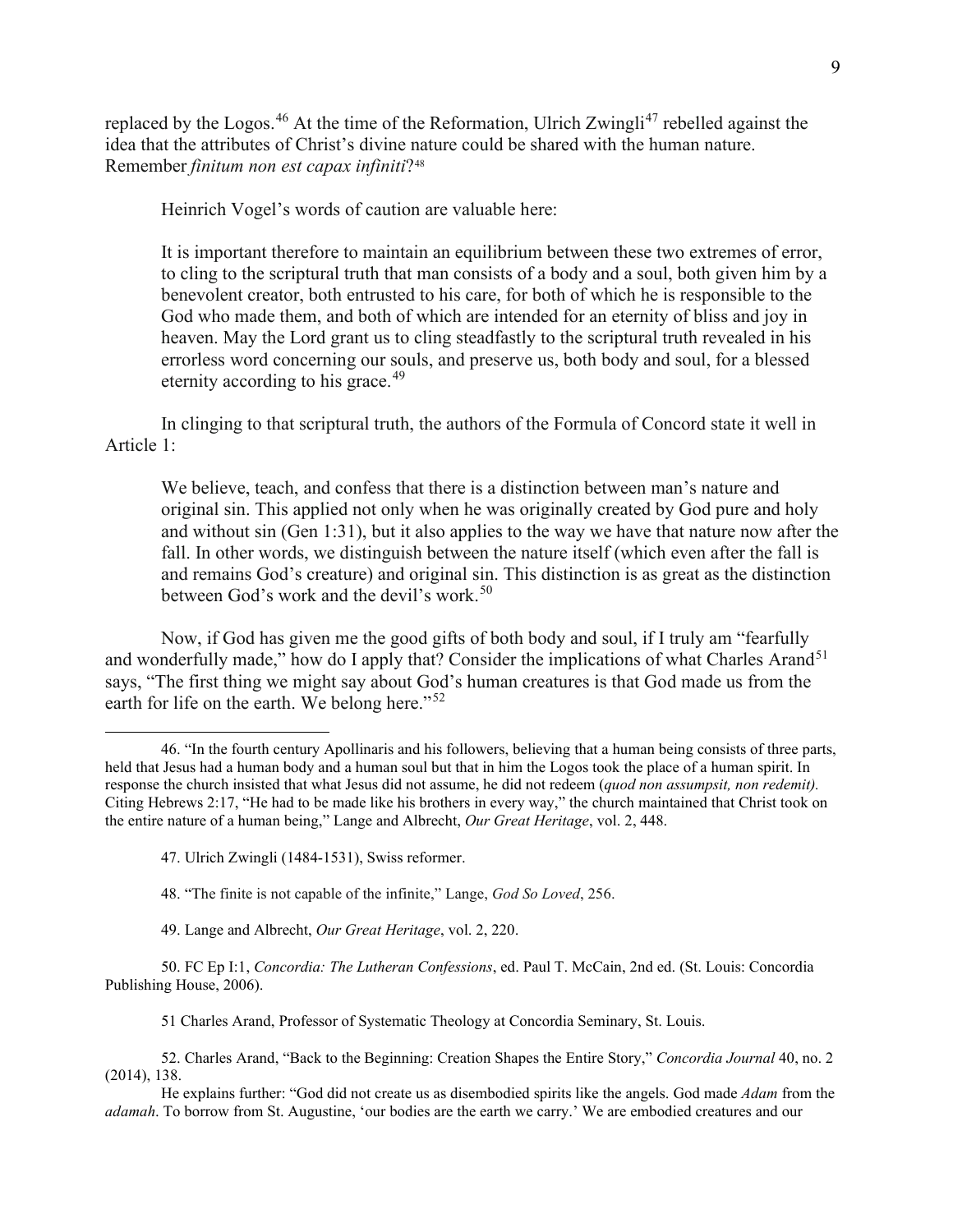Carl Muehler writes:

God has made each person with intentionality and designed each person uniquely through His bestowal of First Article gifts. God has appointed each person to love their neighbors (Matt. 22:39) through various vocations (roles and responsibilities). In order to accomplish this calling, it is necessary to take care of both the mind and body God bestows as part of His gifts in the First Article.<sup>[53](#page-11-0)</sup>

God made us and gave us a purpose. With the Psalmist we exclaim, "What is mankind that you are mindful of them, human beings that you care for them?" (Ps 8:4). Even before considering the Christological impact of this prophecy, we stand in awe at what God has given us. He created us to "rule over the fish of the sea and the birds of the air, over the livestock, over all the earth, and over all the creatures that move along the ground" (Gen 1:26). He has made us Christ's ambassadors, "as though God were making his appeal through us!" (2 Cor 5:20). Consider that! He privileges us to use us, body and soul. We become *larvae dei*, gloves on God's hands, <sup>[54](#page-11-1)</sup> in our dominion of this earth and fulfillment of the tasks he gifts us.<sup>[55](#page-11-2)</sup> How can we not go all in on that? We get Pastor Charles Spurgeon<sup>[56](#page-11-3)</sup> when he says:

If by excessive labor, we die before the average age of man, worn out in the Master's service, then glory be to God, we shall have so much less of earth and so much more of Heaven … It is our duty and our privilege to exhaust our lives for Jesus. We are not to be living specimens of men in fine preservation, but living sacrifices, whose lot is to be consumed. [57](#page-11-4)

53. Muehler, "Overcoming Barriers," 8.

<span id="page-11-1"></span><span id="page-11-0"></span>54. "In speaking to his creation, God places his word into his creatures and enlists them as the instruments through which he works. He does this work 'in, with, and under' his creatures. Creatures become the gloves on God's hands (*larvae dei*). In a sense, God enlists his creatures as 'junior' partners. And so, God works through earth to bring forth life (vegetation). He works through creatures to bring forth successive generations," Arand, "Back to the Beginning," 134.

<span id="page-11-2"></span>55. Here again Arand describes it well: "It does not mean that everything exists for us to use however we please. Instead, dominion appears to be connected with the image of God. In other words, our dominion should mirror God's own character and dominion over creation—and by extension, Christ's own reign over creation. And when God rules, it is for the benefit of the ruled. Psalm 72 supplies a good example in which everything flourishes under the rule of a righteous king," Ibid, 139.

56. Charles Haddon Spurgeon (1834-1892), an influential English Baptist preacher.

<span id="page-11-4"></span><span id="page-11-3"></span>57. Cody Bobay, *SOULCON CHALLENGE: A 6 Week Special Forces Challenge for Men* (Gibborim Studios, 2016), Kindle, 277. A book that helped me lose 20 pounds in just a few weeks, before visiting my brothers and putting 15 back on. Although, truth be told, it was probably the check-ins with a friend who was also reading the book that were more helpful than the book itself.

bodies bind us to the earth. Air flows through us as we inhale and exhale. We drink and perspire water. We ingest the earth with the food we eat. We are so bound to the earth that when we travel into outer space, what must we bring with us? Portions of the earth: air, water, and food. Without them we die. God made us living creatures."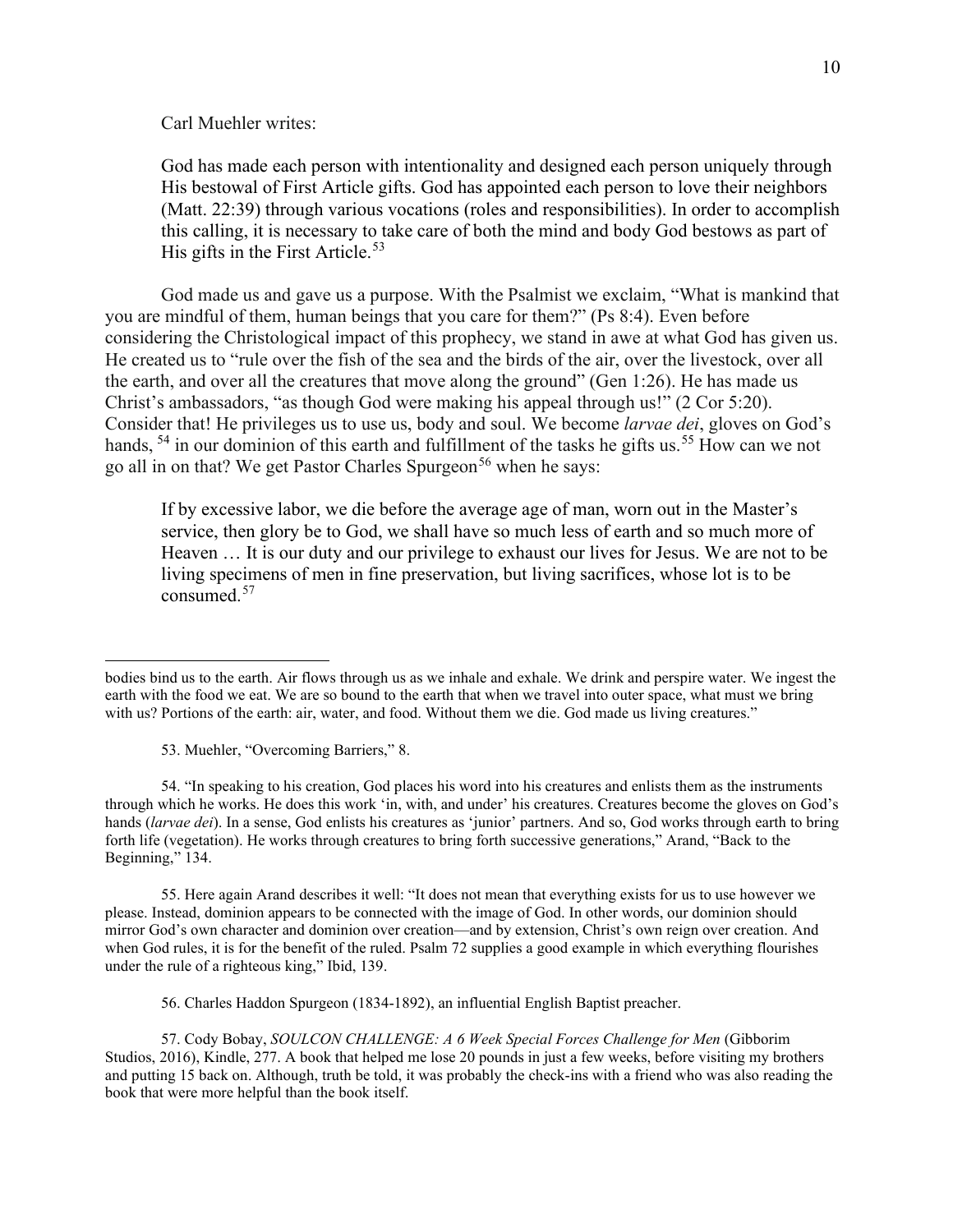He makes a powerful point, but please don't hear Spurgeon's words and find justification for not tending to our health. There's no way around it. Doing God's work includes care for our bodies. As Carl Muehler reminds us, "One's physical body is God's property, and there is no greater way to honor God and this gift than to take care of it."<sup>[58](#page-12-0)</sup>

In this, balance must be maintained. Here is Professor Gurgel again:

On the one side is becoming obsessed with physical health. Such obsession is often driven by an unbelieving world that is still searching for the fountain of youth as a way of denying its sin-induced mortality. While the Lutheran pastor is not immune to a narcissistic pursuit of health, more typically the challenge for us tends to be in the other direction. When it comes to caring for the needs of the temple of the Holy Spirit we call our bodies, a double theological distortion confronts us.

First, we must come to grips with the fact that self-care in general (spiritual and/or physical) is not sub-Christian or sub-Lutheran. How instructive it is to note that, in almost identical words, Paul urges the concept of paying attention to ourselves both to the Ephesian elders (Acts 20:28) and to Timothy (1 Tim 4:16) as he oversaw the Ephesian church. While there are legitimate times and places when bearing our cross means making our own needs secondary, to neglect regularly our own needs of body and soul may betray a deeper illusion. We may be giving in to a self-flattering messiah-complex that forgets that the role of offering body and soul for the sins of the world has already been fulfilled…. Bearing our God-given cross is one thing, fashioning our own martyr's cross from the self-created ruins of our health is quite another.... A strange  $21<sup>st</sup>$  century Lutheran version of incipient Gnosticism is at work when we ignore our physical health. We are in danger of becoming strange modern reincarnations of ancient Docetists: scheduling our days and weeks as if we Lutheran pastors only seem to have a body.<sup>[59](#page-12-1)</sup>

Even in a perfect world, there was a balance of work and rest.<sup>[60](#page-12-2)</sup> In God's perfect will for his people commanded in Exodus 20 there was work and rest. [61](#page-12-3) It wasn't until AFTER the fall, as a result of sin, that body-shaming ever happened.<sup>[62](#page-12-4)</sup> God was right to ask Adam, "Who told you

58. Muehler, "Overcoming Barriers," 22.

59. Gurgel, "You Were Ordained," 6-7.

<span id="page-12-2"></span><span id="page-12-1"></span>60. "By the seventh day God had finished the work he had been doing; so on the seventh day he rested from all his work. And God blessed the seventh day and made it holy, because on it he rested from all the work of creating that he had done" (Gen 2:2–3).

<span id="page-12-3"></span>61. "Six days you shall labor and do all your work, but the seventh day is a Sabbath to the LORD your God. On it you shall not do any work, neither you, nor your son or daughter, nor your manservant or maidservant, nor your animals, nor the alien within your gates" (Exod 20:9–10).

<span id="page-12-4"></span>62. Notice the difference between Genesis 2:25, "The man and his wife were both naked, and they felt no shame," and Genesis 3:10, "I was afraid because I was naked; so I hid."

<span id="page-12-0"></span>Muehler goes on: "Additionally, God has made people and given them physical bodies to perform tasks He has given them to do. He created us to be good stewards over His creation. Naturally, this would include taking good care of the bodies He has provided. Eating healthy meals, exercising, getting an appropriate amount of sleep, etc. are all important elements of self-care."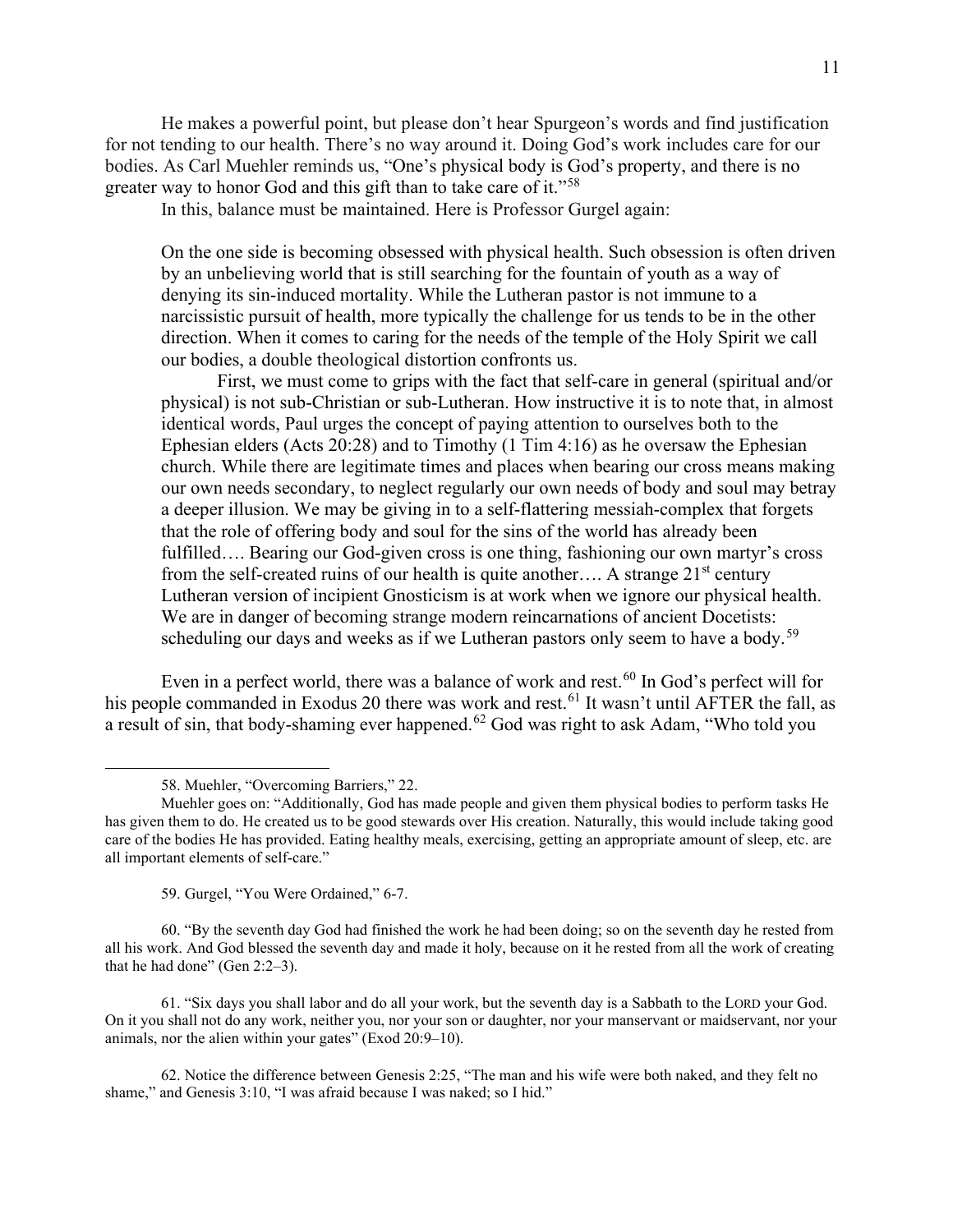that you were naked?" (Gen 3:11). The reality of our post-fall view of and care for our bodies is one that so often lands in one ditch or the other of sin, <sup>[63](#page-13-0)</sup> whether your favorite ditch is pride or neglect.<sup>[64](#page-13-1)</sup> Rarely, in caring for our bodies today, then, do we find the balance to the glory of God. Even in my motive. Taking care of my body is not just so that I can enjoy life more. Balancing my work and rest, taking care of the gift of the body God has given me, is not just a matter of being able to be more effective and get more done<sup>[65](#page-13-2)</sup> It's a matter of being who I am–God's child.

So simple. Yet so often I fail. At this point, listen with me to our fathers in the Formula of Concord:

Here pious Christian hearts justly ought to consider God's unspeakable goodness. God does not immediately cast from Himself this corrupt, perverted, sinful material into hellfire. No, He forms and makes the present human nature from it (which is sadly corrupted by sin) in order that He may cleanse it from all sin, sanctify, and save it by His dear Son. [66](#page-13-3)

<span id="page-13-1"></span>64. In the People's Bible Teaching volume on "Man", Lyle Luchterhand describes it this way: "It bears repeating that an accurate estimate of human worth must avoid the two extremes of worthlessness and pride. Because we so often vacillate between such feelings, someone once suggested we should carry two stones in our pockets. On one should be written, 'I am but dust and ashes.' On the other should be written, 'For my sake the world was created.' When we are filled with pride, thinking we are God or we don't need God, we should look at the stone that says, 'I am but dust and ashes.' When we are troubled by feelings of worthlessness, we should look at the stone that says, 'For my sake the world was created,'" Luchterhand, *Man*, 47.

<span id="page-13-3"></span><span id="page-13-2"></span>65. "The contemporary world tends to view rest as an ingredient in physical and psychological health and wellness, rather than a matter of moral character or spiritual discipline. In other words, rest in our culture has become primarily a matter of self-concern, instrumentalized again but this time in service to a worldly end rather than ultimate spiritual salvation," William Schumacher, "Faithful Witness in Work and Rest," *Concordia Journal* 41, no. 2 (2015), 143.

66. FC SD I:39, *Concordia: The Lutheran Confessions*.

<span id="page-13-0"></span><sup>63.</sup> Roy Oswald, in his classic *Clergy Self-Care* puts it in the perspective of the doctrine of salvation: "But at its core, the doctrine of salvation is telling us that the world has already been saved. Redemption is complete. For us clergy, this means we don't have to save the world again, much less the people entrusted to our care. When I burn myself out in this ministry, it's usually because I subconsciously believe that salvation is up to me, that somehow, salvation needs to be redone by me. What freedom comes when we realize that the task of salvation has been accomplished," Roy M. Oswald, *Clergy Self-Care: Finding A Balance for Effective Ministry* (Durham: The Alban Institute, Inc., 1991), 16.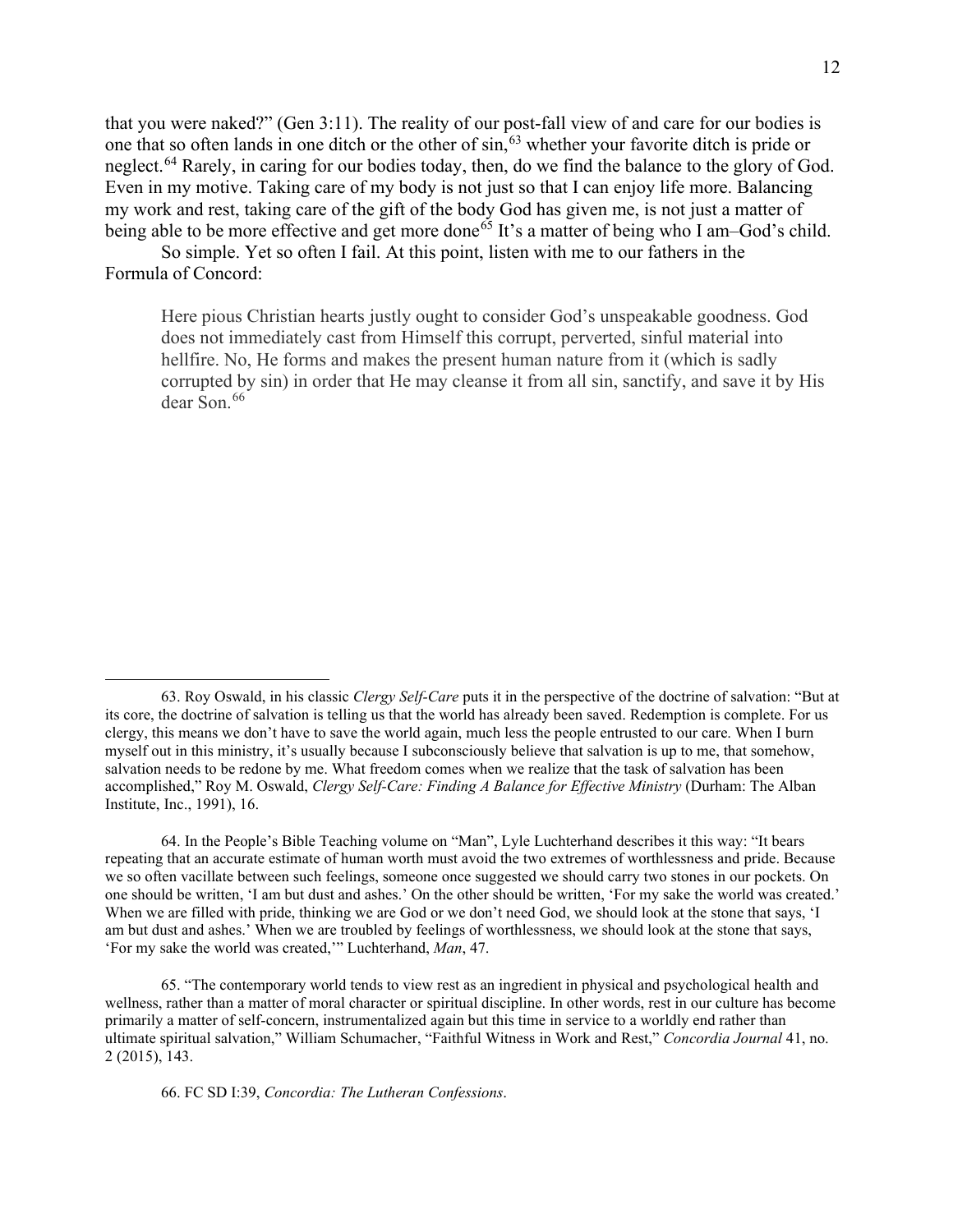## **Part II**

# *I believe in Jesus Christ, incarnate … truly human.*

I believe that I am fearfully and wonderfully made. How beautiful to be able to continue my confession. I believe in Jesus Christ, who was "incarnate of the Holy Spirit and the virgin Mary, and became truly human." In that body, "he was crucified under Pontius Pilate. He suffered death and was buried. On the third day" that very same body "rose again in accordance with the Scriptures."<sup>[67](#page-14-0)</sup> "It is the sweetest" comfort that sin, which made its habitation in human flesh, was

condemned in the same human flesh, in the person of Christ. Our body is the body of death, but in that same body of ours which the Son of God assumed from us, death was again destroyed."<sup>[68](#page-14-1)</sup>

This body of mine that has been corrupted by original sin and that I continue to corrupt by my failure to treasure it rightly as God's beautiful gift, this body of mine—Christ redeemed. That is the value this body holds. There are three parts to consider here: First, Christ so honored human flesh that He, infinite God, took it. Second, He demonstrated clear concern for the bodies of humans. Third, He redeemed human flesh, even raising it from the dead.

Let me borrow Martin Franzmann's eloquence to introduce this section:

The whole Bible rings with glad praise of the Creator; the incarnation of the Son of God is God's yes, in spite of all that sin has done, to His creation. He would not have sent His Son into the world if He were minded to take us out of this substantial world, as disembodied spirits, into some vague and insubstantial heaven of His own.

The ministry of Jesus was God's yes to His creation spelled out in act; Jesus dealt with the body and the bodily 'dis-ease' of man. He fed and healed men, and he raised them bodily from death. He bade the sea which threatened man be still.

His resurrection was a bodily resurrection; the Jesus who spoke and ate with his disciples was no ghost. The promise of our resurrection is a promise of the resurrection of the body. We wait for a heaven and an earth that shall be a wondrously and unimaginably *new* heaven and earth. But the same continuity that makes the body of the future one with our present body connects the new unsullied world of God with the world we know, the world whose frustrate beauty makes us marvel still, whose futile workings still can testify to Him who once said "Very Good!" and will again say "Very good!" to all his hands have made. [69](#page-14-2)

<span id="page-14-1"></span><span id="page-14-0"></span>First, "the incarnation of the Son of God is God's yes … to His creation." Scripture is clear on this truth. Jesus has "flesh and bones," unlike any ghost, even in his glorified state

*"You are not your own. You were bought at a price. Therefore, honor God with your body."* – 1 Corinthians 6:20

<sup>67.</sup> Quoted from the Nicene Creed. Luther, *Luther's Catechism*, 15.

<sup>68.</sup> Chemnitz, *The Two Natures*, 55.

<span id="page-14-2"></span><sup>69.</sup> Martin H. Franzmann, *Concordia Commentary: Romans* (St. Louis: Concordia Publishing House, 1968),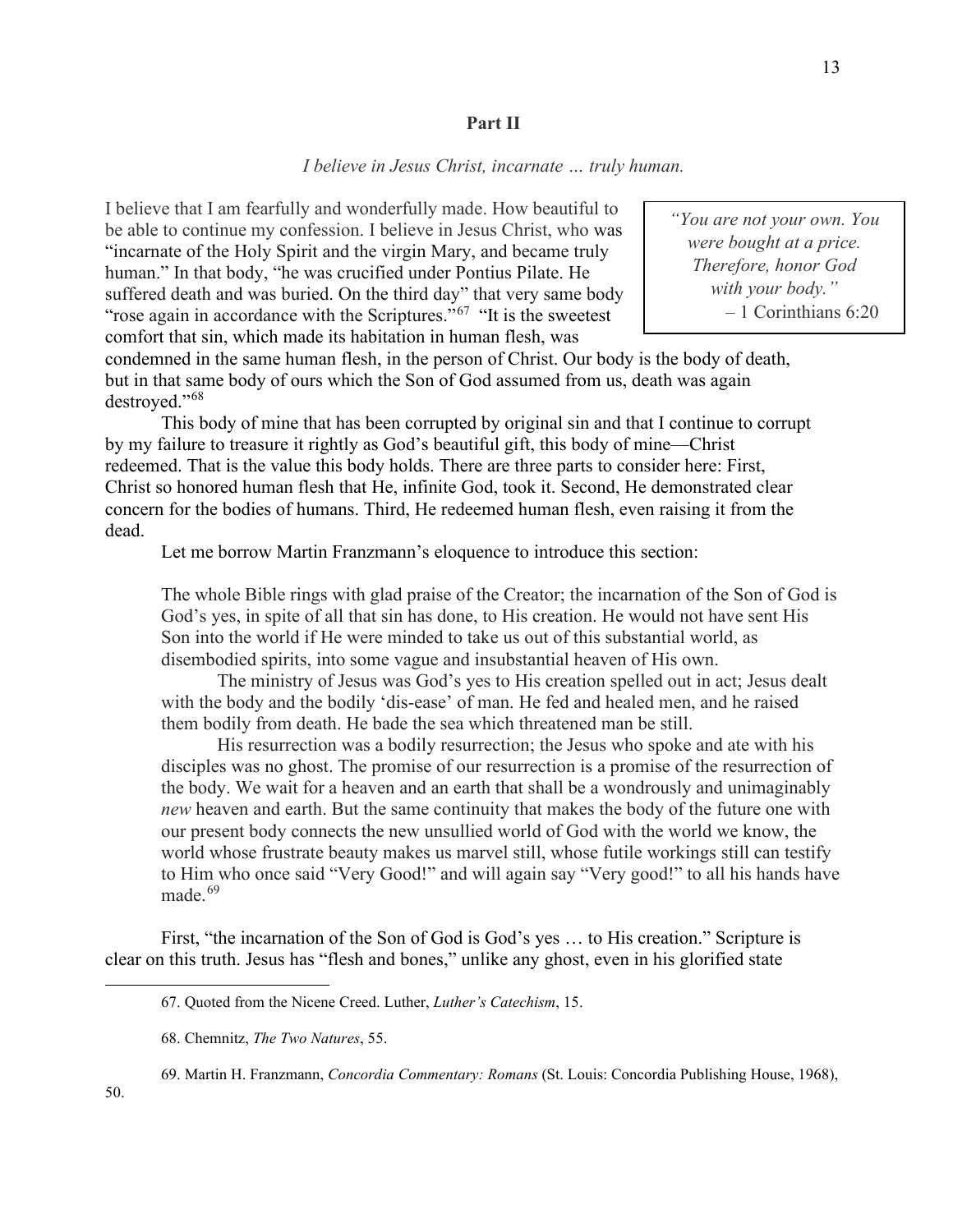(Luke 24:39). "Jesus of Nazareth was a *man* accredited by God to you by miracles, wonders and signs, which God did among you through him, as you yourselves know" (Acts 2:22). "Since the children have flesh and blood, he too shared in their humanity so that by his death he might destroy him who holds the power of death—that is, the devil" (Heb 2:14). He is the "Son of Man" (Matt 8:20), the "Son of David" (Matt 3:15), the "Seed of Abraham" (Gal 3:16), the "Seed of the woman" (Gen 3:15), the "Shoot…from the stump of Jesse" (Isa 11:1), "Firstborn among many brothers" (Rom 8:29). He was of the Jews "κατὰ σάρκα"<sup>[70](#page-15-0)</sup> (Rom 9:5). He grew tired (John 4:6), experienced hunger (Mark 11:12), and sorrow (John 11:35). Jesus Christ took flesh. He lives bodily, with a human body. Let that sink in.

Cyril<sup>[71](#page-15-1)</sup> helps us ponder it:

The Logos attached our nature to Himself in order that first in and through Himself He might restore it to its pristine beauty, and that He as the heavenly man and the Second Adam, having been first of all established in righteousness and spiritual sanctification, might bestow on our race all good things through Himself.<sup>[72](#page-15-2)</sup>

The ancients prized and defended this truth:

Athanasius<sup>[73](#page-15-3)</sup> has correctly said that for salvation the correct faith is necessary not only regarding the divine nature in Christ but also regarding the human. And Hilary<sup>[74](#page-15-4)</sup> says that it is a matter of equal danger to deny either the deity or the flesh of the body in Christ Jesus.[75](#page-15-5)

Lutherans powerfully confess it:

The true teaching of Scripture is that the Son of God has assumed a true, complete, and total human nature which is of the same substance with us and possesses all the conditions, powers, and desires of our nature as its own normal properties, yet is not wicked, but is without sin, uncorrupted, and holy, but in which are the infirmities that have entered into our nature as the penalties of sin. He has willingly and without blemish assumed this for us in order that He might be made the victim for us.<sup>[76](#page-15-6)</sup>

<span id="page-15-5"></span><span id="page-15-4"></span><span id="page-15-3"></span><span id="page-15-2"></span><span id="page-15-1"></span><span id="page-15-0"></span>73. Athanasius of Alexandria (328-373 AD), bishop of Alexandria, theologian, church father, and defender of Trinitarianism against Arius.

74. Hillary of Poitiers (310-367 AD).

75. Chemnitz, *The Two Natures*, 49.

<span id="page-15-6"></span>76. Ibid, 49.

<sup>70.</sup> "According to the flesh."

<sup>71.</sup> Cyril of Alexandria (376-444 AD) was Patriarch of Alexandria from 412-444 AD.

<sup>72.</sup> Chemnitz, *The Two Natures*, 468.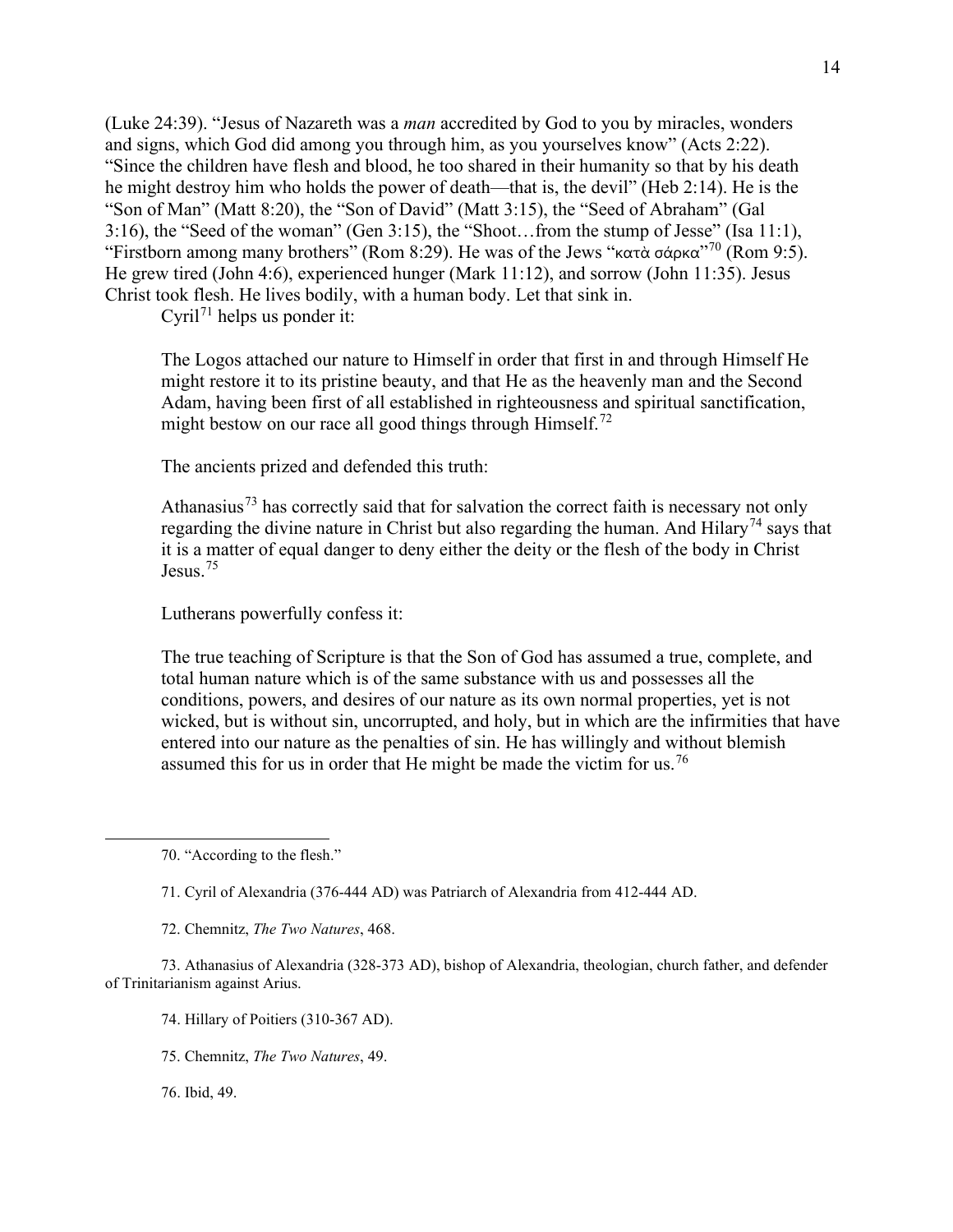The incarnation is God's yes to His creation of our bodies. Then, "the ministry of Jesus was God's yes to His creation spelled out in act." First, Jesus took care of his own body, sinless, yet suffering the effects of sin. He worked seemingly ceaselessly, yet sought rest when needed.<sup>[77](#page-16-0)</sup> He ate. He drank. He laughed.<sup>[78](#page-16-1)</sup> All things the body needs.

Even more obviously, he cared for others bodily. Why heal the paralytic when he had already forgiven his sins?<sup>[79](#page-16-2)[80](#page-16-3)</sup> Why give sight to the blind and strength to the legs? Why touch the leper when the Word would've healed?<sup>[81](#page-16-4)</sup> Jesus honored and restored this beautiful creation of God. True God "grew in wisdom and stature" (Luke 2:52). He "used his hands as a carpenter and his legs to walk from village to village. He touched the unclean and diseased, extending healing to a broken and sinful world."[82](#page-16-5)

The body is good … fearfully and wonderfully made, and shockingly redeemed.

That, ultimately, is why Jesus took flesh, to redeem it. His body was not something to be defeated, but to be used in fulfillment of his purpose. Peter reminds us what he used to bear our sins. "He himself bore our sins *in his body* on the tree" (1 Peter 2:24). John Piper says it well:

"And the Word became flesh." Why? So that John  $6:51^{83}$  $6:51^{83}$  $6:51^{83}$  could happen. He came to give his flesh. He came to give his flesh for the life of the world. He came to have flesh that could be pierced by nails. He came to have flesh that could be pierced with a sword and lacerated on his back and a crown of thorns pressed somewhere in the universe — namely, on the fleshy head of the Son of God — and cheeks that could be slapped around, and a beard that could be pulled, and eyes that could be spit upon so that the saliva would drip down. That's why he came. That's why he needed flesh: so that he would have something with which to die — something with which to suffer. That's the only way grace can come to sinners. [84](#page-16-7)

Jesus took flesh so that he could offer it as the ransom price for the sin of the world. Jesus' redemption replaces the value on the gift of our bodies.<sup>[85](#page-16-8)</sup> Charles Arand explains:

79. Matthew 9:6.

<span id="page-16-4"></span><span id="page-16-3"></span><span id="page-16-2"></span>80. Yes, his miracles also served the purpose of proving himself true God, but He could have demonstrated his divinity in many ways. He chose to care for real flesh-and-bones bodies.

81. Matthew 8:3.

82. Dodds, "What Does the Body Say."

83. "This bread is my flesh, which I will give for the life of the world."

<span id="page-16-8"></span><span id="page-16-7"></span><span id="page-16-6"></span><span id="page-16-5"></span>84. John Piper, "Why Did Christ Need a Body?" *Desiring God* (December 2020), https://www.desiringgod.org/articles/in-him-we-live-and-move.

85. If you felt beat up after part I, read this sentence again.

<span id="page-16-0"></span><sup>77.</sup> Consider his sleeping on the boat in Matthew 8:24, and this account from Mark 6:31. "Because so many people were coming and going that they did not even have a chance to eat, he said to them, 'Come with me by yourselves to a quiet place and get some rest'" (Mark 6:31).

<span id="page-16-1"></span><sup>78.</sup> At least it would seem so, considering he told John's disciples it was not a time for mourning (Matt 9:15) and was accused of having too much fun by the Pharisees (Luke 7:34).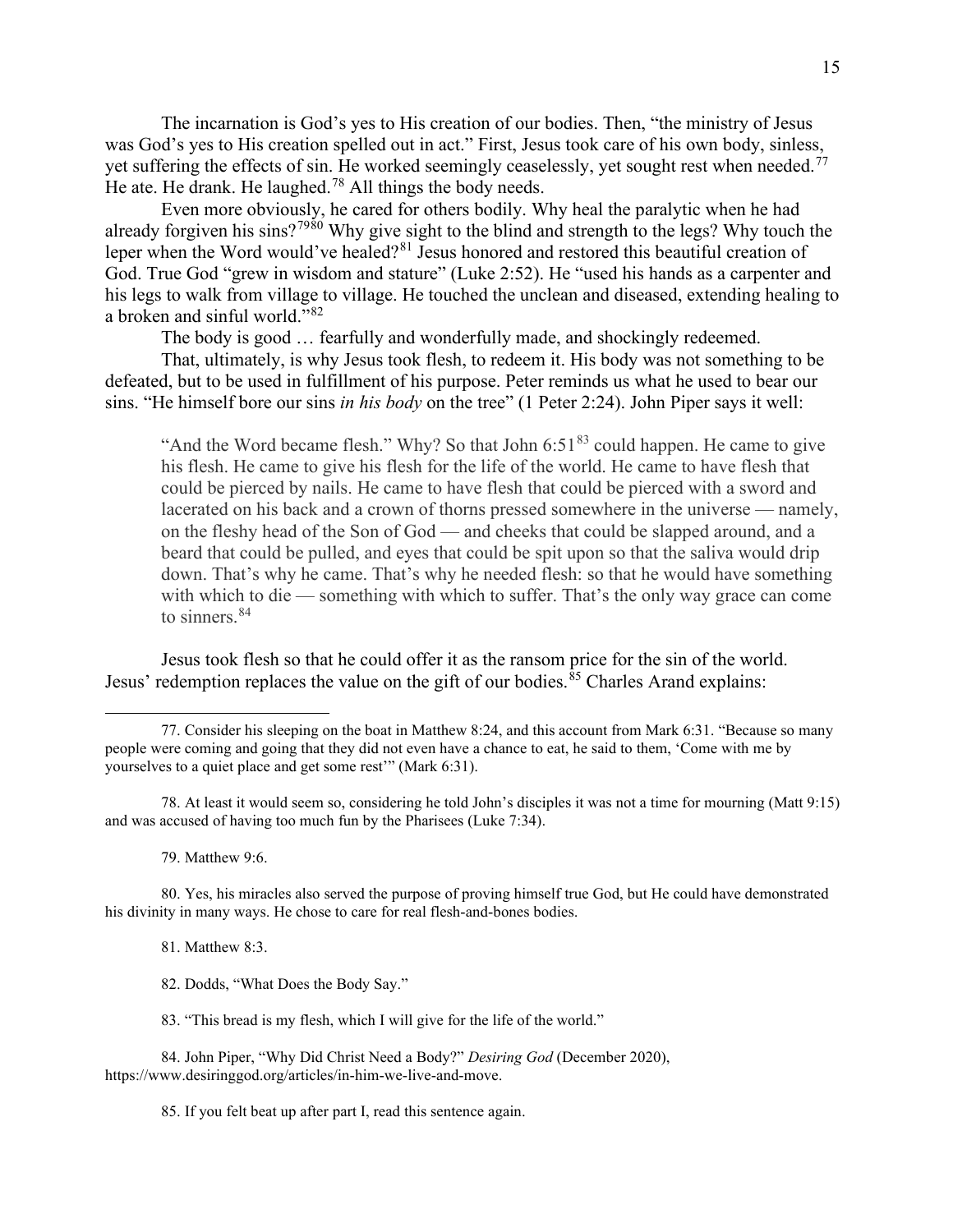Here article one of the Formula of Concord is particularly helpful. It maintains the goodness of God's work while rejecting the corruption that suffuses it. And because God valued it, he set out to reclaim it. The Son of God took on a human body. And Christ's saving work comes to us in elements of creation delivered by human creatures. God will finally raise up our bodies on the last day for life in a new creation.<sup>[86](#page-17-0)</sup>

This redemption of our bodies, then, is motivation for our care for our bodies. Paul asks us: "Do you not know that your bodies are temples of the Holy Spirit, who is in you, whom you have received from God? You are not your own; you were bought at a price. Therefore, honor God with your bodies" (1 Cor 6:19–20).

"Honor God with your bodies." We have our bodies so that we can give glory to God, so that we can do his work, so that we can enjoy his creation, so that "whether we eat or drink or whatever we do," we can praise His name (1 Cor 10:31). Taking care of these bodies makes it possible. I don't have to remind you of the difficulties we cause for doing that work when our bodies are shot and our energy short because we haven't prioritized regular maintenance of this temple. Previously I quoted 1 Peter 2:24. That passage goes on. Jesus bore our sins in his body for a reason, "so that we might die to sins and live for righteousness; 'by his wounds you have been healed." Our bodies have been redeemed for a purpose. We'll get to some practical to-dos on this in part IV, but right now, I want us to pause again and marvel – "I believe that I am fearfully and wonderfully made." The Father created this body. The Son honored by his incarnation and redeemed by his crucifixion this body. Let's not forget what else we believe.

<span id="page-17-0"></span><sup>86.</sup> Arand, "Back to the Beginning," 142.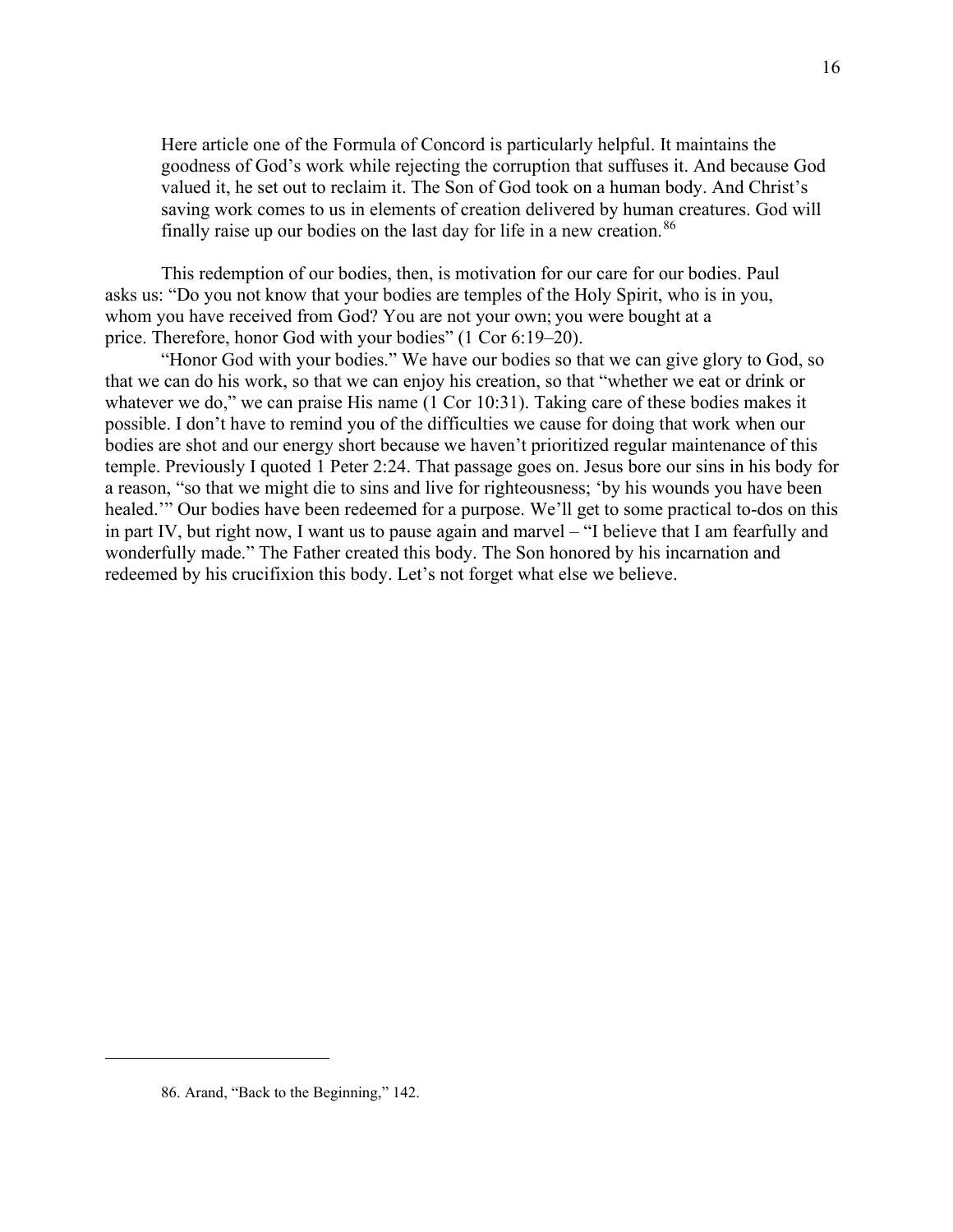## **Part III**

*I believe in the Holy Spirit, the Holy Christian Church … the resurrection of the body.*

"I believe in the Holy Spirit, the Holy Christian Church … the resurrection of the body."<sup>[87](#page-18-0)</sup> As we proceed to the third person of the Trinity and consider what He says about our bodies, we highlight three truths. One, our bodies are his temple. He sanctifies these bodies. Two, God has placed us here in community with other bodies and souls in the Holy Christian Church. And three, thanks to the work of the Spirit, these bodies will be raised.

*"Do you not know that your body is a temple of the Holy Spirit?"* – 1 Corinthians 6:19

First, the Spirit sanctifies us, body and soul. Chemnitz quotes Cyril again:

In his *De Incarnatione Unigeniti,* ch. 1, he says that "the Logos was made man in order that in Him the nature of man might be crowned again with the praises of innocence, and crowned with the Holy Spirit," who will no longer depart as in the case of Adam but will remain in our nature, "and thus our nature will be conformed to God through sanctification. For the grace of God, which has been received in Christ, comes also to us because He is the Firstborn among us" and, as it were, the second Founder of our race.<sup>[88](#page-18-1)</sup>

As Paul writes, "We are God's handiwork, created in Christ Jesus to do good works, which God prepared in advance for us to do" (Eph 2:10). We use our bodies, God's handiwork, to do those good works. Paul appeals to us in Romans 12, "Therefore, I urge you, brothers, in view of God's mercy, to offer your *bodies* as living sacrifices, holy and pleasing to God—this is your spiritual act of worship" (Rom 12:1 NIV 1984). As we are constantly being renewed in knowledge in the image of our creator, <sup>[89](#page-18-2)</sup> God blesses us with bodies to accomplish the good. To borrow a phrase from Professor Paustian in his podcast, God makes us "gospel wrapped in human skin."<sup>[90](#page-18-3)</sup> When people see our bodies and how we use them, may they see Christ.

In 2017, as the quincentenary of the posting of the 95 Thesis had made Martin Luther's visage ubiquitous, I found myself in a discussion with a woman upon whose door I had knocked. Instead of the common Southern "What's a Lutheran?" question, <sup>[91](#page-18-4)</sup> she had a slightly different approach. She told me she couldn't be a part of anything associated with *Luther* because he couldn't have been much of a Christian. I asked her where she was coming from fully expecting a

<span id="page-18-3"></span><span id="page-18-2"></span><span id="page-18-1"></span><span id="page-18-0"></span>90. Mark Paustian and John Wildauer, "Where Two or Three: Christian Conversation at the Table of Communication Scholarship," 2019-2021, Podcast, PodBean.

<span id="page-18-4"></span>91. Usually, that's a great avenue to a law/gospel presentation. "Let me tell you what a Lutheran believes…" However, this woman felt she already had an answer based on what she had seen.

<sup>87.</sup> Quoted from the Apostles' Creed. Luther, *Luther's Catechism*, 5.

<sup>88.</sup> Chemnitz, *The Two Natures*, 469.

<sup>89.</sup> Colossians 3:10.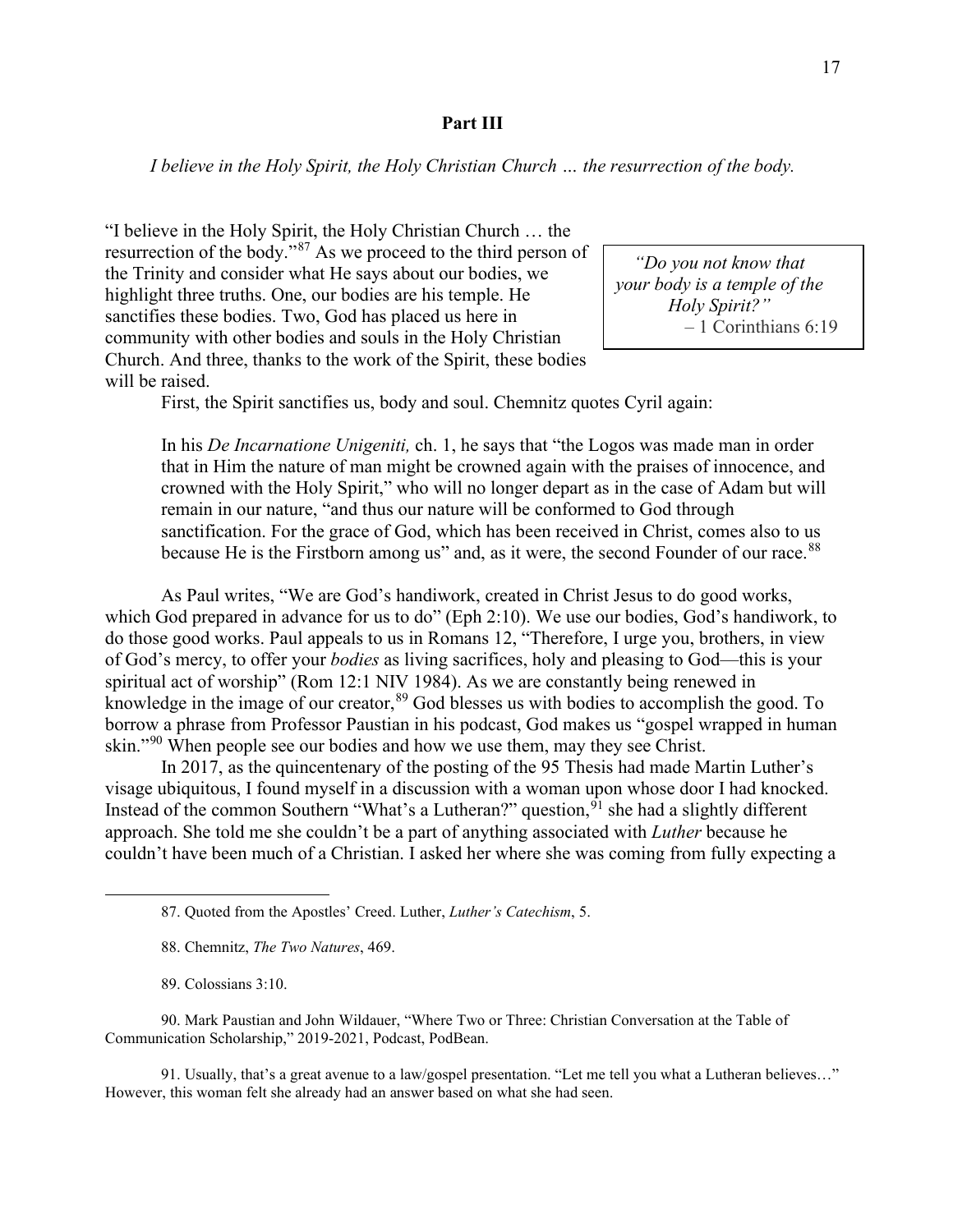discussion of "*von den Juden und ihren Lügen"[92](#page-19-0)* or Luther's "feisty" demeanor and scatological vocabulary. I got neither. Her reason? "He was fat." If he couldn't even control himself in how he ate, how much was the Spirit really living in him, she asked. I decided against responding, "Doesn't that just mean he had more room for the Spirit?" and instead we got to talk about the stunner that God uses imperfect people to share his Word. Besides, there are other pictures that show him thin. We agreed that she was reading a bit too much into his appearance not knowing his whole story. Then I invited her to an upcoming potluck.

Hopefully, you see my point. Luther had too much flesh for this woman to believe that he believed he was fearfully and wonderfully made. I don't think she would have bought the story we like to tell ourselves about the corresponding relationship between a pastor's waistline and theological acumen.

Let's just say this: As we are growing in our sanctification, an encouragement might be in order to consider care for one's body in that growth. And while we're on the third article, it is meet to consider the second phrase, "I believe in the Holy Christian Church." We are part of community. This is not to be forgotten as we start to slide into applying this care for the body. The pile of health books I got to read in preparation for this all brought this out in one way, shape or form. We need each other as we live our sanctification.

There's a reason in the body of Christ, "the eye cannot say to the hand, 'I don't need you!' and the head cannot say to the feet, 'I don't need you'" (1 Cor 12:21). The whole body of Christ is "joined and held together by *every supporting ligament*" (Eph 4:16). We are wired for community. What was wrong with the perfect man in the garden? He was alone.<sup>[93](#page-19-1)</sup> Jesus, as our perfect substitute in another garden, Gethsemane, understood this need, "My soul is overwhelmed with sorrow to the point of death. *Stay here and keep watch with me*" (Matt 26:38). God blesses us through community.

The research bears it out. Benjamin Doolittle evaluated multiple studies and found that things like regular retreats, nurtured friendships and mentor relationships all correlate with lower levels of burnout.<sup>[94](#page-19-2)</sup> Carl Wells reported the unsurprising finding that the more supportive a congregation was of its pastor, the better both the pastor and congregation scored on emotional and physical health.<sup>[95](#page-19-3)</sup> Roy Oswald made the point that we are designed to need each other. His discussion of Bruce Reed's "Oscillation Theory"[96](#page-19-4) really rang true for me.

In that theory, Reed describes the need to oscillate between the two modes of Intradependence and Extra-dependance. Intra-dependence, he describes as "a state in which I depend upon internal resources to accomplish tasks important to me. In this state I am autonomous and

<span id="page-19-4"></span><span id="page-19-3"></span>95. Carl R. Wells, "The Moderating Effects of Congregational and Denominational Support on the Impact of Stress on Clerical Emotional and Physical Health Status," *Journal of Religion and Health* 62, no. 6 (2013).

96. Oswald, *Clergy Self-Care*.

<span id="page-19-0"></span><sup>92.</sup> "On the Jews and Their Lies." Luther's 1543 treatise often cited to attack Luther as anti-Semitic. See Uwe Siemon-Netto's "The Fabricated Luther" for a good response.

<sup>93.</sup> "God said, 'It is *not* good for the man to be alone'" (Gen 2:18).

<span id="page-19-2"></span><span id="page-19-1"></span><sup>94.</sup> Benjamin R. Doolittle, "The Impact of Behaviors upon Burnout Among Parish-Based Clergy," *Journal of Religion and Health* 49, no. 1 (2010). Notice 3 of the 4 things on his list all involved support of others.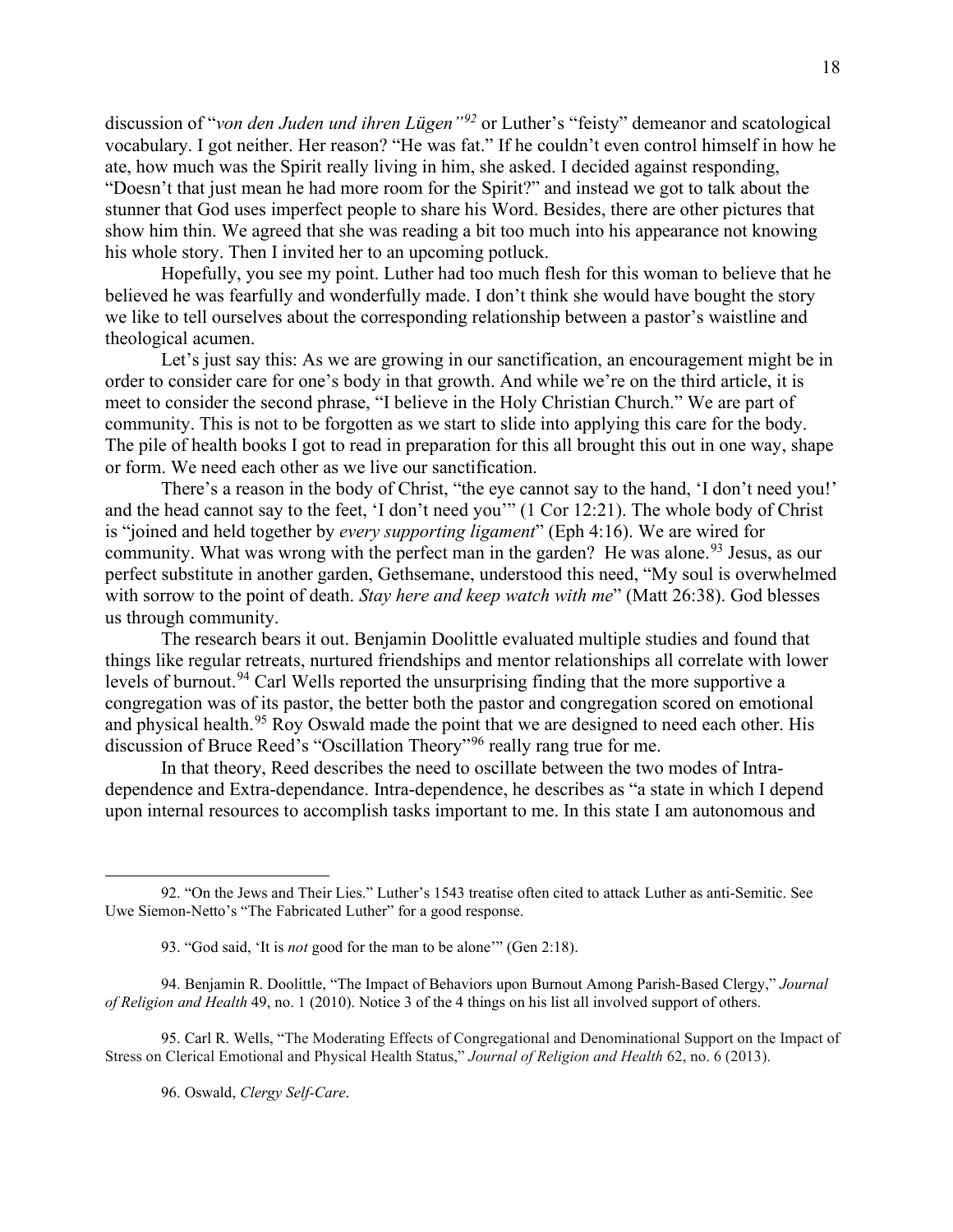self-sufficient."<sup>[97](#page-20-0)</sup> He describes Extra-dependence as "a state in which I am dependent upon a resource outside of me that I feel is trusting and caring, therefore allowing me to play, experience my essence, experience Grace or Sabbath time, or to just BE."[98](#page-20-1) He argues that spending too much time in either state is dangerous, and that, subconsciously, we realize the need. Many people see church as one of their times for extra-dependence.<sup>[99](#page-20-2)</sup> They like to rely on the pastor to feed them and teach them and guide them. Our training and vocation have prepared us to be there for them, relying on the gifts and resources God has placed in us to help. Add to that the natural leadership roles in which we end up. So, we tend to spend a whole lot of time in Intradependence. Thinking this through helped me appreciate how very important Pastors' Conferences and Circuit Meetings are, especially when I'm not presenting. It also explained to me why I so prefer those where the presenter presents and doesn't ask me to do the work in group-work.<sup>[100](#page-20-3)</sup> I'm wired to need to depend on others at times.

I believe in the Holy Christian Church. God has provided opportunities to be supported by others. So, Rick Warren's *Daniel Plan* incorporates five essentials: Faith, Food, Fitness, Focus, and *Friends.* The *Soulcon Challenge* is designed to be undertaken by squads of men embracing the challenge together. Nelson Searcy's *The New You* includes listing and enlisting your supportive friends and joining a small group at church. Because I believe in the Holy Spirit and what he does through the Holy Christian Church, I realize the benefit that Church is for me, soul *and body*.

I believe in the Holy Spirit, the Holy Christian Church … and the *resurrection of the dead*. We know what we mean when we say that. On the last day, Jesus will raise this body. Yes, it will be renewed and glorified by Jesus' grace and power, but it will be my body. It is sown perishable, my sins of how I've taken care of it ensure that. But it is "raised imperishable. It is sown in dishonor, it is raised in glory; it is sown in weakness, it is raised in power; it is sown a natural body, it is raised a spiritual one" (1 Cor 15:42–44).

98. Ibid, 131.

<span id="page-20-3"></span>100. I am not at all criticizing the learning theory behind group work and its value. It is powerful. I use it in my teaching. I'm just saying my preference as a student is to sit and be fed.

<sup>97.</sup> Ibid, 131.

<span id="page-20-2"></span><span id="page-20-1"></span><span id="page-20-0"></span><sup>99.</sup> Oswald records the story of a woman who fainted in the middle of a service with a half dozen doctors and nurses in attendance. None of them responded to her need until the pastor stopped and dealt with the situation, calling on them to help. The medical personnel were in their state of extra-dependence. In that situation they saw the pastor as in charge. Ibid, 132-133.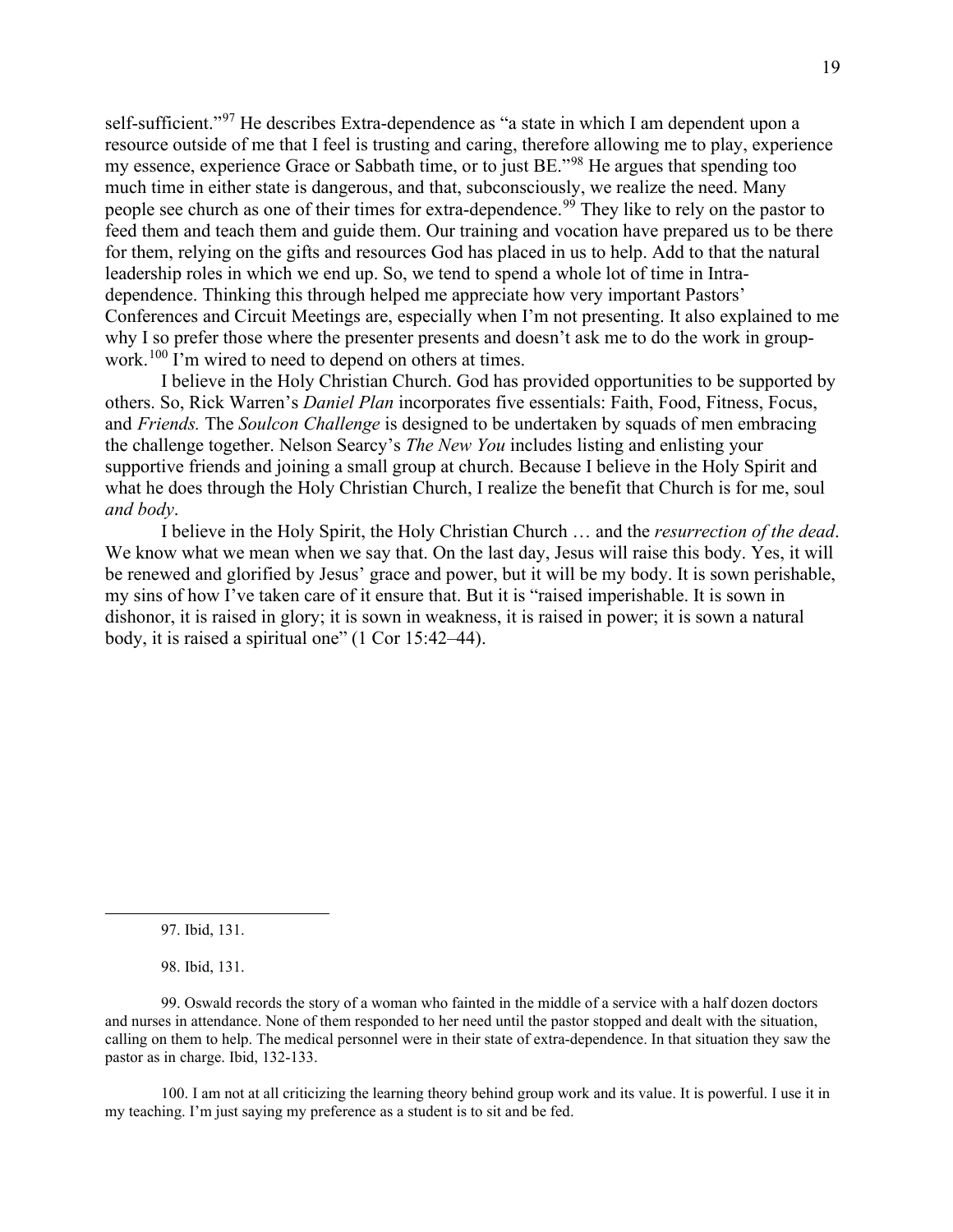Of course, we hardly have a frame of reference for what that glorified body will be. The one example we have is Jesus' glorified body.<sup>[101](#page-21-0)</sup> Hear a couple of sainted professors on this. First Dr. Siegbert Becker:

God can create and did create a sinless man in Adam. God could send and did send a sinless man to be our Savior. God can and will make pure and sinless men out of all of his believers in the resurrection.<sup>[102](#page-21-1)</sup>

Professor Daniel Deutschlander:

All that is wrong with us as a result of sin, including mortality, will disappear on the Last Day – the sin forgiven and its consequences forever destroyed. That's the difference between a "Natural body" and a "Spiritual body" in the resurrection: still a body, but minus its sins and limitations. $103$ 

Because our bodies will be raised in the resurrection, because of what I believe about the body, the Apostle Paul applies it:

Therefore, do not let sin reign in your mortal body so that you obey its evil desires. Do not offer the parts of your body to sin, as instruments of wickedness, but rather offer yourselves to God, as those who have been brought from death to life; and offer the parts of your body to him as instruments of righteousness. For sin shall not be your master, because you are not under law, but under grace (Rom 6:12–14 NIV 1984).

"Offer yourselves to God … and offer the parts of your body as instruments of righteousness." Because Jesus will raise these bodies, our bodies are "for the Lord" (1 Cor 6:13). From the ordained praise of children and infants<sup>[104](#page-21-3)</sup> to the final sigh of a saint whose body has lost all function and ability. From the construction worker to the CEO, from the pastor sitting at his desk to the teacher in a classroom, from the mother bearing and raising her children to the father playing catch with his son. "Our bodies are for the Lord, both now in our daily tasks on earth and forever in the new heavens and new earth."<sup>[105](#page-21-4)</sup> In order for our bodies to do what we do for the Lord, we must take care of our bodies.

<span id="page-21-2"></span>103. Deutschlander, *Grace Abounds*, 555.

<span id="page-21-3"></span>104. Psalm 8:2.

<span id="page-21-4"></span>105. Dodds, "What Does the Body Say."

<span id="page-21-0"></span><sup>101.</sup> Wilbert Gawrisch expresses this clearly in his essay "The Practical Application of the Doctrine of the Two Natures of Christ." "Jesus did not lay aside his human nature when he rose from the dead, and he never will. He still possesses it and will possess it to all eternity. When the Bible tells us that at Jesus' return on the last day, 'every eye will see him' (Revelation 1:7), it is speaking of him according to his human nature. According to his divine nature he is the 'King eternal, immortal, invisible' (1 Timothy 1:1), 'whom no one has seen or can see' (1 Timothy 6:16)," Lange and Albrecht, *Our Great Heritage*, vol. 2, 449.

<span id="page-21-1"></span><sup>102.</sup> Lange and Albrecht, *Our Great Heritage*, vol. 1, 304.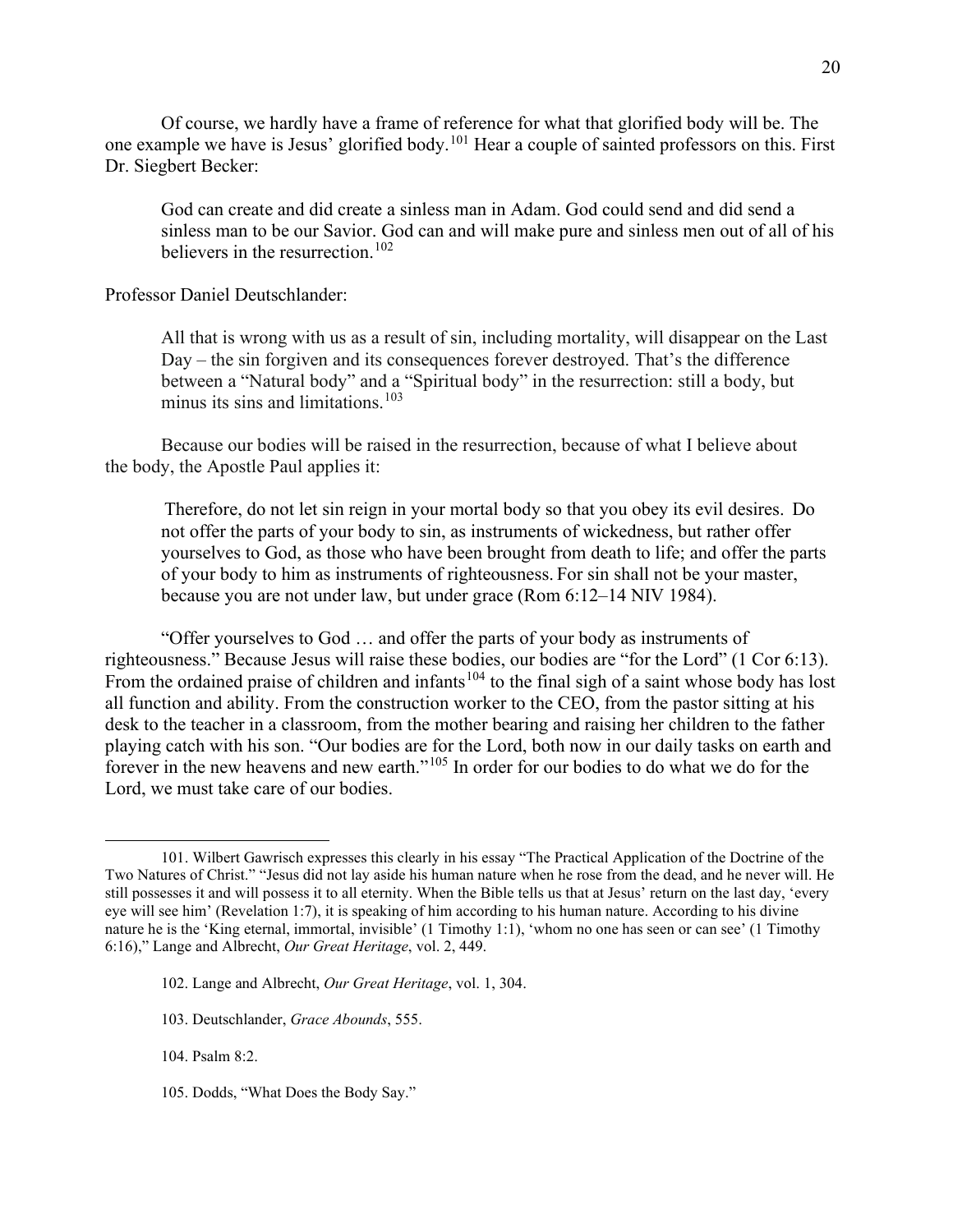# **Part IV A Reasoned Response: Acting Like I Believe.**

I believe that I am fearfully and wonderfully made … so the Pastor cares for his body. But how?

In Romans 7, Paul writes that he would not have known what sin was had it not been for the law. Let me just say "thank you" to the program committee for this symposium for making me learn a little bit more about the care of the human body. You showed me what a sinner I am. There is no other conclusion. When I know what causes heart disease and high blood pressure and

*"Offer yourselves to God, as those who have been brought from death to life; and offer the parts of your body to him as instruments of righteousness."*  $-$  Romans 6:13

obesity and all the things that go with that, what I so often do is sin. I am a sinner. That's the danger of a paper like this. Reviewing all the things I should or could be doing, and then looking at what I am or am not doing, or even worse, what I have or have not done… You can finish that thought. "What a wretched man I am! Who will save me from this body of death?

Thanks be to God – through Jesus Christ our Lord!" (Rom 7:24–25). I can only tackle this fourth part because I believe in God the Father who created my body and promised his Son to redeem it. I can look to improve my care of my body only because I believe in Jesus Christ, his only son our Lord, who was crucified, died and was buried, and who rose, to declare all of my body-destroying sins forgiven. I can balance the needs of care for body and care for soul because "I believe in the Holy Spirit, the Holy Christian Church, the communion of saints, the forgiveness of sins, the resurrection of the body and the life everlasting."

So, let's take a crack at this, not to pile you up with a list of goals you'll never accomplish, a list of tasks you'll never do. We're still living in a Romans 7 world, after all. For everything I should do, I can quickly come up with 3 obstacles that will do their best to prevent me from doing that thing. But one is for sure. If you don't think about it, if you don't intentionalize it, you'll be sure not to be growing in it (your sanctification as it pertains to self-care, that is, not your waistline).

First thing I want to say: Don't feel guilty about taking time for this. I have found for myself that my default is to do things that are good for my physical health only once everything else is done, or at least only if I have a really good rationale, like "Some exercise will help me think more clearly when I get back to work." While that's true, I'm here to tell you it's OK to prioritize caring for your health, even when it is just for that reason – it's your health.<sup>[106](#page-22-0)</sup>

Paul told Timothy, "Physical training *is* of some value" (1 Tim 4:8). In Ephesians, when husbands are told to love their wives "as their own bodies,"<sup>[107](#page-22-1)</sup> it's a given that "no one ever hated his own body, but he feeds and cares for it" (Eph 5:28). When Elijah wanted to die, God made sure he got food and rest for his body.<sup>[108](#page-22-2)</sup> Jesus invited his stressed and overworked disciples, "Come with me by yourselves to a quiet place and get some rest" (Mark 6:31). And then, when

108. 1 Kings 19.

<span id="page-22-2"></span><span id="page-22-1"></span><span id="page-22-0"></span><sup>106.</sup> Obviously, within reason. It would be possible to make an idol of your body and neglect your other callings by pursuing this one. A quick look around this room, however, assures me that that would be the exception, not the rule here.

<sup>107.</sup> Ephesians 5:28.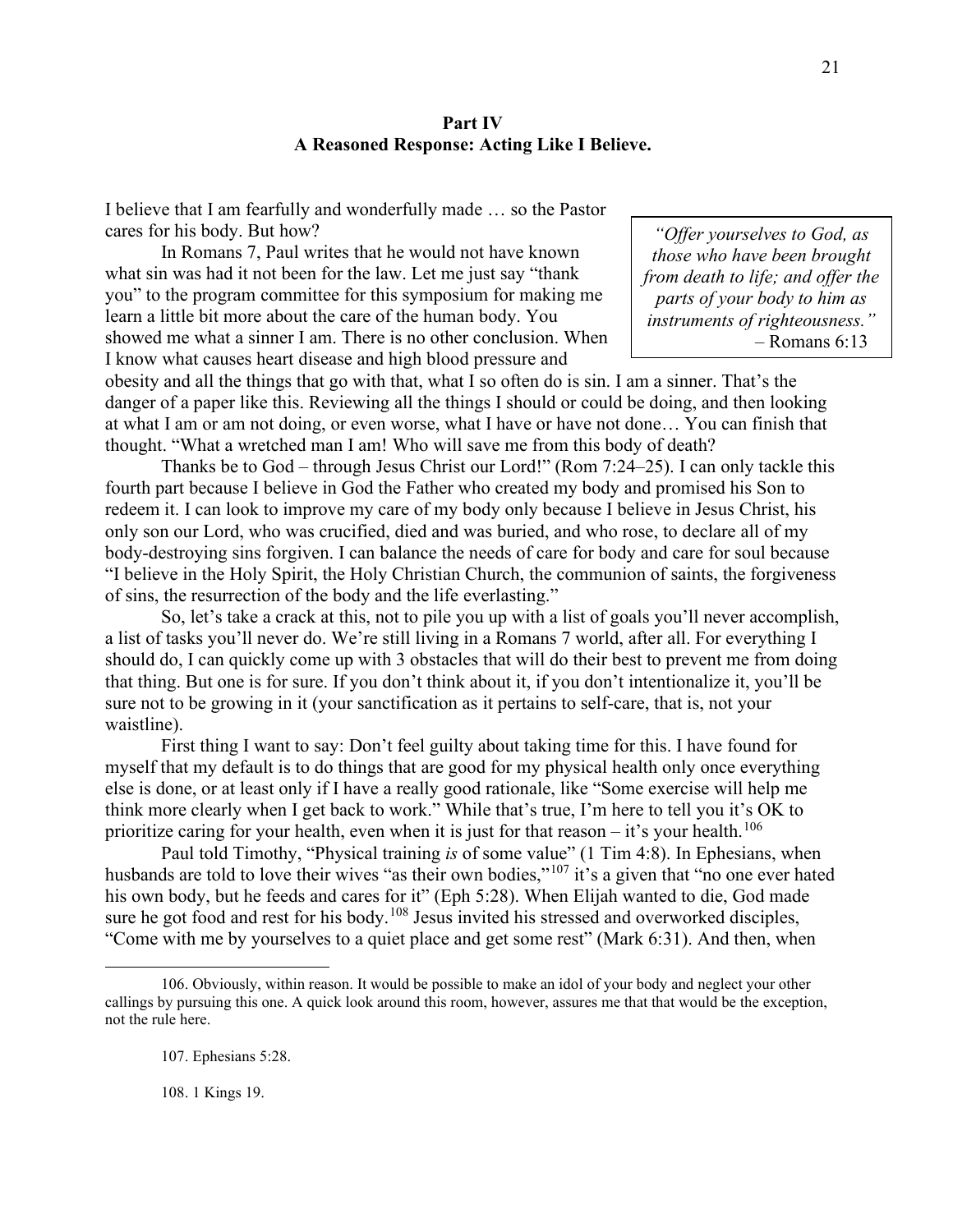the people cut short that opportunity for rest, Jesus had compassion on them. He didn't want to send them away hungry, "or they may collapse on the way," he said (Matt 15:32). The elder John prays that his dear friend "enjoy good health…even as your soul is getting along well" (3 John 2). I know you know it, but it's true: God cares about your health.

So, we can too, and not only in my struggle against sin.<sup>[109](#page-23-0)</sup> We care about our health also as a way to give glory to God—for the sake of caring for and enjoying the gift of a body God has given. Let's do this. Be ready for hard work. Remember, we who have the firstfruits of the spirit, "groan inwardly as we wait eagerly for our adoption to sonship, the redemption of our bodies" (Rom 8:23). In this sin-stained world and with bodies we've coated with layers of sin, sometimes the groaning as we take care of these gifts will be outward as well.

But it's not rocket science. In all the reading I did, there wasn't anything earth shattering. You read some of these studies and you wonder "who paid to find out what effect eating more fast food and exercising less would have on a person?"<sup>[110](#page-23-1)</sup> You probably know most of what I'm about to share. But, then again, you already knew the Creed and you made it through that part of the paper. Here again—the value will be in the reminders of what you know and the encouragement to implement it. My prayer is that this paper give you your own version of my June 9<sup>th</sup> Polar Pop Predicament.

Let me explain. When I was assigned this paper, I weighed 253.4 lbs. In our first zoom meeting about the symposium, Professor Paustian suggested I needed to lose 20 pounds to be credible on this topic. I gave up soda for Lent, took on a modified "Soulcon Challenge" with one of my members, made a few other changes, and within a few weeks I was within a couple pounds of credible. Then, I got together with two of my brothers for a couple days to film for the God-Lived Life Stewardship Challenge that hopefully you will all be using in your congregations this fall.<sup>[111](#page-23-2)</sup> Turns out, my brothers make me less credible.<sup>[112](#page-23-3)</sup> I came back from that trip and realized that after all my hard work and sacrifice, I was only down 5 pounds off my high-water mark. So, I got back on my horse and the pounds ever so slowly came back off. Lent was over, but I was trying to be better about my soda consumption anyway.

Then, on June  $9<sup>th</sup>$ , I got some gas at the Circle K after a shut-in visit. Circle K was having a summer promotion where you could play Rock-Paper-Scissors every day to win a prize. I had a free Polar Pop sitting in my prize wallet because rock does, in fact, beat scissors. And there it was – that beautiful green and red glow of Mountain Dew, all 32 ounces and 124 grams of delicious sugar, promising energy to get back to work on this paper, and all the flavor you can only get in

<span id="page-23-3"></span>112. Clearly, only when it comes to my weight. I'll ride their reputation coattails anytime when it comes to work.

<span id="page-23-0"></span><sup>109.</sup> Paul writes in 1 Corinthians 9:27 "No, I strike a blow to my body and make it my slave so that after I have preached to others, I myself will not be disqualified for the prize."

<span id="page-23-1"></span><sup>110.</sup> Apparently, the National Institute of Health paid for some of them. Consider this quote from Warren's *The Daniel Plan*: "The National Institute of Health spends \$800 million a year trying to discover the cause of obesity. Could it be the 29 pounds of French fries, 23 pounds of pizza, 24 pounds of ice cream, 53 gallons of soda, 24 pounds of artificial sweeteners, 2.7 pounds of salt, 90,000 milligrams of caffeine consumed every year by the average American?" Rick Warren, et al., *The Daniel Plan: 40 Days to a Healthier Life* (Grand Rapids: Zondervan, 2013), 37.

<span id="page-23-2"></span><sup>111.</sup> Shameless plug: This year's Synod Stewardship series is available at https://welscongregationalservices.net/a-god-lived-life.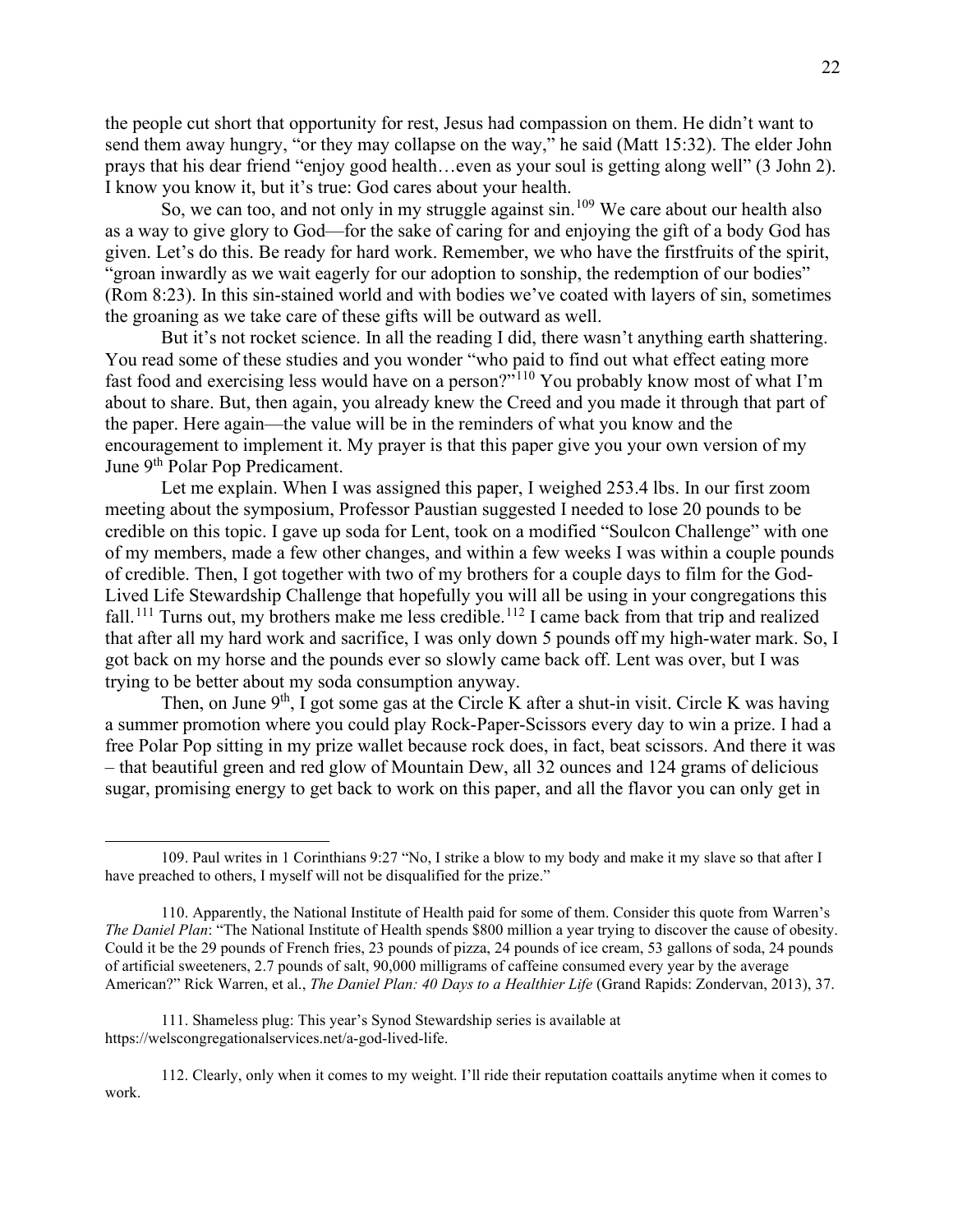the real thing – no Diet soda for this guy – all those chemicals are bad for you.<sup>[113](#page-24-0)</sup> So, do you see my dilemma? I didn't want my prize to expire. That would be bad stewardship. I probably shouldn't have that much sugar or caffeine. Although a little pep in the afternoon could help. I actually walked back and forth to the Polar Pop area thrice as I wrestled with this dilemma.

I got the soda, and thoroughly enjoyed it. But … and here is the victory—it came with a reminder and promise to myself of how I wouldn't do this again anytime soon. Today, for a little treat, and because, well, "free." But not tomorrow. If this paper can give you your own version of that battle – I'd be happy. In other words, I'm not looking to chisel for myself a body worthy of the cover of GQ or for our ministerium to suddenly look like a line-up from the Bachelorette, looking for every excuse to lose our shirts. But a couple of small steps might be nice. That's how progress happens after all.

In his *The New You*, Nelson Searcy writes:

Small, incremental steps are the key to transitioning from an unhealthy lifestyle to a healthy one, the key to stepping into the fullness of the new you. Don't think you have to undergo an instant extreme makeover to get where you need to be. Just focus on minor improvements every day, every week, and every month. Over time, you will be amazed at the cumulative effect of your small efforts.<sup>[114](#page-24-1)</sup>

There is good reason to take these small steps. God has use for you. Carl Muehler points to Luther's words to his colleague Philip Melanchthon<sup>[115](#page-24-2)</sup>:

It is reported that as Melanchthon stood before the Diet of Augsburg (a very stressful situation, where there was certainly going to be a gap between idealistic goals and resultant reality), Luther wrote: "I command you and the entire circle of my friends to force you, under the threat of an anathema, to observe regular habits for the sake of your health so that you do not commit suicide and then pretend you did it in obedience to God. For we also serve God by doing nothing, in fact, in no way more than by doing nothing. For this reason, He, above all things, wanted the Sabbath so rigidly kept. See to it that you do not despise this. What I am writing is the Word of God!<sup>[116](#page-24-3)</sup>

Eleanor Brownn wrote: "Rest and self-care are so important. When you take time to replenish your spirit it allows you to serve others from the overflow. You cannot serve from an empty vessel."<sup>[117](#page-24-4)</sup>

But let's be real. Self-care takes time and effort, energy that otherwise would be dedicated somewhere else. Sobering to me was time spent listening to a lecture by Timothy Saleska of

- 115. Philip Melancthon (1497-1560), German Lutheran reformer.
- 116. Muehler, "Overcoming Barriers," 4.
- <span id="page-24-4"></span>117. Quoted in Muehler. Ibid, 72.

<sup>113.</sup> At least that's what I tell myself as my excuse for wanting to drink the full-sugar version.

<span id="page-24-3"></span><span id="page-24-2"></span><span id="page-24-1"></span><span id="page-24-0"></span><sup>114.</sup> Nelson Searcy and Jennifer Dykes Henderson, *The New You: A Guide to Better Physical, Mental, Emotional, and Spiritual Wellness* (Grand Rapids: Baker, 2019), 18.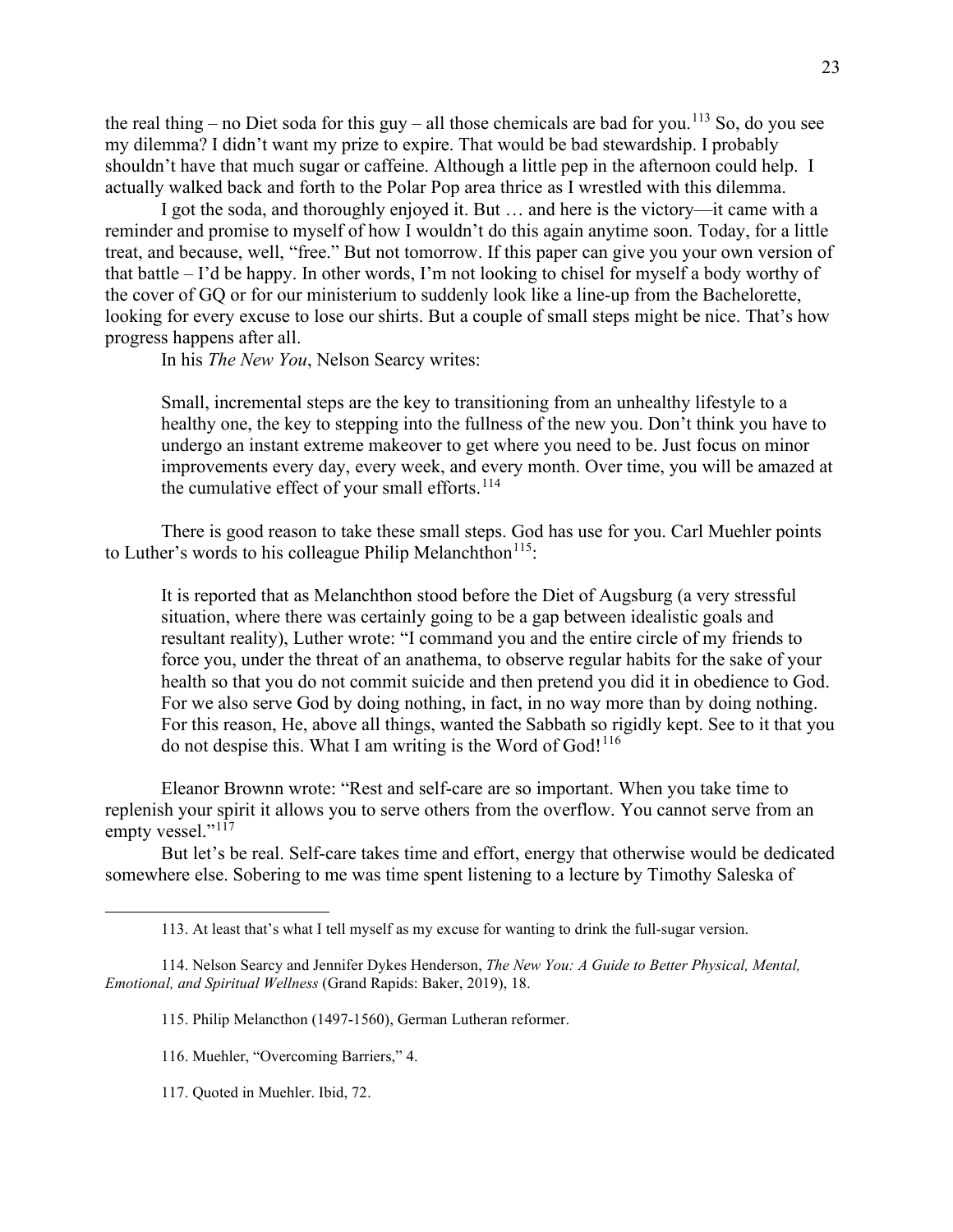Concordia, St. Louis.[118](#page-25-0) He used a reading from David Sedaris' book, *Let's Explore Diabetes with Owls* to powerfully paint the picture. Imagine, if you will, a stove with four burners. Each of those burners represent something that takes bandwidth in our lives. One is family. One is health. One is work and the fourth, friends. But you can't fire all four full-strength. To be successful at any of them, he said, you have to essentially cut one of those burners off. To be very successful, cut off two. Now, who doesn't want to be successful? Here comes the introspection. I'm looking at some "successful" people here. Which burners have you cut off? You can probably think through stages of life where that's alternated. You probably have learned pieces of this truth the hard way. Balance is key.

Part of that balance is this self-care. As we prepare to care for our bodies and consider what it means to get fit, keep this balance in mind, and don't underestimate self-care. The word fitness implies something. We are getting fit for something. As Christians we know what that is, our fitness has a purpose, that we be fit to serve God in all of our callings, "'ready for every good work' (Titus 3:1). In Christ, we want to cleanse our bodies 'from what is dishonorable' (sin) and 'be a vessel for honorable use, set apart as holy, useful to the master of the house, *ready for every good work*' (2 Timothy 2:21)."[119](#page-25-1)

In his blog, "Desiring God," David Mathis discussed it this way:

Then come these bodies. There's no way around them. Will they be barriers to doing good or *ready to act*? When needs arise, will our wills be primed to break the inertia of our inactivity? When love calls, will our bodies be ready to move, with hands and arms not too bulky and not too flabby, that can reach and lift and pull and push? Will we be ready with feet and legs that feel life and energy as they move, rather than sitting inactive? Will I be ready and willing to make use of this body God gave me, or have I imbibed the pattern of the age to keep it on the shelf and use it as little as humanly possible? God did not design and build our human bodies to be liabilities. They are precious gifts, crafted and sustained by God, to enable us to live and *do good*, for his glory, in our world. Jesus says, "Let your light shine before others, so that they may see your good works and give glory to your Father who is in heaven" (Matthew 5:16). This requires bodies.<sup>[120](#page-25-2)</sup>

Paul was willing to beat his body and make it his slave. Why? "So that after I have preached to others, I myself will not be disqualified for the prize" (1 Cor 9:27). So, to give you some food for thought, let's discuss our self-care when it comes to four areas: **Food, Exercise, Rest, and Support.**

<span id="page-25-0"></span><sup>118.</sup> Timothy Saleska, "09. Personal Impact: Physical Health within Ministry" (2019), PRA 311-Formation Hour, 9.

<span id="page-25-2"></span><span id="page-25-1"></span><sup>119.</sup> David Mathis, "In Him We Live and Move: Stewarding a Body in Sedentary Times," *Desiring God*  (September 20, 2020)[, https://www.desiringgod.org/articles/in-him-we-live-and-move.](https://www.desiringgod.org/articles/in-him-we-live-and-move)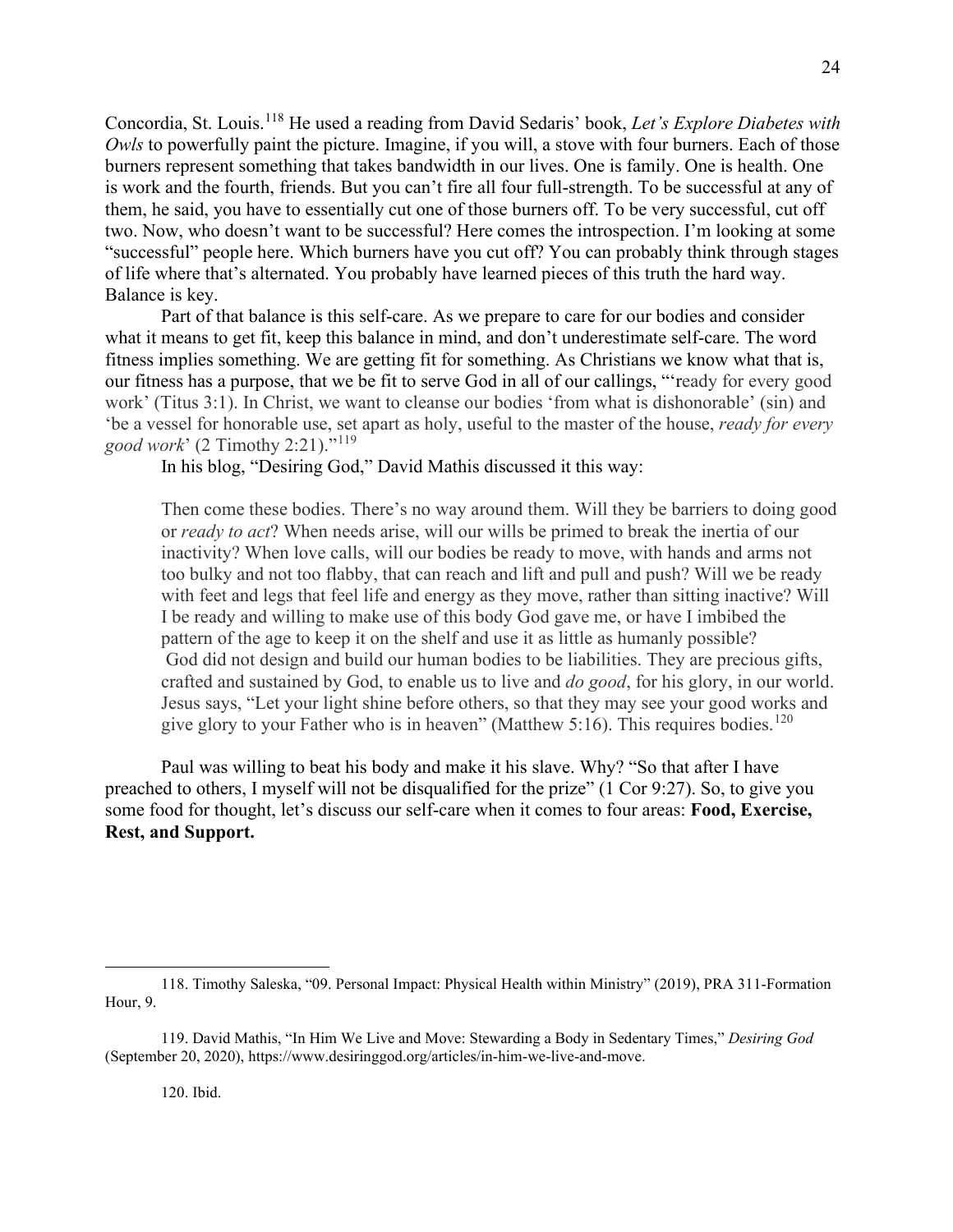#### **Food**

First, food. I am responsible in my care for this gift of a body God has given me to care for it. Part of that is providing it with nourishment so that it can be healthy. Obviously, I'm not an expert here. I don't think I've ever deprived my body of the sustenance it needs, but I have given it more than it should have to handle at times. Here's the issue. I love food. I like the way it tastes and the way it makes me feel in the moment. Food is good… in moderation. Too much of it causes problems and makes it harder to avoid having too much of it going forward.

In my research, I learned for the first time about a body chemical named Leptin and how it works. Leptin is known as the "satiety hormone." It is produced by fat cells to help regulate energy expenditure and also tells the brain when you are full. But then, when we make a habit of eating too much, we can develop leptin resistance. The more we overeat, the more fat cells develop, so you'd think, more leptin, so our brain should really get the message and we wouldn't feel hungry. The problem is, that, at a point, our brain says, "this can't be right, no one would eat this much. This must be a malfunction." Then the brain reads the flood of leptin as a starvation alert. That's why we sometimes feel hungry when we shouldn't be and don't have the energy we should. [121](#page-26-0)

Even this causes me to stand in awe at how fearfully and wonderfully made our bodies are! The better we understand these gifts, the better we can take care of them. So, lesson one when it comes to food: Don't overeat. Eat right. But how? I read way too many pages of people talking about what foods are good and which ones we should avoid. It won't be hard for you to find eighteen different studies with very clear guidelines on what you should eat and what you shouldn't. Often, they are contradictory. One says to eat a vegan diet, another to load up on protein. One says avoid all carbs; another highlights their value. One diet produces some results but is unsustainable for you. Another one works for a while, but then the effects seem to be minimized. If you're anything like me, you've been on that roller coaster longer than you care to admit.

That said, I don't want to use this paper to propose one specific diet that is supposedly the way for a pastor to care for his body when it comes to food. After all my reading and all my attempts, here's what I want to encourage you to do: Try. Do something. Think about it, that's all. You might not be at a place to put in the effort to completely overhaul your diet, but do something. Think about the Polar Pop<sup>[122](#page-26-1)</sup> before you buy it, that's all. Remember what you believe about your body and let that play into the decision. Taking a portion of the cacophony of voices out there and trying to combine them, here are some things that have helped me. Maybe they'll help you.

## 1. Limit portions.

Remember, I like food, and my default is that if I like food, more food must be better. I've got to be careful at "all you can eat" places. That's all. I have to limit the times I do that. When I'm dishing up at home, I just need to remind myself that leftovers aren't a bad thing. I don't need that  $3<sup>rd</sup>$  plate. Remember my visit with my brothers that put 15 pounds back on? I'm thinking the trip to the Mongolian Barbeque where you pay the same whether your plate is full or mounding

<span id="page-26-1"></span><span id="page-26-0"></span><sup>121.</sup> Thanks to Dr. Joe Esposito's weekly radio show on WSB-Atlanta and https://medwinfamily.com/leptin-resistance-weight-gain for the insights into Leptin.

<sup>122.</sup> Or "Mega Buddy" for those of you blessed to live within the range of a Kwik Trip.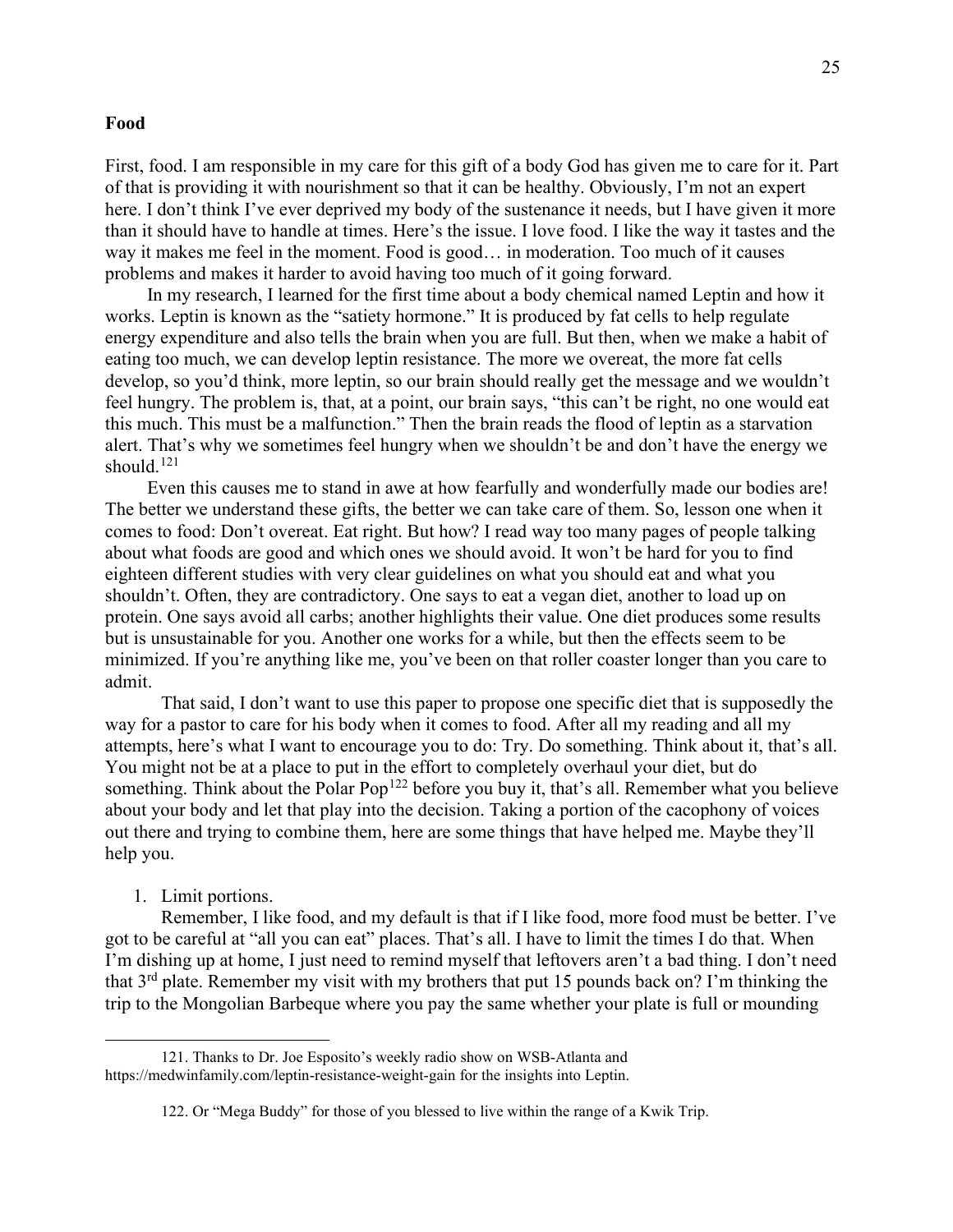didn't help. And did we really need the appetizers on top of that? It's like I was trying to get my hypothalamus to ignore the leptin screaming at it. Limit portions. Something to think about.

2. Set some limits that you very rarely break.

I've found one of my weak spots is consuming calories at night. Growing up in a house that never slept and always had snacks out, that's just what I default to. I had gotten into a habit of having a drink before bed and, well, you have to have something to snack on with that, so... Dinner was plenty, but I just enjoyed the late-night snacks. I still love it, but the limit I've set for myself is that I'll only do that with company, and maybe on the weekend. I can't say I've kept that one perfectly, but at least thinking about it each time I'm tempted, it reduces the transgressions of it to "rarely." Often, it also leads to a slightly healthier choice, or at least, less of the unhealthy choice. Right now, snacking is not automatic. For me, that's progress.

3. Have good options.

I don't like things to go to waste, so I will finish them. This machine requires a lot of energy. I eat often. When there are piles of candy and chips around, that's what I put in my mouth. But, if I make a conscious effort to have some unsalted nuts, or carrots, or fruit around, I find it is possible to choose them… when I think about it. If I keep water on hand at all times, and even some healthy drink option (my go to is the Naked Juices or their store brand counterparts), the "need" for a soda isn't felt as strongly. Yes, sometimes those urges are still there, and I need to think through each time whether it's worth it, but with no other options, it's much harder.

4. Close the Container

Here is one that has astounded me how effective it has been for me. I snack a lot at my desk. When I have whatever I'm snacking on open, I don't even realize how much of it I consume until it is gone. But if I pour out one serving and put the container away, it works. I can't believe how soft my mind is that this works, but it does. The effort of getting the container back out and opening it is enough of a deterrent to give my brain time to realize that it doesn't really need that second serving, at least not right now.

5. Enjoy the food you really enjoy.

"A feast is made for laughter, and wine makes life merry" (Eccl 10:19). God has given us food and drink and caused it to cause us pleasure. That is good. That is a blessing from God. It is OK to enjoy what you eat and drink. But, in Proverbs 23:1–2, the wise one tells us, "When you sit to dine with a ruler, note well what is before you, and put a knife to your throat if you are given to gluttony." Enjoying the gifts of food and drink comes with a caution. Don't overdo it. Don't get so used to the best food that you get consumed by it. So, this piece of advice is to enjoy the food you really enjoy. I like French fries, but are they *that much* better than broccoli? Maybe for you, that's the one you choose. But I'll go with the bacon and cheese on my burger instead. Is the third plate of pizza at the pizza buffet going to make my enjoyment of that special treat better? Probably not.

<span id="page-27-0"></span>When it comes to food, the APSBAT<sup>[123](#page-27-0)</sup> I'm going for is this: Think about it. Pay attention to what you are eating and make decisions based on that. One of the biggest factors in my first 20 pounds of weight loss was simply that I committed to track everything I ate and drank for a

<sup>123.</sup> "All Participants Should Be Able To"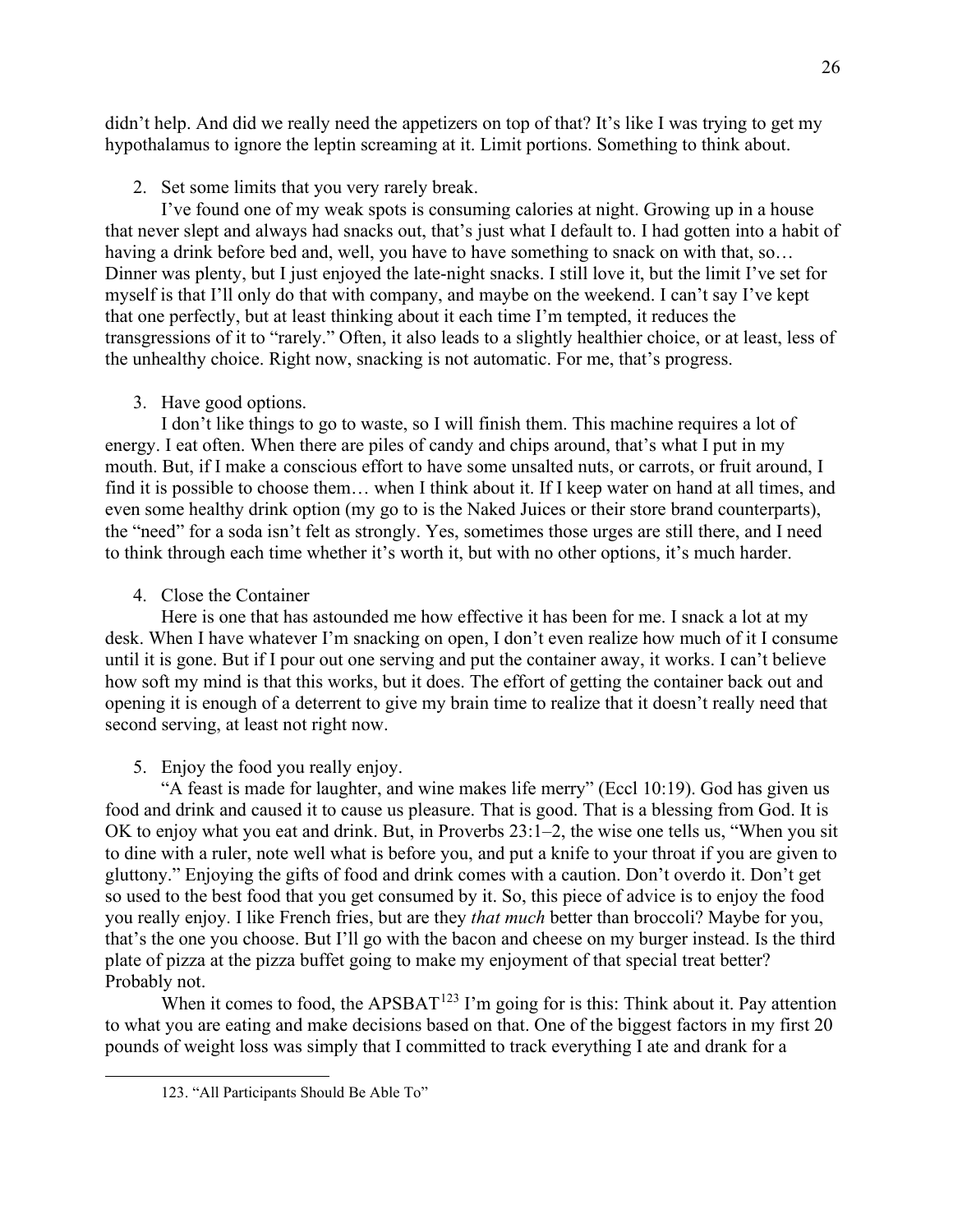month. Just having to pull out my phone and take a moment to think about what I was about to eat in itself helped me to make better decisions. I don't do that specifically anymore, but it did cause me to pay closer attention going forward, and I know I have that tool in my kit if I decide I need to step it up in this at some time.

Let's use that famous physician Hippocrates of  $\cos^{124}$  $\cos^{124}$  $\cos^{124}$  to transition to our next point.

Even when all is known, the care of a man is not yet complete, because eating alone will not keep a man well; he must also take exercise. For food and exercise, while possessing opposite qualities, yet work together to produce health.<sup>[125](#page-28-1)</sup>

## **Exercise**

Again, it is no surprise that an important piece of taking care of our bodies is exercise. We've likely all felt it. When we were in shape, things were better. Our bodies could do more, handle more, endure more. The worse shape we are in, things get worse. And again, here, there are plenty of different theories on which exercises are better and how much it should be, but my advice here is similar. Just do it. Do something. Think about it. From something as small as taking the stairs instead of the elevator and doing some squats<sup>[126](#page-28-2)</sup> at your desk to training for a marathon or taking on a workout regimen – just do something. Plan it. Commit to it. Do it. Whether that is a daily walk, a regular run, or hitting the gym 3 times a week. Set reasonable goals. For me, it's 40 pushups 6 mornings a week and 3 sessions of cardio (2 runs and a bike ride) each week. All totaled, that's usually only about two hours a week, but it is something, and it is consistent. Consider playing more. Exercise can be fun. Adult leagues are popping up all over for kickball, volleyball, pickleball, you name it. $127$ 

In his senior thesis on the pastor and exercise, <sup>[128](#page-28-4)</sup> Nathan Loersch draws this conclusion about the importance of exercise:

In keeping with the focus of this thesis, it might be said that if a pastor recognizes the importance of his body as a valuable tool in his ministry and feels that physical exercise helps enable his body, mind, and emotions to withstand the rigors of ministry, then he will do what he can to use exercise to help his body carry out ministry. If he recognizes that physical exercise can benefit his ability to carry out ministry, then even if he doesn't necessarily enjoy it, he may make the sacrifice of exercising for the good of his ministry.

<span id="page-28-1"></span><span id="page-28-0"></span>125. Hippocrates of Cos, *Regimen 1* (Loeb Classical Library, accessed 23 August 2021), https://www.loebclassics.com/view/hippocrates\_cos-regimen\_i/1931/pb\_LCL150.229.xml.

<span id="page-28-2"></span>126. In the afternoon, I often get quite sleepy if I'm not in conversation with people. Reading sometimes becomes difficult as my eyes want to close and I have to read a line again and again. I've been amazed at the effectiveness of just coming out of my chair and doing a few slow squats, even while reading.

127. We'll get into some of the added benefits of this type of exercise when we get to the support section.

<span id="page-28-4"></span><span id="page-28-3"></span>128. Nathan F. Loersch, "The Impact of Regular Physical Exercise on the Pastor and His Ministry," Master's thesis, Wisconsin Lutheran Seminary (2015), 17. A helpful read very specific to this topic.

<sup>124.</sup> Hippocrates of Cos (460-370 BC).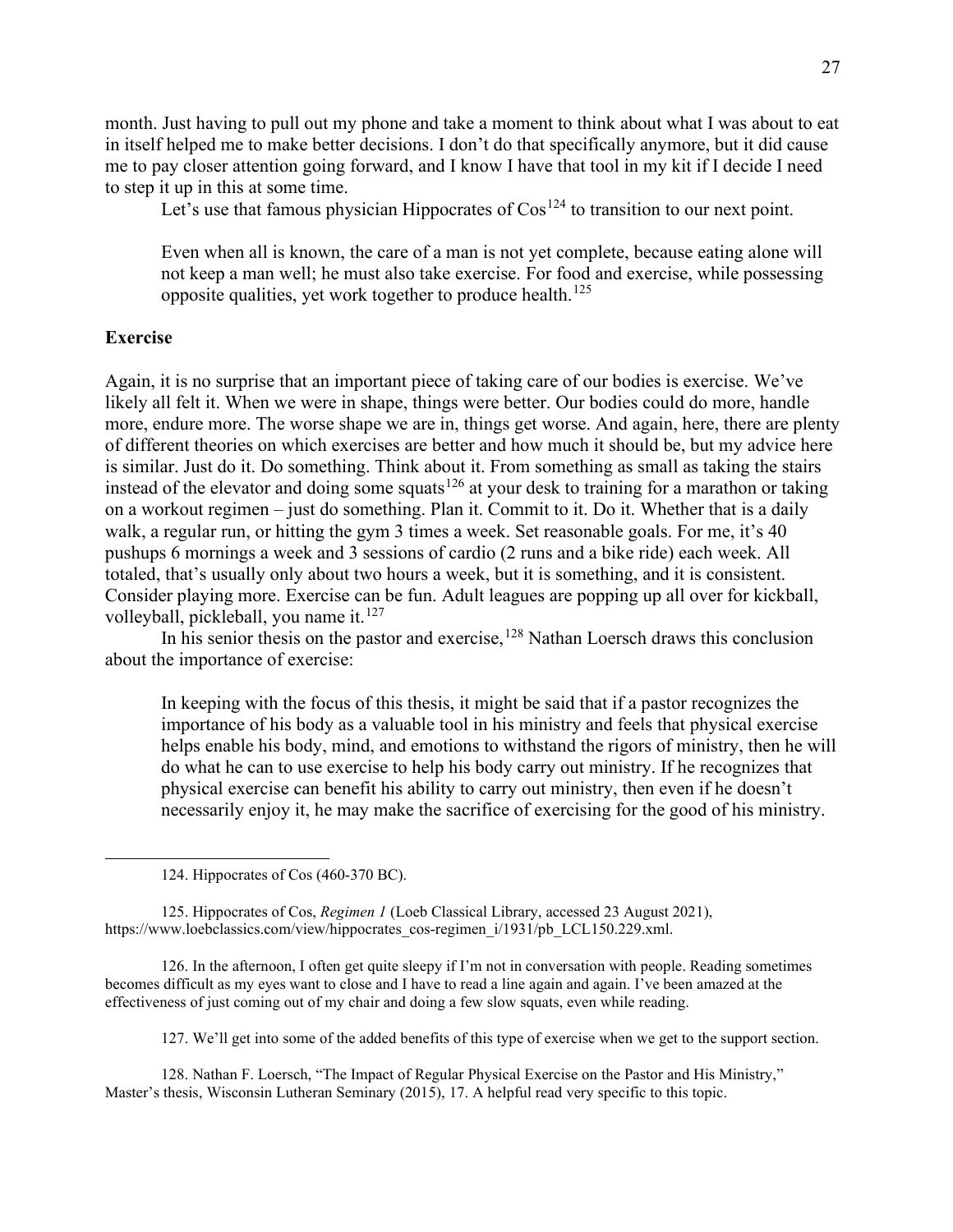It's not just long term either. I mentioned in footnote 126 the power of doing something in the afternoon when my energy level is low. As we are nearly an hour in to this afternoon session, I'm guessing there may be a few energy levels dipping right now. Play along with me. If you can do a push-up, I'll ask for 10. Otherwise, how about 10 squats? Seriously.

What did that do to your energy level? Admit it. You feel better. It would have been even better if no one had seen you, I know, but, we're all in this together. At the risk of creeping into the topic of this Symposium's third essay, <sup>[129](#page-29-0)</sup> I'll quote Loersch again in discussing another benefit of exercise – your mood. While many of the books in the bibliography mentioned these results, and you've probably experienced it, Loersch found a quote that summarizes it well:

One popular theory is that reduced levels of neurotransmitters, such as serotonin, play a role in causing or maintaining depressive and anxiety disorders. Antidepressant medications, such as Paxil (paroxetine), are thought to work by helping rebalance neurotransmitter levels. In fact, drugs like Prozac (fluoxetine), Paxil, and Zoloft (sertraline) belong to a class of medications called *serotonin selective reuptake inhibitors* (SSRIs). These drugs work for both depression and anxiety disorders. A number of studies have demonstrated that exercise may be the nondrug equivalent of antidepressant medications like these. That is, exercise increases production in a manner similar to the desired action of antidepressant medications.<sup>[130](#page-29-1)</sup>

These things work together. If I've been exercising, I've found it easier to make better decisions about other areas of my health. And if I've been making good decisions about what I eat, I find it easier to exercise. Our next area of self-care plays a big part in this as well.

## **Rest**

"*God grants sleep to the one he loves*" (Ps 127:2).

Rest. God commanded it for his people Israel.

Remember the Sabbath day by keeping it holy. Six days you shall labor and do all your work, but the seventh day is a Sabbath to the LORD your God. On it you shall not do any work, neither you, nor your son or daughter, nor your manservant or maidservant, nor your animals, nor the alien within your gates. For in six days the LORD made the heavens and the earth, the sea, and all that is in them, but he rested on the seventh day. Therefore, the LORD blessed the Sabbath day and made it holy (Exod 20:8–11 NIV 1984).

How are we to view this rest? We'll look at two parts. First: sleep. For some, sleep is what you have to do when you've done as much as your body allowed that day. It is the necessary evil that gets in the way of more work or play. For others, sleep is an end unto itself. Consider the Hebrew concept of night and day in this regard. For them, the day begins with night, with sleep.

<sup>129.</sup> Dr. Benjamin Kohls is covering the Pastor and Emotional Health.

<span id="page-29-1"></span><span id="page-29-0"></span><sup>130.</sup> Loersch, "The Impact," 24. Quoting: Otto, Michael W., Ph.D. and Smits, Jasper A. J. Ph.D. *Exercise for Mood and Anxiety – Proven Strategies for Overcoming Depression and Enhancing Well-being*. (New York: Oxford University Press, 2011).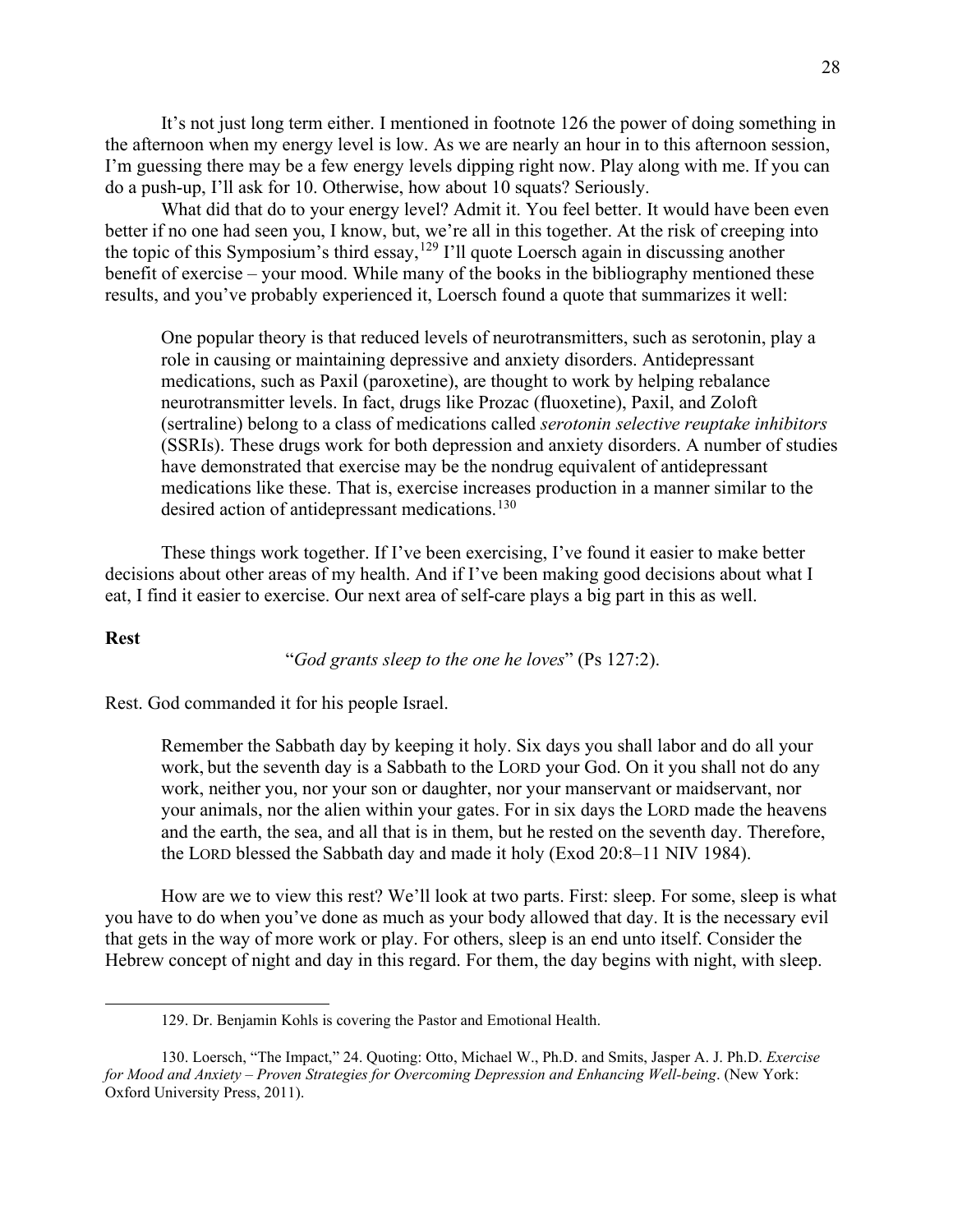"Sleep is not the reward for a day well spent; it is preparation for what God is calling you to  $tomorrow.$ <sup>[131](#page-30-0)</sup>

Certainly, our bodies function better with proper rest. Most of what I read agreed that between seven and eight hours of sleep a night would give you that, allowing your body to function well, ready to accomplish your exercise and everything else you ask of it.

A day off, occasional vacations or retreats, even sabbaticals<sup>[132](#page-30-1)</sup> all play in here too. But here again, the "why" matters. Looking to Scripture, we see our Savior repeatedly finding times to get away and rest, being refreshed through prayer. Remember what he said when "so many people were coming and going that they did not even have a chance to eat"? "Come with me by yourselves to a quiet place and *get some rest*" (Mark 6:31). Truly human, his body and mind needed it.

Even before that, in Genesis, we notice God resting. He didn't need it. Charles Arand makes the point that it clearly wasn't because he lacked anything that rest would replenish. Yet "God rested and was refreshed (Exodus 31:17). One might suggest that God rejoiced in his work $\cdot$ <sup>[133](#page-30-2)</sup>

Carl Muehler reminds the reader that the Sabbath was designed to remember what is good.<sup>[134](#page-30-3)</sup> Our time away from work is important to help us gain perspective on what we do most of our days. William Schumacher echoes these thoughts, reminding us that our rest is not just about being refreshed so that we can work more. He calls it a "matter of moral character or spiritual discipline." $135$ 

It is a mistake to reduce rest to a necessary instrument in support of our work, or to a spiritual discipline in pursuit of our salvation. Laughter, and perhaps even a degree of

<span id="page-30-1"></span>132. A brother in the ministry recently shared with me the blessings he received from what he called his "Covid Sabbatical"—when most was cancelled and everything else was online and done by Thursday, so that, for a couple of months, he enjoyed the first real "weekends" of his ministry. He spoke of the renewed energy for ministry he now has and said, "I can see why people take Sabbaticals, especially when they've been somewhere for a long time."

<span id="page-30-2"></span>133. Arand, "Back to the Beginning," 141. Here is the full quote: "So what characterizes the day of rest? Luther notes that God rested, that is to say, he was satisfied with all he had made. God rested and was refreshed (Ex 31:17). One might suggest that God rejoiced in his work. The seventh day would provide the basis for setting aside a day to celebrate God's creative activity (Ex 20) and the redemptive activity (Dt 5). It also 'anticipates the end-time restoration of creation to the state of rest that characterized it as the completion of God's creative activity'" (Hebrews 4).

<span id="page-30-4"></span><span id="page-30-3"></span>134. Muehler, "Overcoming Barriers," 14. "In the creation story, God used the Sabbath to reflect on the goodness of his creation: 'God saw all that he had made and it was very good' (Gen 1:31a). Likewise, Sabbath reflection invites people to remember that the physical world, including humanity, is good and in the hands of God."

135. Williams Schumacher, "Faithful Witness in Work and Rest," *Concordia Journal* 41, no. 2 (2015), 143.

<span id="page-30-0"></span><sup>131.</sup> Searcy and Henderson, *The New You*, 152. The full quote for your enjoyment: "In our culture, we consider nightfall the end of the day. We work hard through all our waking hours, and when the hour is finally late enough to justify our actions, we turn off all our screens and fall into bed exhausted. The next day begins when the alarm clock goes off. However, the Hebrew concept of night and day illustrated in Genesis is much different and arguably more productive. In it, each sunset begins the preparation period for the next day. Sleep is not the reward for a day well spent; it is preparation for what God is calling you to tomorrow. In other words, tonight is not the end of today; it is the beginning of tomorrow."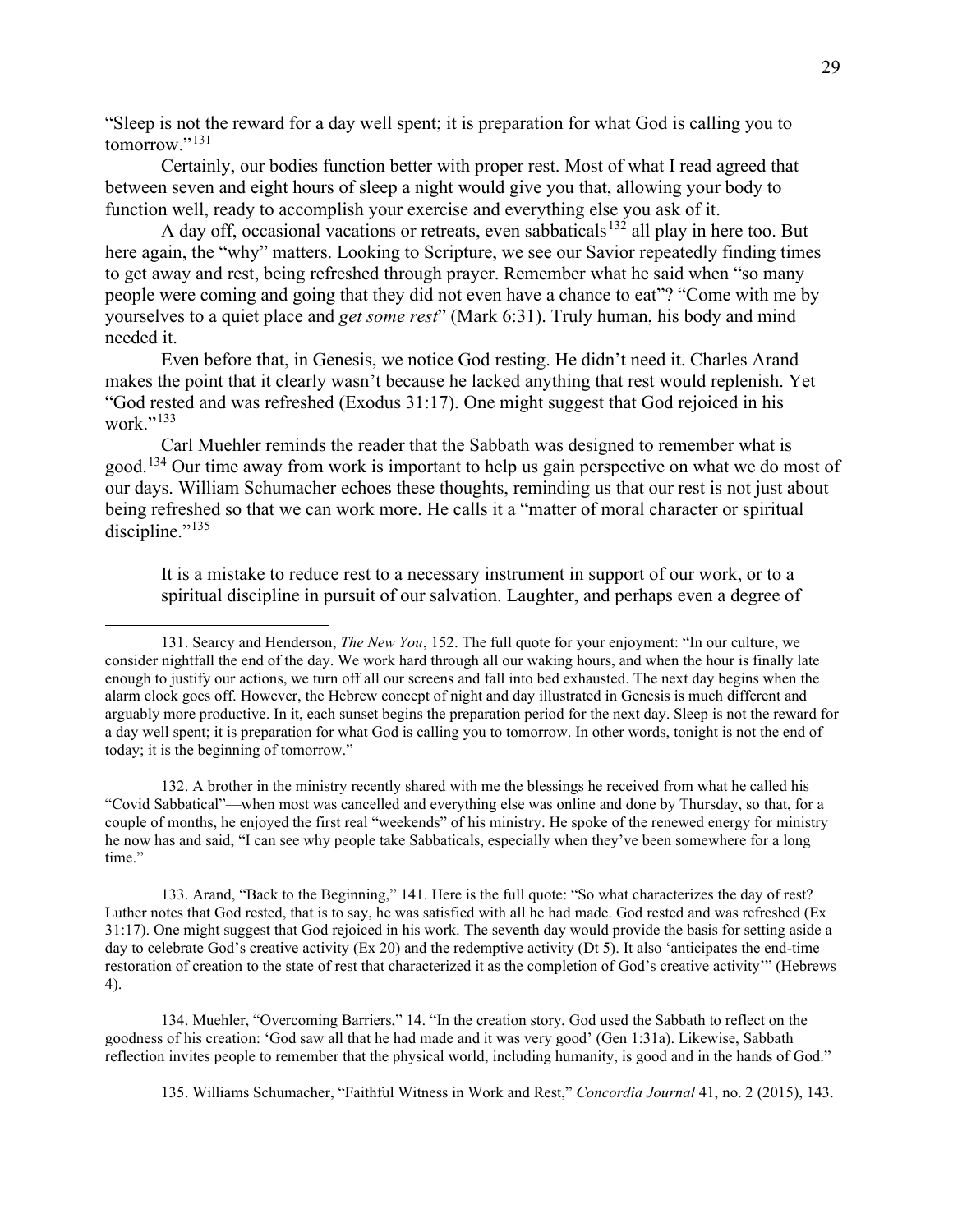folly, lie at the heart of rest, and the sheer goodness of these things is self-evident, whether we can fit them neatly into our dogmatics or not: the amiable companionship of simply being with people we love, the exquisite pleasure of a joke well told, the indulgent inertia of sleeping late, the little delight of a cigar with a perfect draw. We must not make it too serious a matter, this rest of ours, because earnestness desecrates pleasure. When we speak of rest as "health" we mean that the well-being and flourishing of human creatures includes and embraces such quietness, levity, laughter, affection, and even plain idleness as part of our sanity and wholeness.<sup>[136](#page-31-0)</sup>

Sounds to me like he's talking about what happens at Pastors' Conference<sup>[137](#page-31-1)</sup> after the agenda is done for the day, or when brother pastors make a point of finding a way to spend time together and have fun.[138](#page-31-2) Making that happen means prioritizing certain times in your schedule for this kind of rest, this "consecrated negligence," as one brother called it.<sup>[139](#page-31-3)</sup>

Which all transitions us neatly into the fourth area of self-care…

## **Support**

"*As iron sharpens iron, so one man sharpens another*" (Prov 27:17).

Even the most powerful leaders needed support from those around them. Moses, the one God spoke to "face to face, as one speaks to a friend" (Exod 33:11) needed Aaron when he was intimidated to speak (Exod 3), and to hold up his hands at Rephidim (Exod 17). He needed Jethro to call him on his arrogance of trying to handle everything himself and teach him to delegate (Exod 18). David had his friend Jonathan and then his advisors and his inner circle. Paul had Silas and Timothy and Luke. He knew he needed them.<sup>[140](#page-31-4)</sup> Even Jesus begged his disciples for support when the battle was intense: "Stay here and keep watch with me" (Matt 26:38). How could we think we can handle any of this on our own? Scripture tells us, this body of Christ is "joined and held together by every supporting ligament" (Eph 4:16). That's why "the eye cannot say to the hand, 'I don't need you,' and the head cannot say to the feet, 'I don't need you!'" (1 Cor 12:21). Believers need support.

How much more those whose job it is to guide and encourage and comfort fellow believers! Here again, Muehler summarizes the research:

Venart et al., quoting several studies, conclude that counselors need people in their lives to be honest with them and provide support for them. They must allow them to be real and

136. Ibid, 144.

138. Granted, sometimes this challenges our resolve on the "food" section above, but…

<span id="page-31-4"></span><span id="page-31-3"></span><span id="page-31-2"></span><span id="page-31-1"></span><span id="page-31-0"></span>139. In his conference paper Rodney Pudell wrote: "Those that fail to set priorities and learn the fine art of consecrated negligence either squirm in continual guilt or languish in chronic exhaustion," Rodney Pudell, "Alternatives to Donating Your Stomach to the Parish," Paper presented at the *St. Croix Pastor-Teacher-Delegate Conference, St. Croix, MN* (June 1989), 16.

140. Consider his pleas for companionship and support in 2 Timothy.

<sup>137.</sup> Anyone up for some Sheepshead tonight?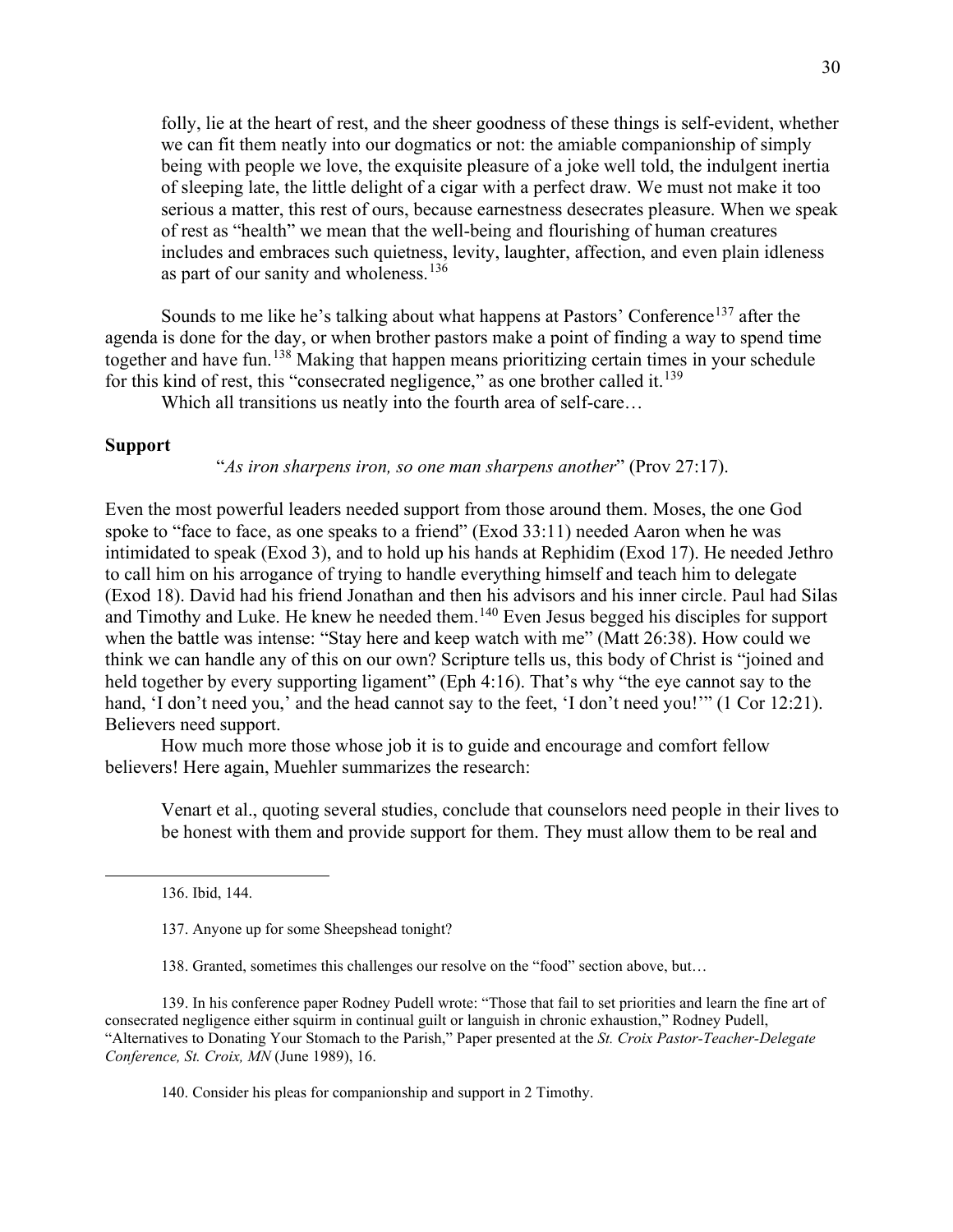genuine. However, the relationships need to be mutually supportive, and the counselors must access the relationships consistently. Another study by Bledsoe and Setterlund makes an even stronger point, noting that support systems, including spouses, colleagues, and mentors, are needed in order to thrive. These studies show that we should not neglect other relationships and responsibilities for the sake of ministry.<sup>[141](#page-32-0)</sup>

In other words, we can't do this alone. Making lifestyle changes and focusing on self-care will take us helping one another. You have experienced it. If you start a workout program on your own, you're less likely to stick with it than if you have a partner meeting you. If you make a "resolution" and don't tell anyone that will check up with you about it – you're less likely to keep that resolution. Remember the discussion of extra-dependence above? We, who are in jobs in which so many are looking to us to give them their extra-dependence, we need opportunities to be fed and led by others. We need real friends. Be a blessing to one another in that.

Then, don't forget the support that comes from medical professionals. God has blessed them with the training and experience to help you in your care of the body as well. Don't be afraid to seek their help and use their services. The statistics quoted above demonstrated the rosecolored glasses so many clergymen wear when it comes to health. Foolish it is to bury your head in the sand and try to ignore health problems. Your doctor may be able to help give you a realistic view of your health and encouragement to treasure it.

So, there it is. Months of reading self-care books and reviewing what Scripture says about the body, and our to-do list is simple. Do something. Think about it. Plan for it. Find someone to help support you in it. Depending on where you are at in caring for your body, you may have a long way to go or this might just be a bit of an encouragement for what you are already doing. Either way, I pray it has been a benefit. I pray that you can make a commitment or two on which to work. Think about what you eat and drink. Intentionalize some exercise plan. Take time to rest, both in bed at night, and with your friends. Then, share your plans with someone who will hold you accountable either explicitly or implicitly.

And never forget why. All of this is the logical act of worship as we stand in awe of our God and praise him because we are fearfully and wonderfully made, as we thank him for redeeming the bodies we've contaminated, as we look forward to the resurrection of all flesh.<sup>[142](#page-32-1)</sup>

Ponder that for a moment and find strength to care for your bodies in all the many ways God reminds you how important your bodies are. In every font you pass and in every dove or shell you see, in every invocation you hear, take comfort in your regular returns to the bath of Baptism, as the Triune God claimed you, body and soul, as His own, as the Spirit made your body his temple. In the physical feeding of Christ's body and blood for the strengthening of your soul,

- 142. Powerful for me is the reminder of this we find in Good Friday's Closing Canticle, verse 3 of CW 434:
	- Lord, let at last your angels come; To Abram's bosom bear me home that I may die unfearing,
	- And in its narrow chamber keep My body safe in peaceful sleep until your reappearing.
	- And then from death awaken me that my own eyes with joy may see,
	- O Son of God, your glorious face, my Savior and my fount of grace.
	- Lord Jesus Christ, my prayer attend, my prayer attend, And I will praise you without end.

*Christian Worship: A Lutheran Hymnal* (Milwaukee: Northwestern Publishing House, 1993).

<span id="page-32-1"></span><span id="page-32-0"></span><sup>141.</sup> Muehler, "Overcoming Barriers," 36.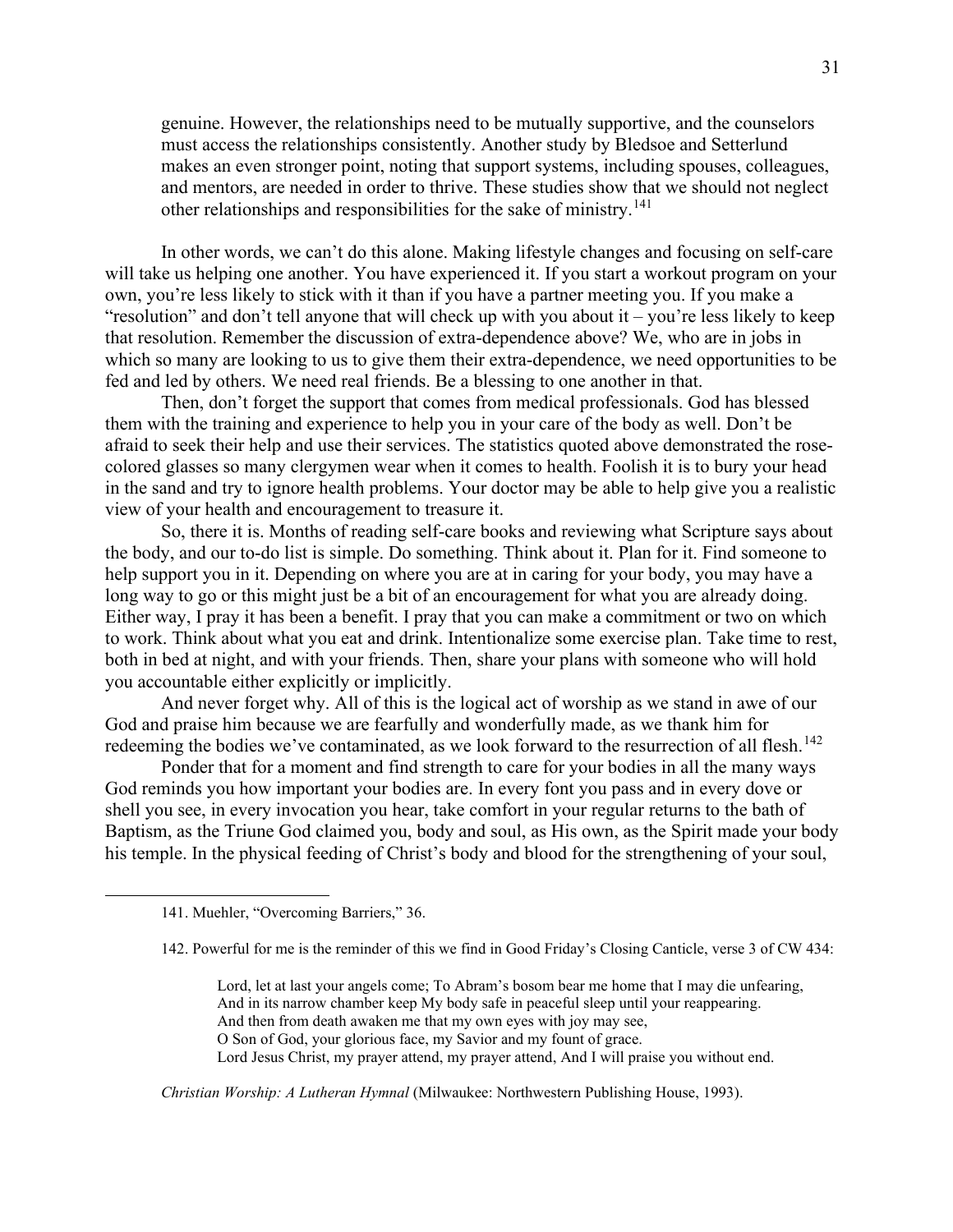wonder at God's love that took flesh in order to redeem it. Even in every weakness of body or breakdown in health, let that be a reminder of the resurrection of your body to come. Let it point your eyes ahead to when these bodies we sow as perishable are raised imperishable, when these bodies sown in dishonor are raised in glory, bodies sown in weakness raised in power. [143](#page-33-0)

After all, "I believe that God made me and all that exists and that he gave me my body."<sup>[144](#page-33-1)</sup> I believe in Jesus Christ, who was "incarnate of the Holy Spirit and the virgin Mary, and became truly human," who, in that body "was crucified under Pontius Pilate. He suffered death and was buried." And on the third day, that very same body "rose again from the dead."<sup>[145](#page-33-2)</sup> And "I believe in the Holy Spirit, the Holy Christian Church…the Resurrection of the body."[146](#page-33-3)

I believe that I am fearfully and wonderfully made, so I will care for this body.

Now…May God the Father, who created your body;

May God the Son,  $+$  who by his blood redeemed your body together with the soul; May God the Holy Spirit, who by Holy Baptism sanctified your body to be his temple; keep your bodies to the day of the resurrection of all flesh. Amen.<sup>[147](#page-33-4)</sup>

*Soli Deo Gloria*

- 145. Quoted from the Nicene Creed. Ibid, 15.
- 146. Quoted from the Apostles' Creed. Ibid, 4.
- <span id="page-33-4"></span>147. Adapted from *Christian Worship: Occasional Services*, 90.

<sup>143.</sup> 1 Corinthians 15:42–43.

<span id="page-33-3"></span><span id="page-33-2"></span><span id="page-33-1"></span><span id="page-33-0"></span><sup>144.</sup> Quoted from Luther's Explanation for First Article of the Apostles' Creed. Luther, *Luther's Catechism*, 130.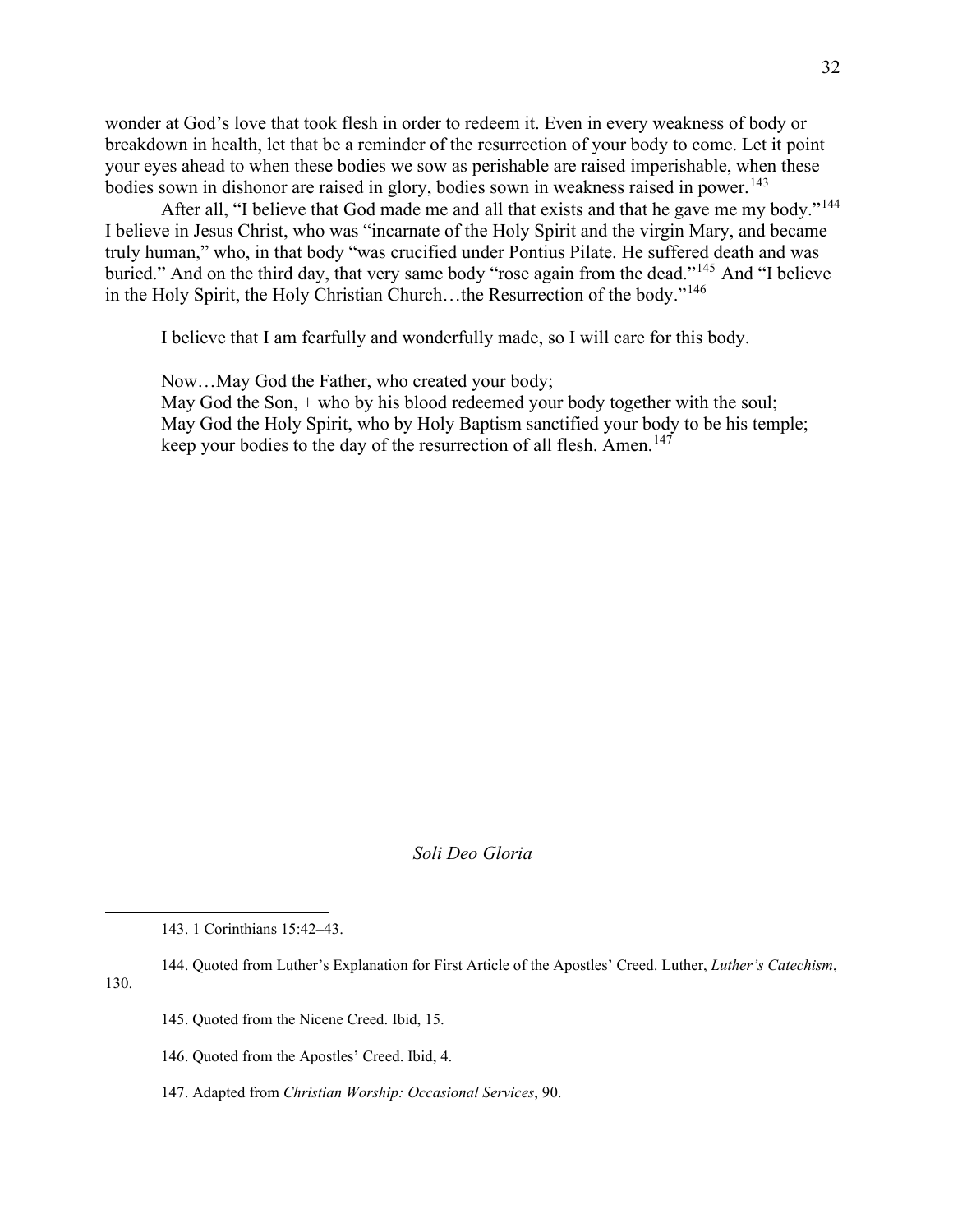#### BIBLIOGRAPHY

- Arand, Charles, and Erik Hermann. "Living in the Promises and Places of God: A Theology of the World." *Concordia Journal* 41, no. 2 (2015): 101-110.
- Arand, Charles. "Back to the Beginning: Creation Shapes the Entire Story." *Concordia Journal* 40, no. 2 (2014): 132-147.
- Bleier, Evan. "How Much Weight Does Joey Chestnut Gain During the Nathan's Hot Dog Eating Contest?" *Inside Hook*. July 2019. https://www.insidehook.com/daily\_brief/sports/howmuch-weight-does-joey-chestnut-gain-during-the-nathans-hot-dog-eating-contest
- Bloom, John. "God Made You for a Body: How Resurrection Will Make Us Whole." *Desiring God.* May 2020. https://www.desiringgod.org/articles/in-him-we-live-and-move
- Bobay, Cody. *SOULCON CHALLENGE: A 6 Week Special Forces Challenge for Men*. Gibborim Studios, 2016. Kindle.
- Bonhoeffer, Dietrich. *Life Together: The Classic Exploration of Christian Community*. Translated by John W. Doberstein. New York: HarperOne, 1954.
- Chemnitz, Martin and Johann Gerhard. *The Doctrine of Man in the Writings of Martin Chemnitz and Johann Gerhard.* Edited by Herman. A Preus, and Edmund Smits. Translated by Mario Colacci, Lowell Satre, J.A.O. Preus Jr., Otto Stahlke, and Bert H. Narveson. St. Louis: Concordia, 2005.
- Chemnitz, Martin. *The Two Natures in Christ.* Translated by J.A.O Preus. St. Louis: Concordia, 1971.
- Chilstrom, Herbert W. "The Pastoral Calling from the Perspective of a Bishop." *Word & World*  1, no. 4 (1981): 331-338.
- *Christian Worship: A Lutheran Hymnal*. Milwaukee: Northwestern Publishing House, 1993.
- *Christian Worship: Occasional Services*. Milwaukee: Northwestern Publishing House, 2004.
- *Concordia: The Lutheran Confessions*. Edited by Paul T. McCain, 2nd ed. St. Louis: Concordia Publishing House, 2006.
- Cutts, Teresa F., et al. "The Life of Leaders: And Intensive Health Program for Clergy." *Journal of Religion and Health* 51, no. 4 (2012): 1317-1324.
- Deutschlander, Daniel M. *Grace Abounds: The Splendor of Christian Doctrine.* Milwaukee: Northwestern Publishing House, 2015.
- Dodds, Abigail. "What Does the Body Say? The Voice of God in Human Form." *Desiring God.* September 2020. https://www.desiringgod.org/articles/what-does-the-body-say.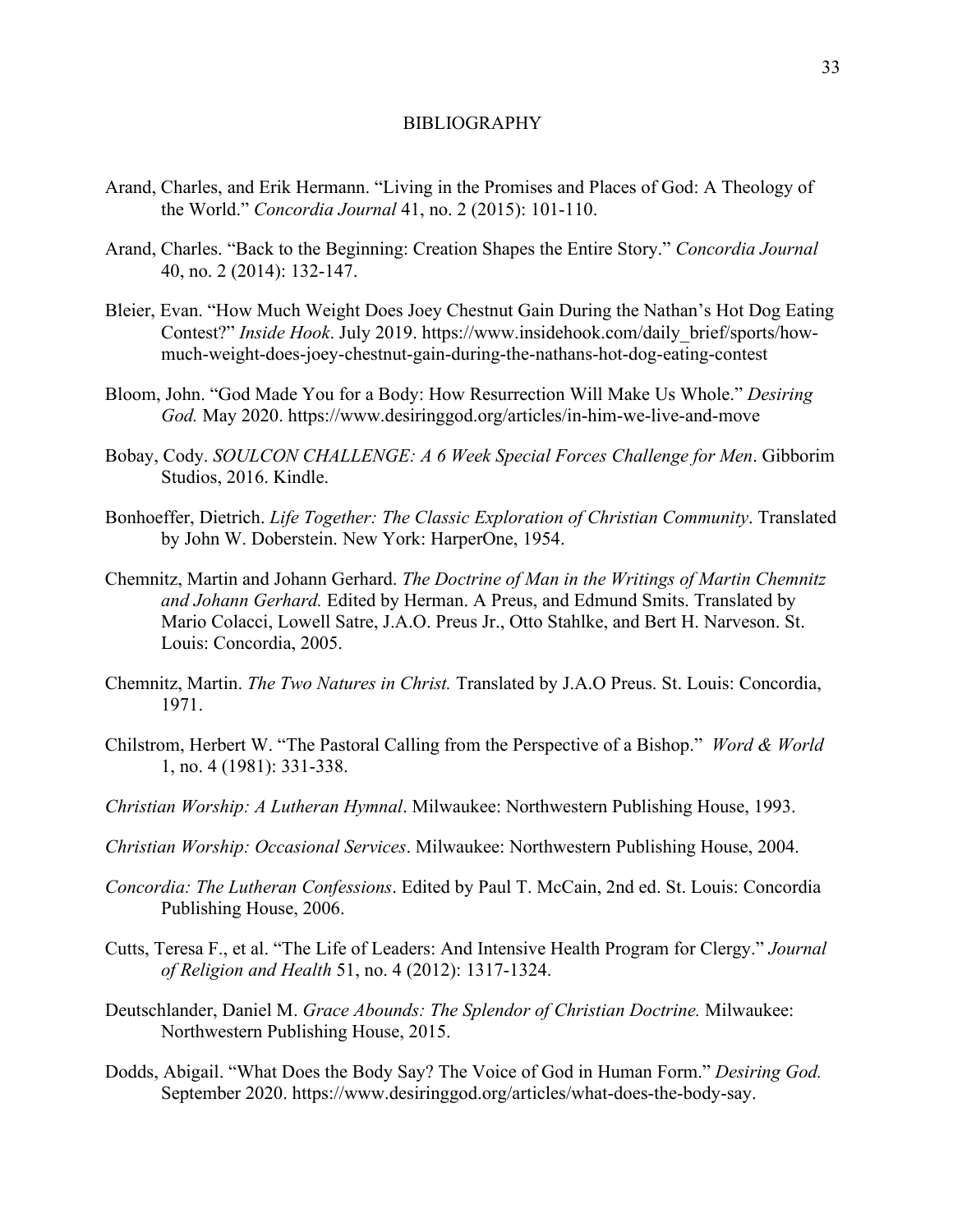- Doolittle, Benjamin R. "The Impact of Behaviors upon Burnout Among Parish-Based Clergy." *Journal of Religion and Health* 49, no. 1 (2010): 88-95.
- *Dr. Joe Show*. Dr. Joe Esposito. 95.5 WSB-Atlanta.
- Fichter, Joseph H. "The Myth of Clergy Burnout." *Sociology of Religion* 45, no. 4 (1984): 373- 382.
- Flannelly, Kevin J., et al. "A Review of Mortality Research on Clergy and Other Religious Professionals." *Journal of Religion and Health* 41, no. 1 (2002): 57-68.
- Flunker, Chuck in discussion with the author. April 2021, based on Flunker's to-date unpublished research of 431 WELS called workers.
- Flynn, James T. "Firewall: Health Essentials for Ministers and Their Families." *Christian Education Journal* 6, no. 2 (2009): 309-324.
- Gurgel, Rich. "You Were Ordained for a Life of Growth: Pursuing Ministry Excellence by the Gospel and for the Gospel." *Grown in Grace* Resource Packet, May 2011.
- Franzmann, Martin H. *Concordia Commentary: Romans.* St. Louis: Concordia Publishing House, 1968.
- Hippocrates of Cos. *Regimen 1*. (Loeb Classical Library, accessed 23 August 2021); https://www.loebclassics.com/view/hippocrates\_cosregimen\_i/1931/pb\_LCL150.229.xml.
- Hough, Holly, et al. "Relationships between Sabbath Observance and Mental, Physical, and Spiritual Health in Clergy." *Pastoral Psychology* 68, no. 2 (2019): 171-193.
- Lange, Lyle W., and G. Jerome Albrecht eds. *Our Great Heritage*. 4 Vols. Milwaukee: Northwestern Publishing House, 1991.
- Lange, Lyle W. *God So Loved the World: A Study of Christian Doctrine.* Milwaukee: Northwestern Publishing House, 2005.
- "Leptin Resistance & Weight Gain: Your Satiety Hormone May Hold the Key to Achieving Weight Loss Goals." *Medwin Family Medicine and Rehab*. https://medwinfamily.com/leptin-resistance-weight-gain.
- Lindholm, Greg, et al. "Clergy Wellness: An Assessment of Perceived Barriers to Achieving Healthier Lifestyles." *Journal of Religion and Health* 55, no. 1 (February 2016): 97-109.
- Lindvall, Terry. "The Role of Laughter in the Christian Life." *C.S. Lewis Institute.* February 2015. https://www.cslewisinstitute.org/The\_Role\_of\_Laughter\_in\_the\_Christian\_Life\_page3
- Loersch, Nathan F. "The Impact of Regular Physical Exercise on the Pastor and His Ministry." Master's thesis, Wisconsin Lutheran Seminary, 2015.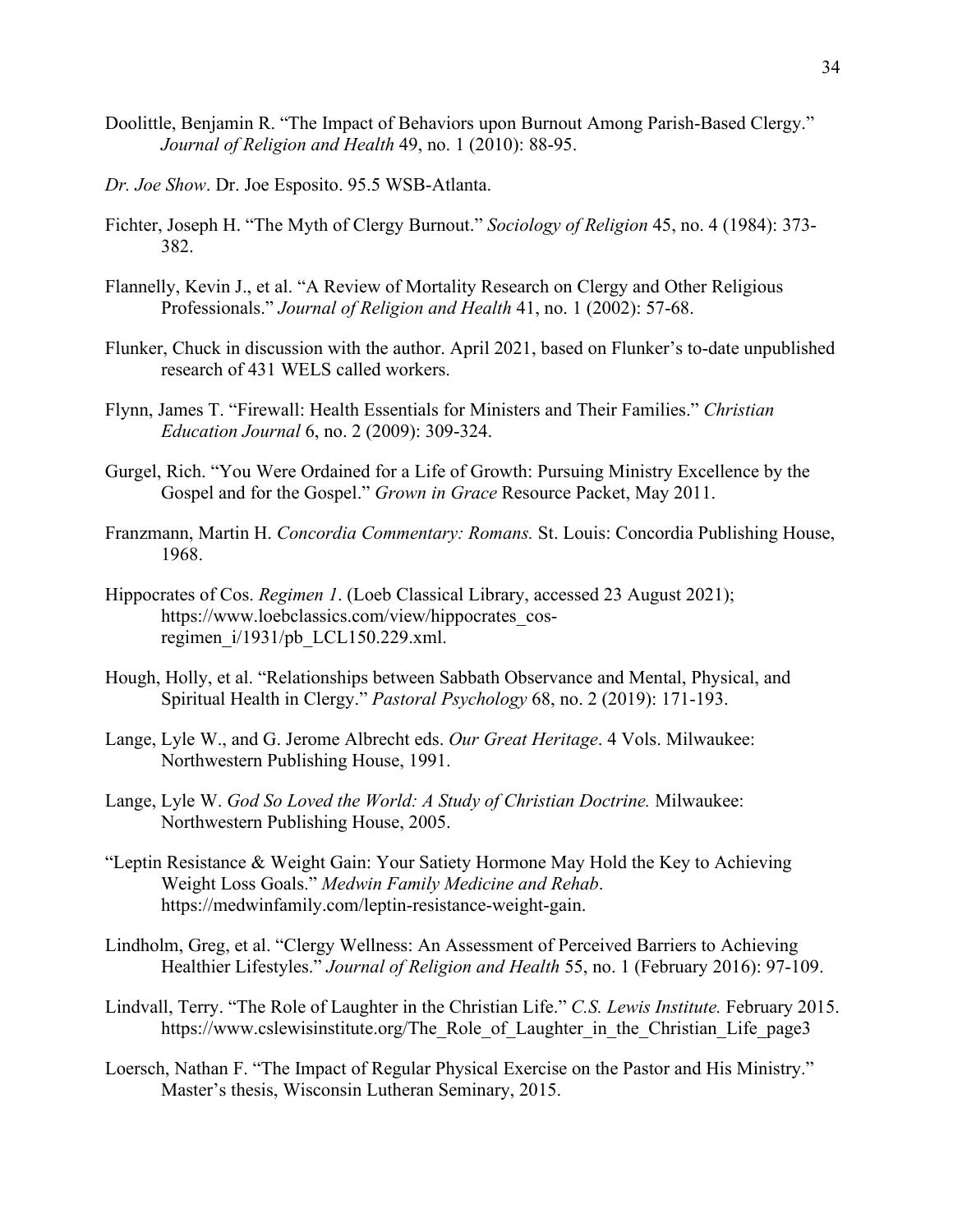- Luchterhand, Lyle L. *Man: From Glory to Ashes and Back.* In "People's Bible Teachings" Milwaukee: Northwestern Publishing House, 1998.
- Luther, Martin. *Luther's Catechism: The Small Catechism of Dr. Martin Luther*. Edited by Stephen Geiger, Ray Schumacher, John Braun, and Joel Otto. Milwaukee: Northwestern Publishing House, 2017.
- Mathis, David. "Glorify God with Your Body: How Exercise Serves the Christian Life." *Desiring God*. June 2021. https://www.desiringgod.org/articles/in-him-we-live-and-move
- Mathis, David. "In Him We Live and Move: Stewarding a Body in Sedentary Times." *Desiring God.* September 20, 2020. [https://www.desiringgod.org/articles/in-him-we-live-and-move.](https://www.desiringgod.org/articles/in-him-we-live-and-move)
- McCain, Paul Timothy et al., eds. *Concordia: The Lutheran Confessions; A Reader's Edition of the Book of Concord.* 2nd ed. St. Louis: Concordia, 2006.
- McCuthchen, Stephen. *Clergy Physical Health*. Vol. 4. n.p. 2018.
- Meyer, John P. *Ministers of Christ: 2 Corinthians*. Milwaukee: Northwestern Publishing House, 2011.
- Michel, Robert A. "Pastoral Burn-Out: Fact or Fiction." 1985. Paper presented at the *Metropolitan North Pastoral Conference, Wauwatosa, WI, January 1985.*
- Muehler, Carl. "Overcoming Barriers: Helping Navy Chaplains Understand the Need and Implementation of Self-Care." Doctoral Dissertation, Concordia Seminary, St. Louis, 2019.
- Oswald, Roy M. *Clergy Self-Care: Finding A Balance for Effective Ministry.* Durham: The Alban Institute, Inc., 1991.
- Otto, Michael, and Jasper A. J. Smits. *Exercise for Mood and Anxiety – Proven Strategies for Overcoming Depression and Enhancing Well-being.* Oxford: Oxford Press, 2011.
- Paustian, Mark, and John Wildauer. "Where Two or Three: Christian Conversation at the Table of Communication Scholarship." 2019–2021. Podcast, PodBean.
- Piper, John. "Why Did Christ Need a Body?" *Desiring God.* December 2020. https://www.desiringgod.org/articles/in-him-we-live-and-move.
- Pope, Nathan R. *Motivation for Ministry: Perspectives for Every Pastor.* Milwaukee: Northwestern Publishing House, 1993.
- Powers, Chris. "Matthew 15:30." *Full of Eyes*. https://www.fullofeyes.com/project/matthew-1530/.
- Proeschold-Bell, Rae Jean, and Jason Byasee. *Responding to the Clergy Health Crisis: Faithful and Fractured.* Grand Rapids: Baker, 2018.